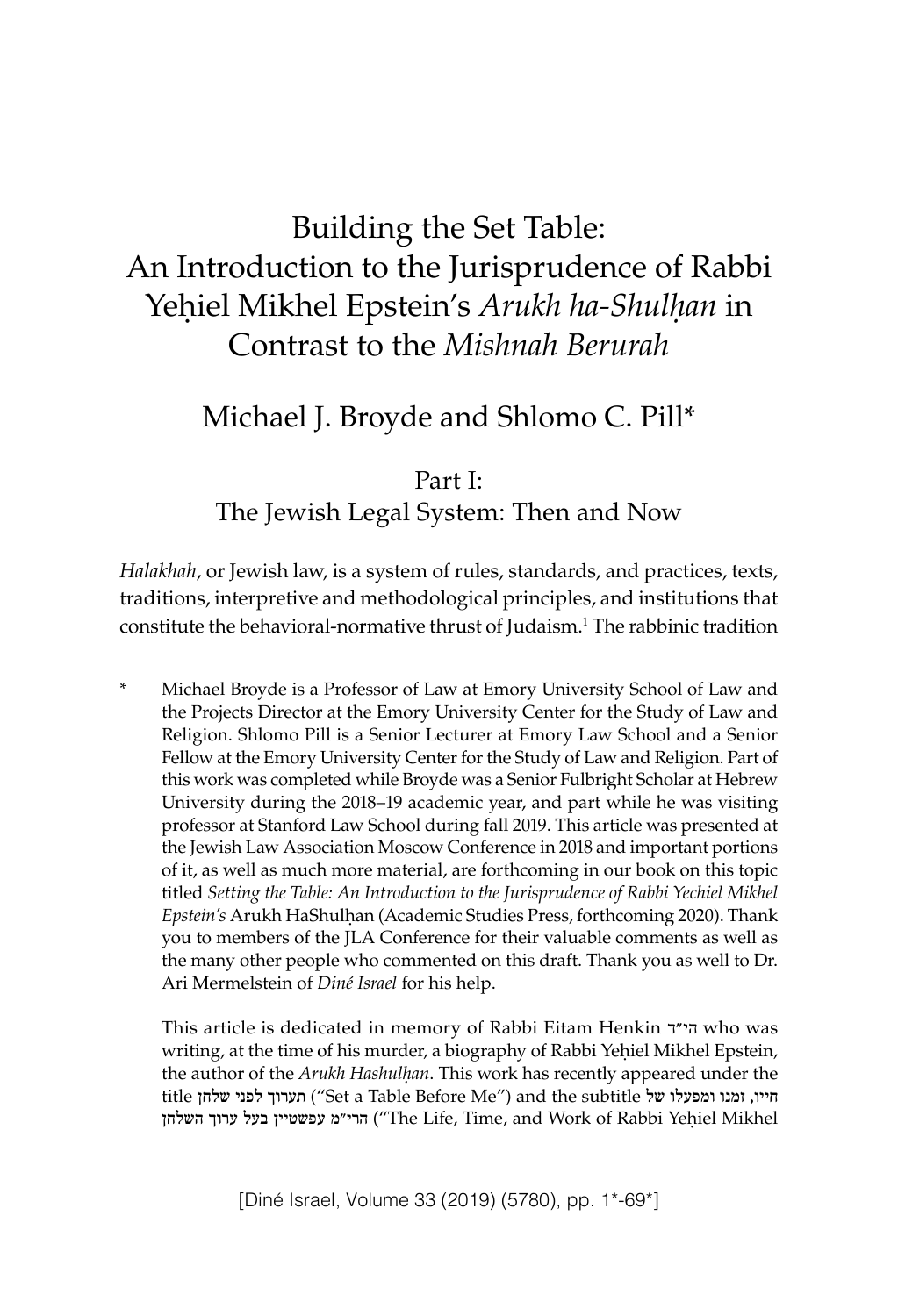understands the *halakhah* as being rooted in the divine revelation of both the written text of the Torah—the first five books of the Hebrew Bible—and an oral tradition of explanations, qualifications, and expansions on the relatively sparse legal content of the biblical text.<sup>2</sup> In rabbinic thought, God communicated both the Oral Torah and Written Torah to Moses, who in turn conveyed these teachings to the Israelites. Subsequently, the text and these traditions were preserved and further developed by generations of prophets and priests, and, beginning in the latter Second Temple period, by rabbis, who studied, taught, interpreted, and applied the Torah's teachings.<sup>3</sup> By the second century C.E., the rabbis—the scholarly heirs of the Pharisees—had become the primary keepers of the Torah's oral tradition of law, ethics, and theology.4

Epstein, Author of the *Arukh HaShulhan"*) (Maggid Press, 2019). We-along with the whole community—deeply mourn his murder and the murder of his wife Naamah on October 1, 2015. We thank the extended Henkin Family, and particularly Rabbi Yehuda Herzl and Rabbanit Chanah Henkin, for sharing the above manuscript with us, and we cite it extensively in sections of this work. Rabbi Eitam Henkin indicated in this above manuscript (at page 309) an intent to address the many topics we discuss in this work and particularly to focus on the comparison of the *Arukh Hashulêan* with the *Mishnah Berurah*, but he sadly did not live to write those sections. We are certain he would have done a better job at this task than we are doing, and it is only with tears in our eyes that we attempt to undertake this task. Furthermore, we extensively used material from his biography in one of the sections of this article. His work was groundbreaking and astonishing for one so young, and pathbreaking in its insights. If we have accomplished anything novel in this work, it is because we are midgets on the shoulders of a young giant taken from our community before he could grow to his full height.

- 1 See generally Chaim Saiman, *Halakhah: The Rabbinic Idea of Law* (Princeton: Princeton University Press, 2018).
- 2 See Aaron Kirschenbaum, *Equity in Jewish Law: Halakhic Perspectives in Law: Formalism and Flexibility in Jewish Civil Law* (Hoboken, N.J.: Ktav Publishing House, 1991), 10. ("The ultimate principle (*Grundnorm*) is the rule that the Torah, the five books of Moses, is of binding authority for the Jewish legal system. Parallel to this Written Torah is the Oral Tradition, which Jewish tradition traces back to Moses [receipt of the tradition from God].") See also Menachem Elon, *Jewish Law: History, Sources, Principles*, trans. Bernard Auerbach and Melvin J. Sykes (Philadelphia: Jewish Publication Society, 1994), 233.
- 3 See *m. Avot* 1:1.
- 4 See Adin Steinsaltz, *The Essential Talmud,* trans. Chaya Galai (New York: Basic Books, 2010), 22.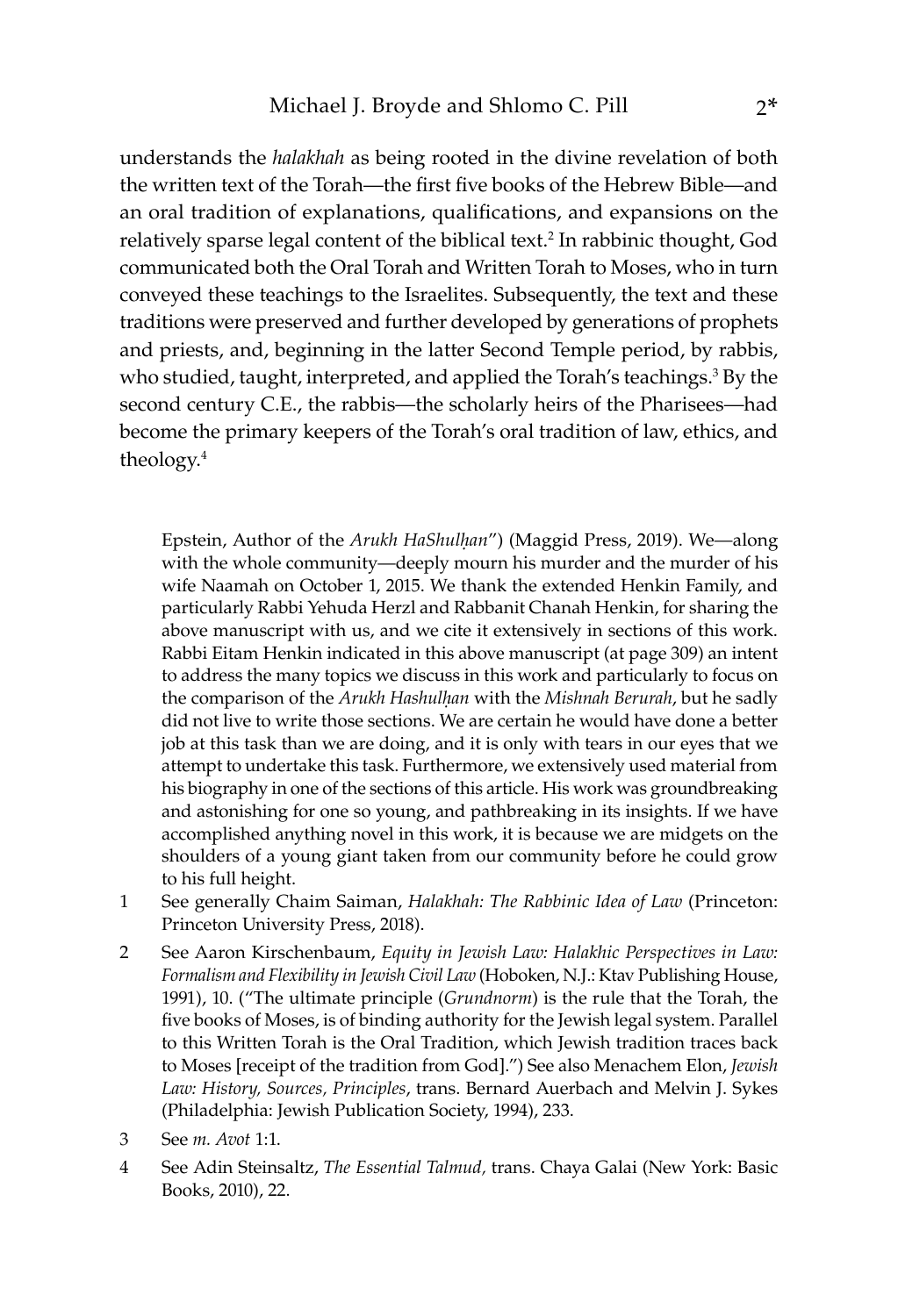In the early centuries of the Common Era, Jews experienced a series of major upheavals including internal political and religious conflicts, the expansion of Roman control over Judea and the Galilee, the destruction of Jerusalem and the Second Temple during the Great Revolt of 66–73 C.E., and the destructive suppression of the Bar Kokhba Revolt of 132–135 C.E.<sup>5</sup> Largely in response to these events, the rabbis determined that the preservation of Torah knowledge required fixing in formal texts the previously fluid and open-ended tradition.<sup>6</sup> Rabbi Judah the Prince edited the Mishnah at the beginning of the third century, which provided a topically organized textual outline of the Jewish legal tradition as it then stood. More a digest than a code, the Mishnah includes numerous variant rabbinic opinions on many issues, and typically determines singular standards of halakhic conduct only by implication.7 In the subsequent centuries, successive generations of rabbis known as *Amoraim*, who lived and worked in Jewish centers in both Palestine and Persia, subjected the text of the Mishnah to close analysis.<sup>8</sup> These scholars

- 5 See Lawrence H. Schiffman, *From Text to Tradition: A History of Second Temple and Rabbinic Judaism* (Hoboken, N.J.: Ktav Publishing House, 1991), 157–76.
- 6 See Maimonides, *Introduction to Mishneh Torah*:

Why did our holy teacher [Rabbi Judah the Prince] do this [i.e., compose a textual restatement of Jewish law] rather than leaving the matter as it was [with a more fluid orally-transmitted tradition]? This is because he recognized that the number of students was diminishing while new troubles were constantly arising; the Roman Empire was spreading across the world and becoming ever stronger, and the Jewish people were spread in a wandering diaspora across the world. He therefore composed a single text that would be readily available to everyone, and which could be studied quickly and not forgotten.

7 See Schiffman, *From Text to Tradition,* 177–200. The Mishnah was redacted in the Galilee at the end of the second century C.E. by Rabbi Judah the Prince, who served as both religious and political head of the Jewish community at the time. The Mishnah distills the teachings of the Oral Torah into rule-like formulations, some attributed to particular scholars and others left unattributed. Generally, these rules are organized topically, by individual Mishnah (lit. "teaching"), chapter, tractate, and groups of tractates. See Elon, *Jewish Law,* 1048–56. In addition to the Mishnah, a variety of other compilations of Oral-Torah teachings were compiled around the same time, with substantial overlap with the Mishnah itself. See Elon, *Jewish Law,* 1078–79. For a variety of reasons, however, the Mishnah came to be regarded as the most authoritative of these works; a status concretized by the Talmud's being ultimately formulated as a commentary on the Mishnah. See Elon, *Jewish Law,* 1057, 1061.

<sup>8</sup> See Schiffman, *From Text to Tradition,* 214–27.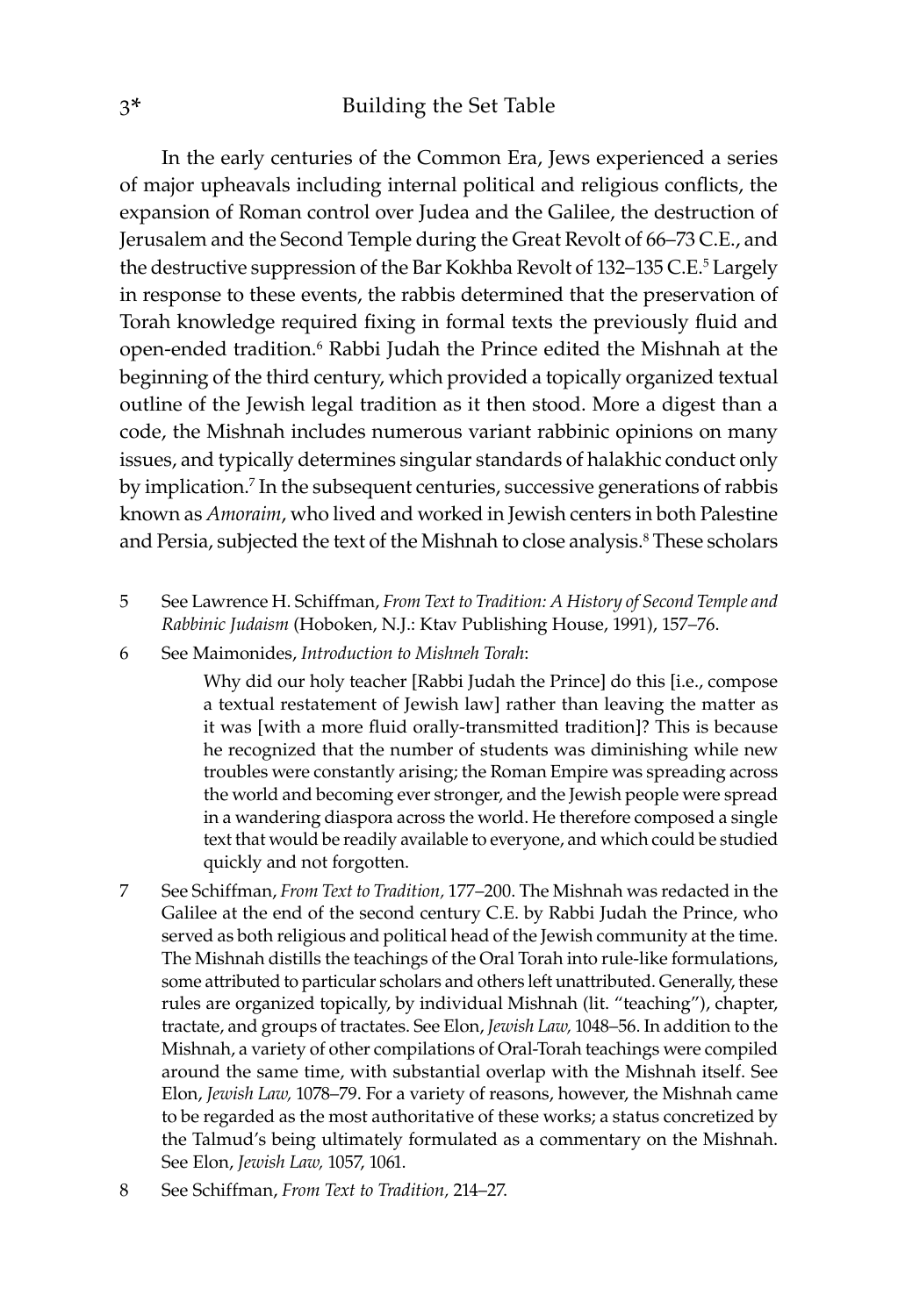used the Mishnah as a focal point of interpretation and source of law, and as a framework through which the far more expansive untextualized contents of the halakhic tradition could be recalled, analyzed, and further developed. The content of these rabbinic discussions, called *gemara* (lit. "studies") were ultimately collected, organized, edited, and appended to the text of the Mishnah.9 Together, the Mishnah and *gemara* comprise the Talmud. There are actually two Talmuds; the Jerusalem Talmud is a relatively shorter text compiled in the latter half of the fourth century and reflects the rabbinic learning of Palestinian *Amoraim*, while the Babylonian Talmud is a much longer and generally more authoritative text compiled in the sixth century that records the scholarship of the rabbis living in Persia.<sup>10</sup> Importantly, as a legal text, the Talmud is even less determinative than the Mishnah. The text of the Talmud often reads like a meandering discussion that flexibly incorporates jurisprudence, theology, ethics, and biblical interpretation. Talmudic rabbis debate issues, offer proofs and counter-proofs, and most often these discursive deliberations end without having reached a definitive legal ruling. $11$ 

In rabbinic jurisprudence, the redaction of the Babylonian Talmud in the sixth century represents an important watershed event that divides Jewish legal history into talmudic and post-talmudic periods.12 This event, known as the "sealing" of the Talmud, established the Talmud as the principal and authoritative text of rabbinic Jewish law; subsequent to the sealing of the Talmud, rabbinic scholars read earlier texts and traditions only through a talmudic lens and regarded the Talmud as setting the inviolable boundaries of halakhic practice and discourse.13 Post-talmudic developments and

- 9 See Elon, *Jewish Law,* 1084. See also Steinsaltz, *Essential Talmud*, 3 ("The formal definition of the Talmud is the summary of the oral law that evolved after centuries of scholarly effort by sages who lived in Palestine and Babylonia until the beginning of the Middle Ages").
- 10 See Elon, *Jewish Law,* 1095–98.
- 11 See Steinsaltz, *Essential Talmud,* 57.
- 12 See *b. B. Meṣ.* 86a.
- 13 See Maimonides, *Introduction to Mishneh Torah*:

All those things contained in the Babylonian Talmud, all Jews are obligated to follow them. Every town and country must observe all the customs, obey all the decrees, and uphold all the enactments of the talmudic sages, for the entire Jewish people have accepted upon themselves all the things contained in the Talmud. The sages who adopted the enactments and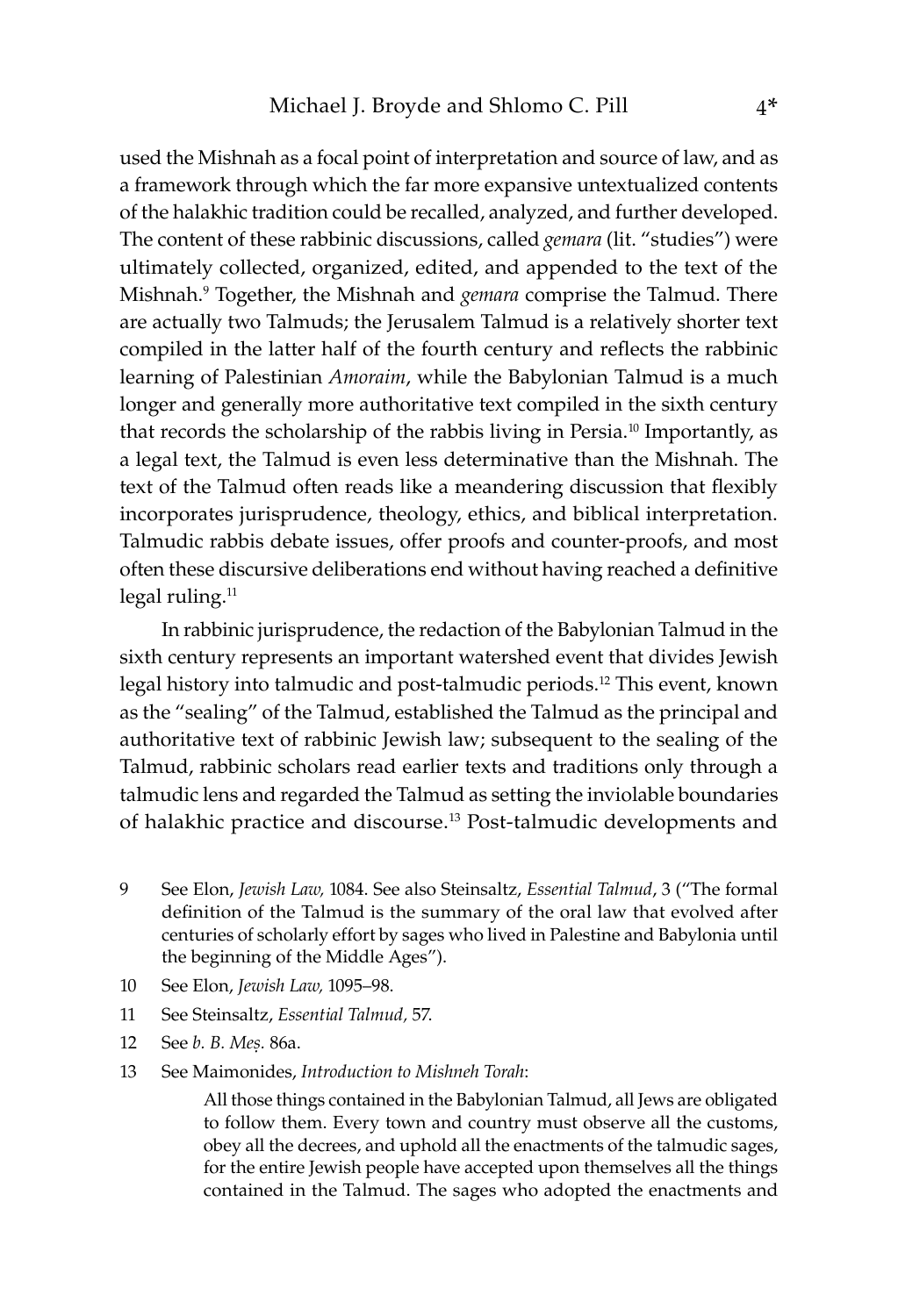understandings of Jewish law must be grounded in sound readings of the Talmud and cannot be inconsistent with talmudic standards.<sup>14</sup> Within these wide parameters, however, there was room for the de facto existence and de jure justification of a great diversity of legal opinion and religious practice. The move from abstract halakhic norms to practical standards of religio-legal conduct required substantial analysis and interpretation of talmudic sources. Yet rabbinic scholars disagreed widely about how best to understand discursive and indeterminate talmudic sources, and also about the right methodological principles to be used in reaching conclusive legal rulings.15 Additionally, the relatively wide normative boundaries established by talmudic materials left substantial room for different Jewish communities to develop a range of customary religious expressions and extra-legal practices.

As Jewish law developed in the centuries following the sealing of the Talmud, rabbinic scholars came to recognize a loose periodization of post-talmudic halakhic development that helped establish further parameters for acceptable Jewish legal practice. The post-talmudic era is conventionally divided into three periods. The period of the Geonim ("brilliant ones") is generally understood to have lasted from the seventh century until the mid-eleventh century and is characterized by the rabbinic dominance of the Geonim, the heads of the great talmudic academies of Persia, who filled the roles of authoritative transmitters and interpreters of the Talmud.16 As

> decrees, instituted the practices, rendered the rulings, and derived the laws [contained in the Talmud], included all or most of the scholars of Israel. They were the recipients of the tradition of the fundamentals of the Torah in an unbroken chain of transmission back to Moses.

- 14 See, e.g., Rabbi Yitsêak Yosef, *Ein Yitsêak*, vol. 1 (Jerusalem, 2009), 55; *Be'ur ha-Gra* to *Shulêan Arukh, Êoshen Mishpat* 25:6; Rabbi Yom Tov Lippman Heller, *Tosafot Yomtov, m. Shev.* 4:10 ("Even though the Torah can be interpreted in numerous different ways . . . when it comes to legal rulings, however, a decisor must rely on what the scholars of the Talmud have said"). Cf. Avraham Derbarmdiker, *Seder ha-Din* 305–8 (2010) (discussing the parameters for the base-line legitimacy of halakhic rulings).
- 15 See Saiman, *Halakhah,* 141–62. See also Moshe Halbertal, *People of the Book: Canon, Meaning, and Authority* (Cambridge: Harvard University Press, 1997) (describing and explicating three distinct schools of rabbinic thought on how to view and understand the Talmud).
- 16 See generally Robert Brody, *The Geonim of Babylonia and the Shaping of Medieval Jewish Culture* (New Haven: Yale University Press, 1998) for an overview of the Geonim, their work, and context. See also Neil S. Hecht, B. S. Jackson, S.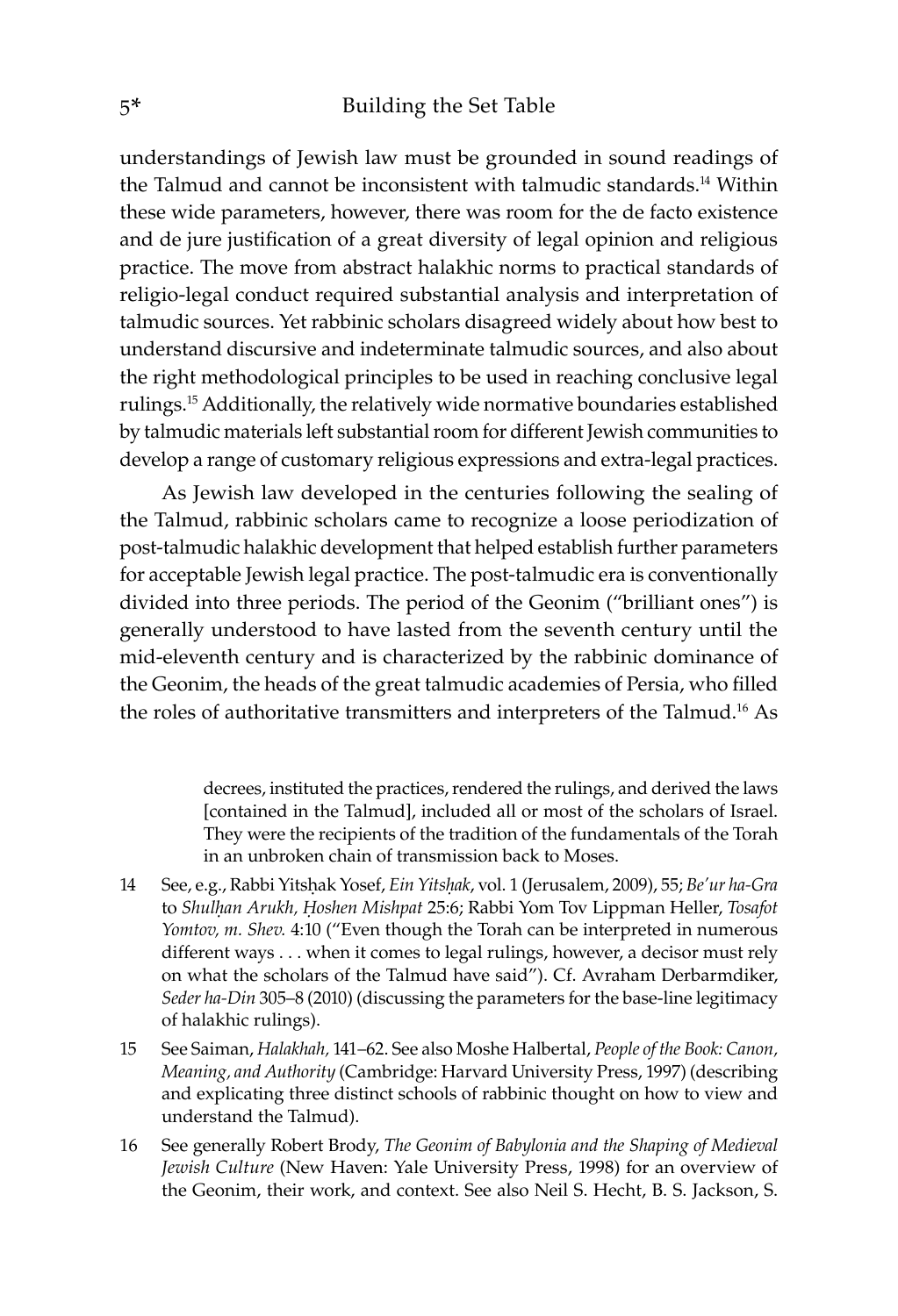Jewish communities in Franco-Germany, Spain, and North Africa became more established, while the Persian centers of Jewish learning experienced a decline, the era of the Geonim gave way to the period of the *Rishonim* ("first ones").17 The period of the *Rishonim* lasted until the end of the fifteenth century and was characterized by furious scholarly activity that produced voluminous talmudic commentaries, codifications of talmudic law, and responsa literature in which rabbis answered legal inquiries posed to them by private individuals and communities.<sup>18</sup> The third period, that of the *Aharonim* ("last ones"), is usually dated from Rabbi Joseph Karo's publication of his seminal code, the *Shulêan Arukh*, around which nearly all subsequent halakhic developments and discussions revolve. Following the precedent established by the *Arba'ah Turim*, a fourteenth century restatement of Jewish law authored by Rabbi Jacob ben Asher, the *Shulhan Arukh* divided Jewish law into four main branches: *Orah Hayyim* addresses the daily ritual routine, including laws governing the observance of the Sabbath and holidays; *Yoreh De'ah* deals with those areas of ritual law—such as dietary observances—that do not relate chiefly to one's daily routine; *Even ha-Ezer* concerns family law matters; and *Êoshen Mishpat* addresses torts, contracts, property, and other civil law matters along with judicial procedure.19 Throughout the period of the *Aharonim*, many significant scholars—themselves as important as Rabbi Karo in status and authority—wrote annotations to the *Shulhan Arukh*, which solidified the place of the work and its surrounding commentaries as the modern touchstone of Jewish law.20

\* \* \*

M. Passamaneck, Daniela Piattelli, and Alfredo Rabello, eds., *An Introduction to the History and Sources of Jewish Law* (New York: Oxford University Press, 1996), 203–14 (discussing the legal literature produced by the Geonim); ibid., 228–34 (describing the lives and works of several major Geonic scholars); ibid., 239–41 (explaining the perceived authority of Geonic rulings within rabbinic jurisprudence).

- 17 See Hecht et al., *Introduction to the History and Sources of Jewish Law*, 271–358.
- 18 See ibid., 359–96.
- 19 See Daniel Mann, ed., *Living the Halakhic Process: Questions and Answers for the Modern Jew* (Jerusalem: Devora Publishing, 2007), 16–18 (providing an overview of the topics covered in each of these four sections of Rabbi Karo's *Shulhan Arukh*).
- 20 See ibid., 18–26 (providing an overview of the major works and commentaries dealing with each of the four sections of Rabbi Karo's *Shulhan Arukh*).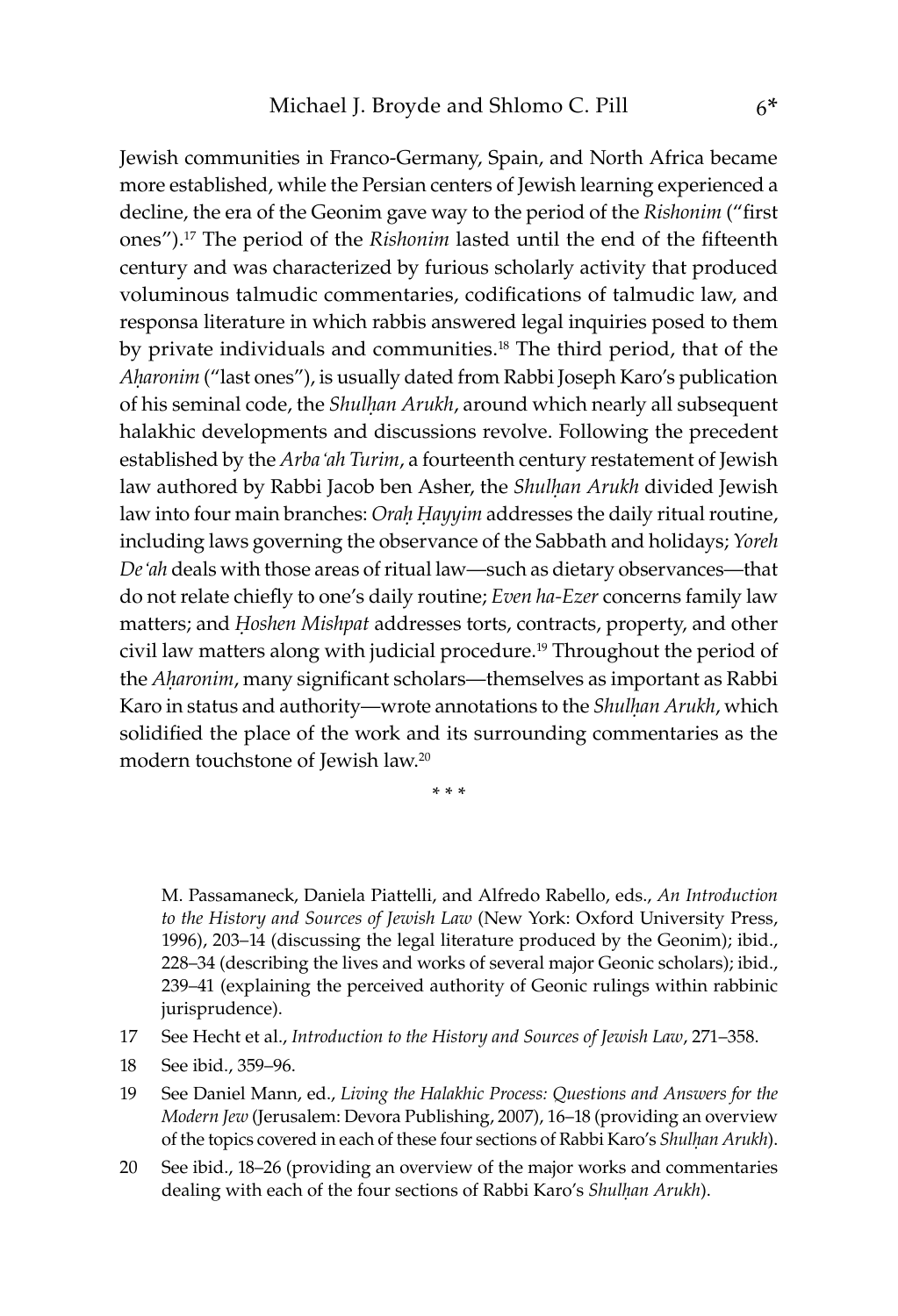According to the rabbinic jurisprudential tradition, long ago, during the biblical and Second Temple periods, Jewish law functioned much like most modern legal systems. Indeed, by many measures, the *halakhah* was very progressive for its time.21 As described—perhaps aspirationally—in traditional rabbinic sources, the Jewish legal system had an executive authority, as well as a federalized system of local courts answerable to regional appellate courts. These lower courts operated under the jurisdiction of a high court, known as the *Sanhedrin*, 22 which functioned as a joint legislative and judicial assembly that resolved questions of Jewish law by majority vote. The king or other executive authority was ultimately bound to obey the law as determined by the *Sanhedrin,* as were all other subjects.23 The *Sanhedrin* crafted rules of law that bound all, both by engaging in binding interpretations of the canonical texts of the Torah, and by enacting legislative decrees of many different types, be they fences to protect Torah law, new decrees out of whole cloth to reflect differing realities, or even on rare occasion to suspend the duties of Jewish

- 21 See, e.g., Gerald J. Blidstein, "Capital Punishment The Classic Jewish Discussion," *Judaism* 14 (1965): 159 (on capital punishment); Samuel J. Levine, *Jewish Law and American Law: A Comparative Study*, vol. 1 (New York: Touro College Press, 2018), 133–39 (on self-incrimination); Ephraim Glatt, "The Unanimous Verdict According to the Talmud: Ancient Law Providing Insight into Modern Legal Theory," *Pace International Law Review* 3 (2013): 316, 321–28; Shlomo Pill, "Recovering Judicial Integrity: Toward a Duty-focused Disqualification Jurisprudence Based on Jewish Law," *Fordham Urban Law Journal* 39 (2011): 511 (on judicial bias); idem, "Jewish Law Antecedents to American Constitutional Thought," *Mississippi Law Journal* 85 (2016): 643 (on checks and balances, equal application of law, government by consent); idem, "The Political Enforcement of Rabbinic Theocracy? Religious Norms in Halakhic Practice," *Studiesin Judaism, Humanities, and the Social Sciences* 2 (2018): 23–36 (on religious liberty).
- 22 Commonly thought to be a translation of the Hebrew term "members of the Great Assembly," the term *Sanhedrin* was adopted into Hebrew and Aramaic from the Greek *Synedrion*.
- 23 See *Mishneh Torah, Hilkhot Melakhim*, 1:1–2:6. See also Hecht et al., *Introduction to the History and Sources of Jewish Law,* 41–43, 127–30, 147–50. *M. Sanh.* 2:3 originally upholds the absolute sovereignty or immunity of the executive from judicial oversight: "The King does not judge and is not judged, does not testify and against whom is not testified." *B. Sanh.* 19a cites opinions limiting the applicability of the Mishnah to non-Davidic kings of Israel, granting them alone immunity from the judiciary, whereas Davidic kings by contrast would be subject to the judiciary. *Mishneh Torah* in *Hilkhot Melakhim* (3:7), as in *Hilkhot Edut* (11:9), codifies this distinction between Davidic and non-Davidic monarchies.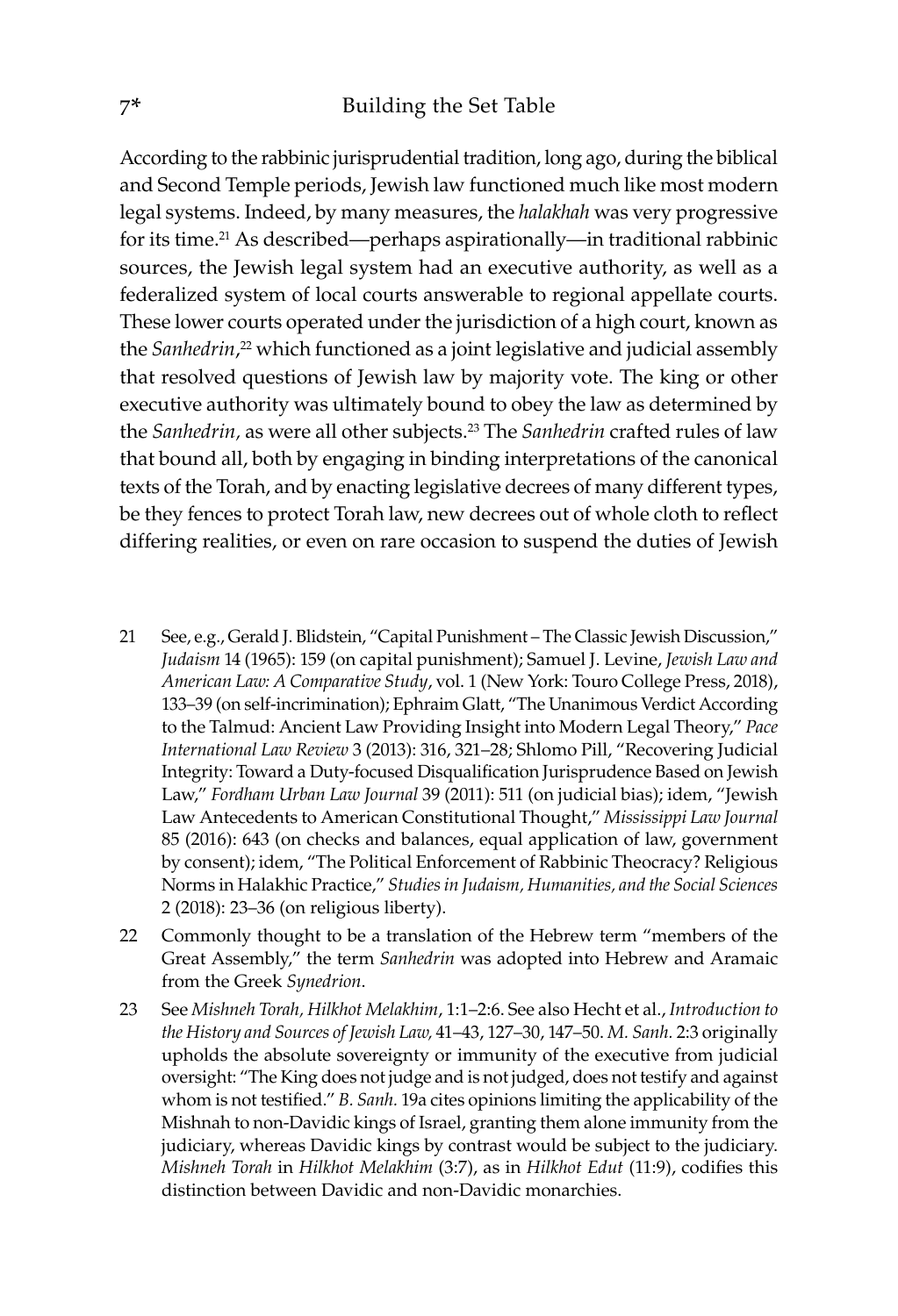law in response to exigencies.<sup>24</sup> Importantly, within this system, disputes and uncertainties about what the law was or required, and about the relevant facts to which the law was to be applied, were ultimately subject to adjudication in the rabbinic courts, and litigants were both obligated and obliged to obey the courts' rulings. In the final instance, the *Sanhedrin* functioned as the court of last-resort; it resolved any persistent doubts about the law by issuing authoritative interpretations of Torah and tradition, and unified Jewish legal practice by resolving inconsistent rulings by lower courts.25 The determinations of the *Sanhedrin* were final, infallible, and binding upon all those subject to the Jewish legal system. In short, the Jewish legal system looked very much like any other legal system.

In rabbinic thought, $26$  this system began to unravel at the beginning of the Common Era, when a number of factors contributed to the decline of Jewish law continuing to function like any other public law system. As Rome expanded its control over Judea and the Galilee, Jewish legal and political authority eroded rapidly in the early decades of the Common Era. According to the Talmud, the *Sanhedrin's* criminal jurisdiction lapsed around 30 C.E.<sup>27</sup> and ceased formally functioning as the supreme judicial and legislative authority of the Jewish legal system altogether following the destruction of Jerusalem in 70 C.E.28 Various rabbinic assemblies and proto-*Sanhedrin* bodies continued to meet in the following centuries in order to debate and determine various pressing issues of Jewish law, but even these august bodies never wielded the kind of top-down juridical authority to determine the law possessed by the legislatures or high courts of other systems.29 The *Sanhedrin* could no longer impose uniformity of practice among the now widely scattered and largely independent communities of the Jewish diaspora, and by the mid-fourth century formal juridical authority to determinately decide the

- 25 See *Mishneh Torah, Hilkhot Mamrim* 1:4.
- 26 Aaron M. Schreiber, *Jewish Law and Decision Making: A Study Through Time* (Philadelphia: Temple University Press, 1979), 226–77.
- 27 See *b. Avod. Zar.* 8b.
- 28 See *b. Sanh.* 37b.
- 29 See, e.g., Haim Hillel Ben-Sasson, ed., *A History of the Jewish People* (Cambridge, MA: Harvard University Press, 1985), 317–23.

<sup>24</sup> See *Mishneh Torah, Hilkhot Mamrim* 1:1, 2:1–9. On rabbinic legislation generally, see Elon, *Jewish Law,* 477–544.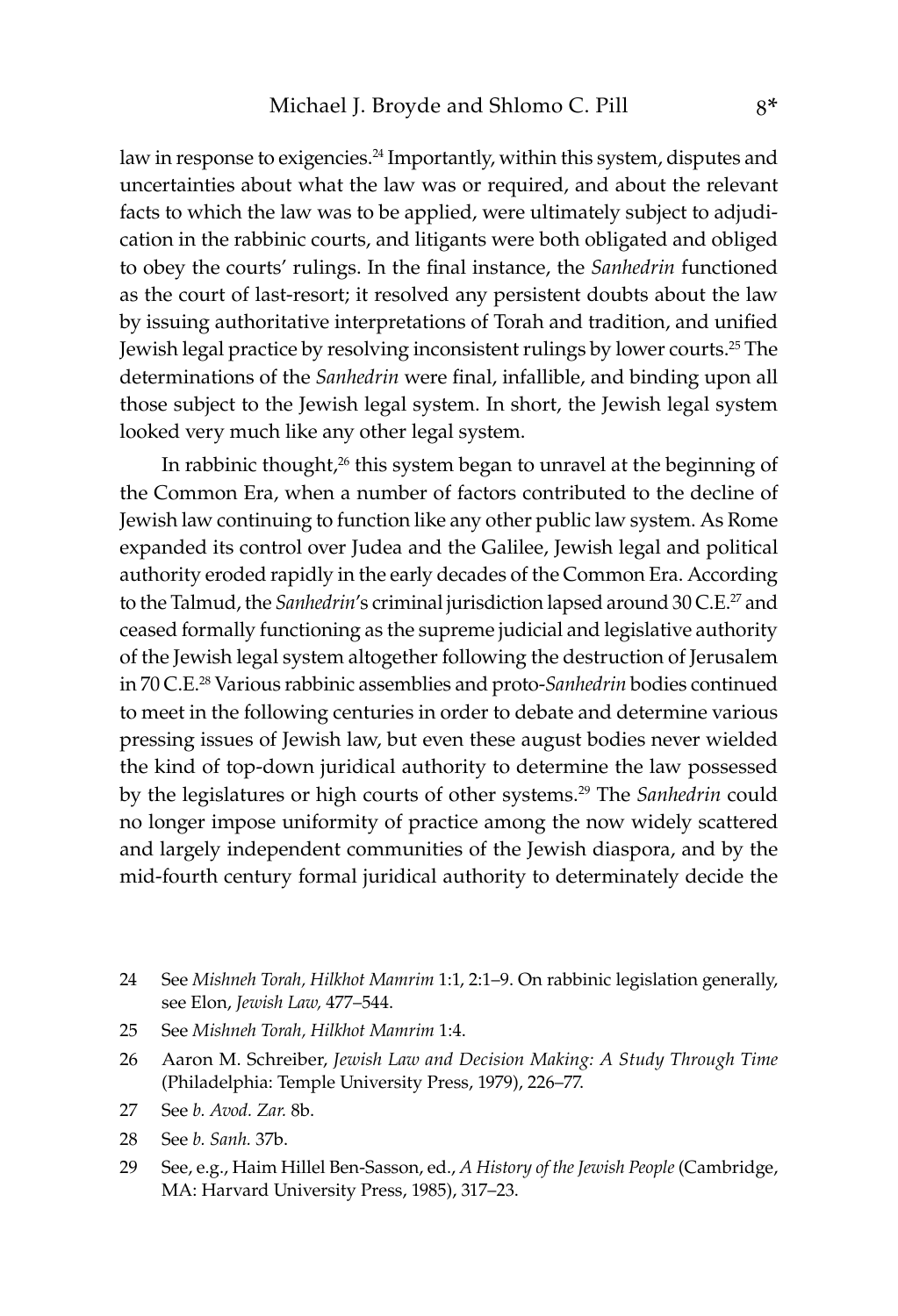substance and requirements of Jewish law ceased to exist altogether.<sup>30</sup> The Mishnah (c. 200 C.E.) bears witness to this phenomenon and illustrates the devolution of the Court by routinely recounting various conflicts among the Sages without attempting to resolve them.

Due to its exilic development since the beginning of the Common Era, without a *Sanhedrin* or centralized system of judicial authority, Jewish law has for the last two thousand years evolved and developed without any clear method for resolving disputes. Talmudic, medieval, and contemporary debates about Jewish law linger, since direct, categorical rules of resolution, such as, for example, majority votes of the Supreme Court in the United States or Papal pronouncements in Canon law, do not exist. The exact reason for this is beyond the scope of this introduction, $31$  yet some methodological explanation will allow the reader to have a better understanding of the relationship of the modern classical work of Jewish law, the *Arukh ha-Shulhan*, to other jurisprudential approaches to obedience to Jewish law and other legal systems. Frequently, the methodology of Jewish law is unintelligible to those well familiar with other legal systems but lacking a crisp understanding of the functioning of Jewish law on a practical and historical level.<sup>32</sup>

From the time of the disbanding of the *Sanhedrin*, through the centuries following the redaction of the two Talmuds, disputes as to what the Jewish law should be in any specific case were resolved by an informal, consensus-based

- 31 For one account of the intentional multivocality of Jewish law, see Shlomo Pill, "Law as Engagement: A Judeo-Islamic Conception of the Rule of Law for Twenty-First Century America" (Ph.D. diss., Emory University, 2016). See also Avi Sagi, *The Open Canon: On the Meaning of Halakhic Discourse* (London: Continuum, 2007). For historical explanations for rabbinic legal disagreement, see, e.g., *Introduction to Beit Yosef* to *Arba'ah Turim*.
- 32 Until the modern era, rabbinic scholars have been relatively unconcerned with producing systematic accounts of the philosophy and methodology of Jewish law. Unlike Islamic law, Canon law, Roman law, and Common law systems, premodern rabbinic thinking, with only a few exceptions, never produced systematic accounts of its own jurisprudence and methods of legal decision making. Some indications of specific halakhic scholars' own decision-making methods can be found in the introductions to those rabbis' major halakhic works (for instance in Maimonides's introduction to his code, *Mishneh Torah*, and Joseph Karo's introduction to his *Beit Yosef*), as well as scattered throughout various responsa (see, e.g., *Responsa Mas'at Binyamin*, no. 62) and commentaries (see, e.g., Rabbi Shabtai ha-Kohen, *Kelalei Hora'ah be-Issur ve-Hetter*).

<sup>30</sup> *See b. B. Qam.* 84b.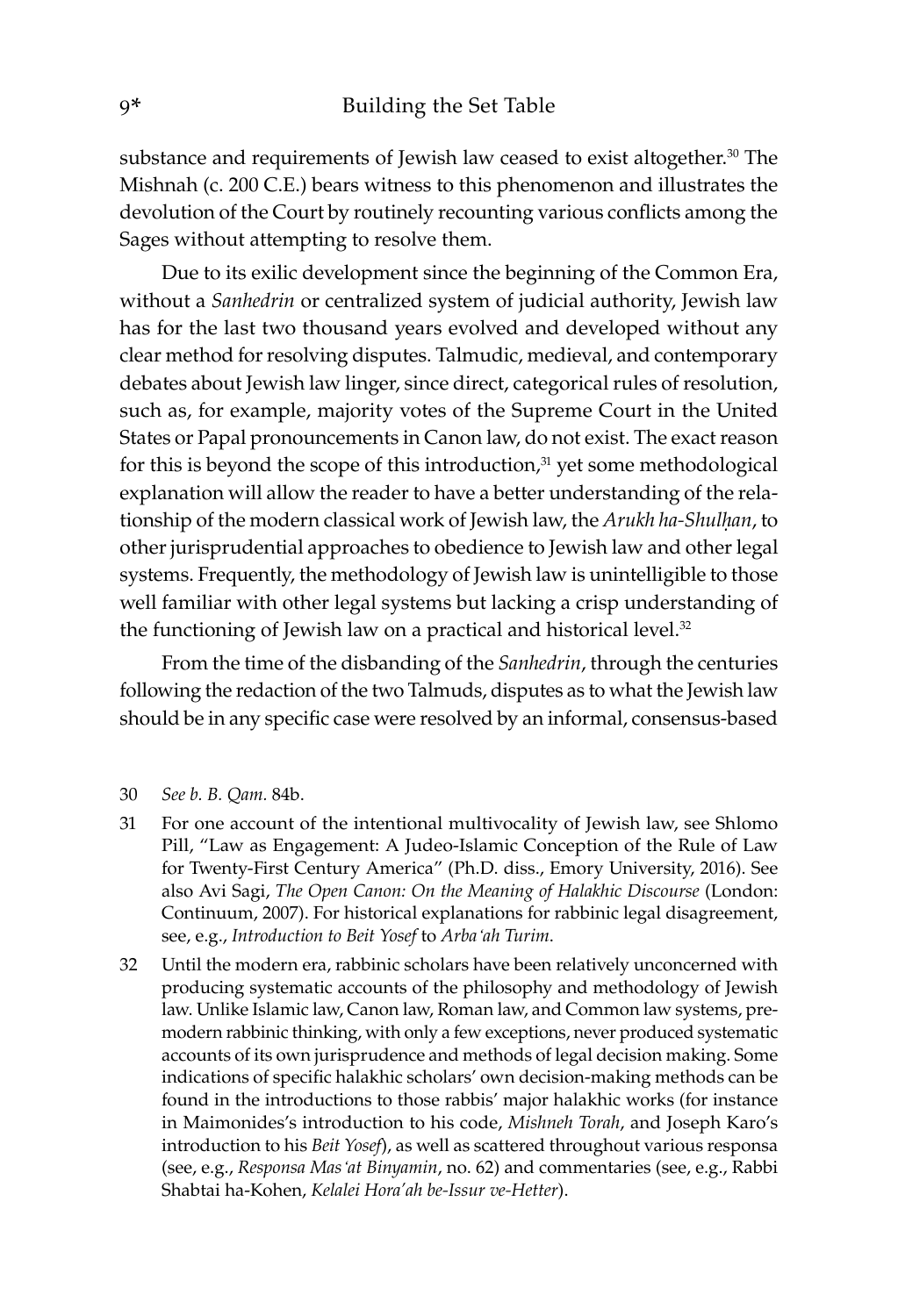voting process in which the ordained rabbis of the generation participated.<sup>33</sup> Not every dispute, however, reached a resolution, and since there was no consensus on what the normative practice should be, the law was sometimes left open with more than one practice considered reasonable and legitimate.<sup>34</sup> Indeed, one who studies Talmud sees that most of the talmudic disputes are left unresolved textually, and most are not resolved through inferential logic even when the text is studied as a whole.<sup>35</sup>

From the early eighth century until modern times, the process for resolving Jewish legal disputes further deteriorated to the point that even informal consensus was no longer possible. Absent the ability to reach deliberate consensus-based conclusions about what Jewish law should be, diverse halakhic opinions gradually proliferated, and the range of different legal views and practices on many issues steadily expanded. As a result, indeterminacy and disagreement became both an unavoidable fact of Jewish law that made it increasingly difficult to know the correct rule or standard of practice, as well as a serious impediment to the Jewish legal community's ability to settle on any very widely accepted methodology for resolving halakhic disputes. The lack of doubt-resolving institutions and methods made increased legal disagreement inevitable, while at the same time the proliferation of legal disagreement made it impossible to garner widespread acceptance of any particular doubt-resolving institutions or methods.

There are a number of reasons for this substantial deterioration of the rabbinic jurisprudential system's ability to resolve legal doubts and clarify halakhic uncertainties. First, as the Jewish diaspora became more dispersed throughout Europe, Africa, Asia, and eventually the Americas, geography

- 33 Thus, for example, the Talmud sometimes concludes a dispute with the word "*ve-hilkheta*," which is generally understood to mean "and this is the proper practice," denoting the consensus that is mentioned above.
- 34 In some instances, a consensus developed, but uncertainty has since arisen as to what that consensus ruling actually was, or to what extent a consensus had actually formed on certain points of law, which is itself often a matter of talmudic interpretation itself. See generally *Arba'ah Turim, Êoshen Mishpat* 25; *Beit Yosef* to *Arba'ah Turim*, *Êoshen Mishpat* 25 (discussing variant views among early medieval authorities on the extent of talmudic consensus).
- 35 See, e.g., R. Moshe ben Yaakov of Coucy, *Introduction to Sefer Mitsvot Gadol* (1547) (noting that the length, complexity, and dialectic nature of Talmudic material prevents it from being a source of determinate legal directives). See generally Pill, "Law as Engagement," ch. 5.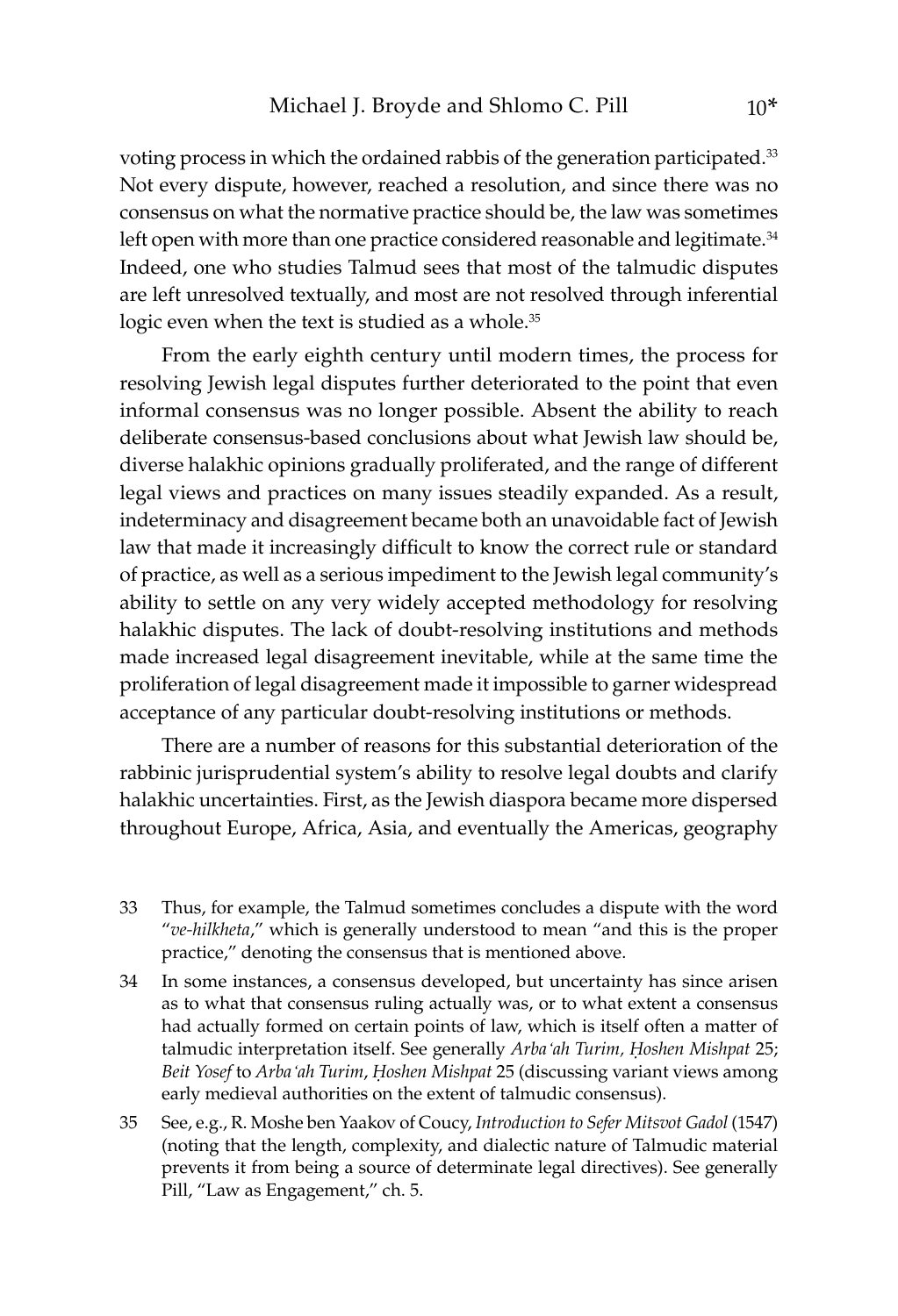made communication across communities difficult. Building consensus through discourse and interaction is difficult even if all the scholars are in one location and interested in consensus; as the Jewish community became spread out over vast areas of land, it became virtually impossible.<sup>36</sup>

Second, by the era of the *Rishonim*, increased interest in Talmud study in geographical areas with very diverse living conditions led different Jewish communities and schools of rabbis to very different ways of understanding the legal implications of talmudic texts based on their respective social, cultural, environmental, political, economic, and religious contexts.37 This not only resulted in different ways of thinking about and practicing Jewish law but also meant that even attempts at reaching rabbinic consensus across geographic bounds were stymied by scholars in different contexts speaking very different jurisprudential languages. Consensus remains possible when disputants merely disagree but becomes an increasingly remote possibility when discussants are merely speaking past each other with fundamentally different understandings of the subject matter at issue.<sup>38</sup>

Third, diverse social and economic conditions began to make it harder to apply the talmudic rules to new realities with consensus. Regionalism became a significant complexity, in climate, community, economy and many other factors. Finally, diversity increased the degree to which classical rabbinic texts became corrupted through copying and printing errors, which lead different communities to be working sometimes with different versions of the authoritative sources of Jewish law. Other texts disappeared entirely from certain regions, while some texts were deemed authentic and binding in some communities and not so in others.<sup>39</sup>

#### 36 See, e.g., *Introduction to Beit Yosef* to *Arba'ah Turim*.

- 37 See, e.g., R. Menaêem Meiri, *Introduction to Responsa Meiri Magen Avot* (drawing on the Aristotelian idea that people tend to think and act like those around them to explain the proliferation of rabbinic disagreement over *halakhah*); Rabbi Israel Salanter, *Or Yisrael*, no. 30 (comment arguing that "subjective emotional forces which human beings cannot fully eradicate from their cognitive processes" prevent halakhic scholars from understanding anything more than "what their own eyes see").
- 38 For a discussion of the some of the fundamentally different understandings about the nature of Jewish law and the proper methods for reaching halakhic decisions, see generally Halbertal, *People of the Book.*
- 39 See generally R. Moshe Walter, *The Making of a Halachic Decision: A Comprehensive*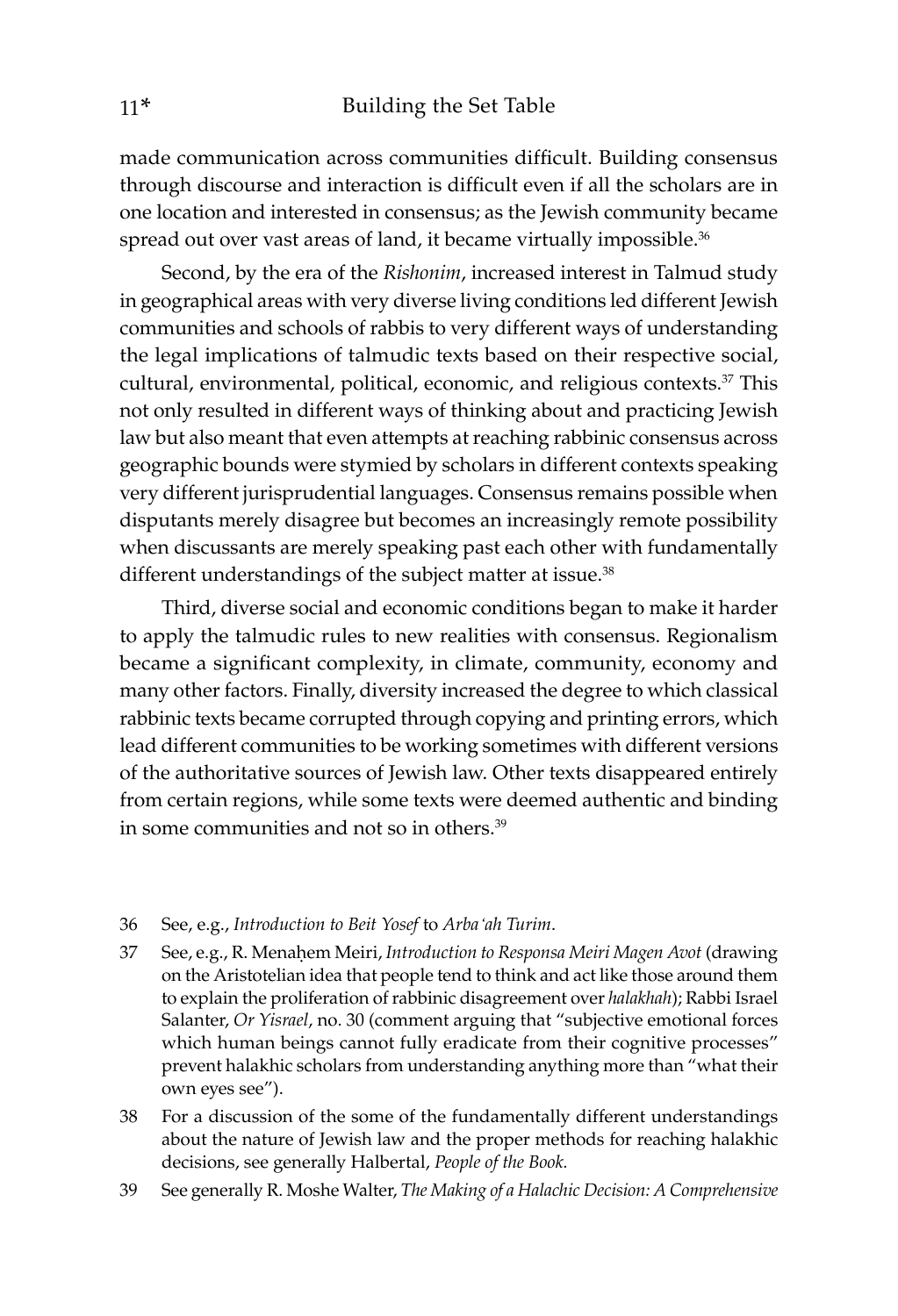Many other factors and reasons were present as well. The truth is obvious to anyone invested in law: absent a binding mechanism for forcing a consensus, such as voting or a high court of final jurisdiction, legal systems are rarely able to avoid the specters of widespread legal disagreement, indeterminacy, and uncertainty. Ponder for a minute what would happen in the United States with its fifty state supreme courts and thirteen federal circuit courts of appeal if the United States Supreme Court ceased resolving disputes between these various judicial authorities about what federal law is and requires. Even with a functioning Supreme Court, there is substantial diversity in how federal law is understood and applied in the courts of various states and circuits. Absent a final arbiter to, as Chief Justice Marshall put it, "say what the law is," $40$  grand diversity would take shape in a very short amount of time. $41$  In this sense, the Jewish legal tradition is no different than any other; it once functioned with a relatively high degree of legal determinacy, but in the absence of institutions empowered to force uniform legal resolutions and the conditions necessary to support the development of widespread consensus, Jewish law in the medieval and modern periods can be characterized as a complex, messy universe of texts, traditions, authorities, and opinions that make it notoriously difficult to determinatively conclude what the law is and requires on most issues.

\* \* \*

Regardless of the precise reasons, by the early Middle Ages, Jewish legal disputes became common, and in the absence of some widely accepted procedural method or judicial institution for resolving halakhic disagreements, legal decision-making became highly analytical. The principal method for determining legal uncertainties and resolving disputes was to demonstrate that one conclusion or line of reasoning substantially represented the more analytically correct understanding of the Babylonian Talmud. Support for any one halakhic opinion over others rested upon which view was seen by

*Analysis and Guide to Halachic Rulings* (Brooklyn: Menucha Publishers Inc., 2013), 163–66.

- 40 *Marbury v. Madison*, 5 U.S. 137, 177 (1803).
- 41 Indeed, many scholars maintain that among the most important jobs the United States Supreme Court does is enforce uniformity of federal law on important matters. For more on this, see Michael J. Broyde, "The Intercircuit Tribunal and Perceived Conflicts: An Analysis of Justice White's Dissents from Denial of Certiorari During the 1985 Term," *New York University Law Review* 62 (1987): 610–52.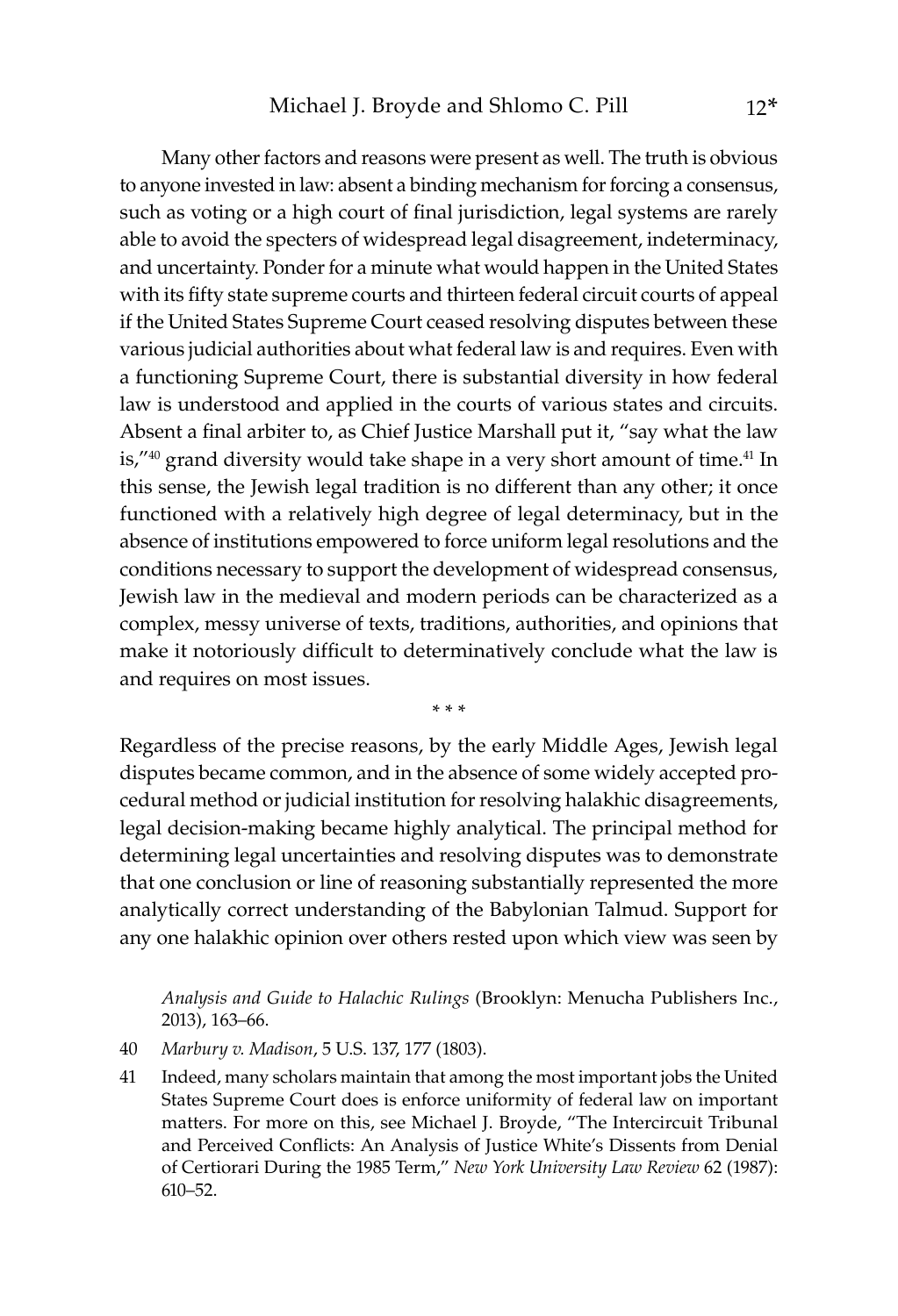any particular scholar to be more consistent with accepted and authoritative talmudic sources.<sup>42</sup> The opinion shown to be a more accurate and analytically persuasive interpretation of talmudic intention, given the particular context in which it was being applied, was accepted as normative. The significance of relying on such an analytic approach to resolving halakhic questions should not be underestimated, nor should its contrast with earlier models of dispute resolution utilized while the *Sanhedrin* still functioned or when widespread consensus remained possible. In earlier eras, Jewish legal normativity rested less on the analytic correctness of a given ruling or determination, and much more on the institutional or procedural provenance of the legal conclusion in question. Judgments of the *Sanhedrin* were per se correct, and rabbinic consensus provided its own self-referential and independent justification for accepted legal conclusions.<sup>43</sup> To use Justice Robert Jackson's famous description of the authority of the United States Supreme Court, halakhic rulings determined by consensus or by the *Sanhedrin* were not final because they were infallible, but rather were regarded as infallible because they were final.44 In the absence of such institutions and mechanisms, however, the normativity of any claimed rule of Jewish law had to rest on its substantive correctness in analytic terms.

Nevertheless, in many cases, the analytic tools used to evaluate the plausibility of competing talmudic understandings and applications were insufficient to answer halakhic questions or resolve rabbinic disagreements as oftentimes more than one answer was deemed plausibly true within the confines of the talmudic discourses. Indeed, there are many cases where post-talmudic discourse reached an impasse and was unable to provide an intellectually honest determination of which view should be considered more analytically correct. For instance, regarding a talmudic discussion of whether the daughter of a non-Jewish man and a Jewish woman is permitted to marry a *kohen*, a member of the priestly families of the tribe of Levi, three equally legitimate readings (and rulings) emerge among the post- talmudic

<sup>42</sup> See *Rema* to *Shulêan Arukh, Êoshen Mishpat* 25:1–2.

<sup>43</sup> Consider the rabbinic dictum that the rulings of the *Sanhedrin* (and possibly of other courts staffed by judges possessing biblical ordination) were authoritative, binding, and "correct," even when they may be analytically "wrong," e.g., "Even when they tell you that right is left and left is right" (*Sifre Deut*. 17:11).

<sup>44</sup> See *Brown v. Allen*, 344 U.S. 443, 540 (1953).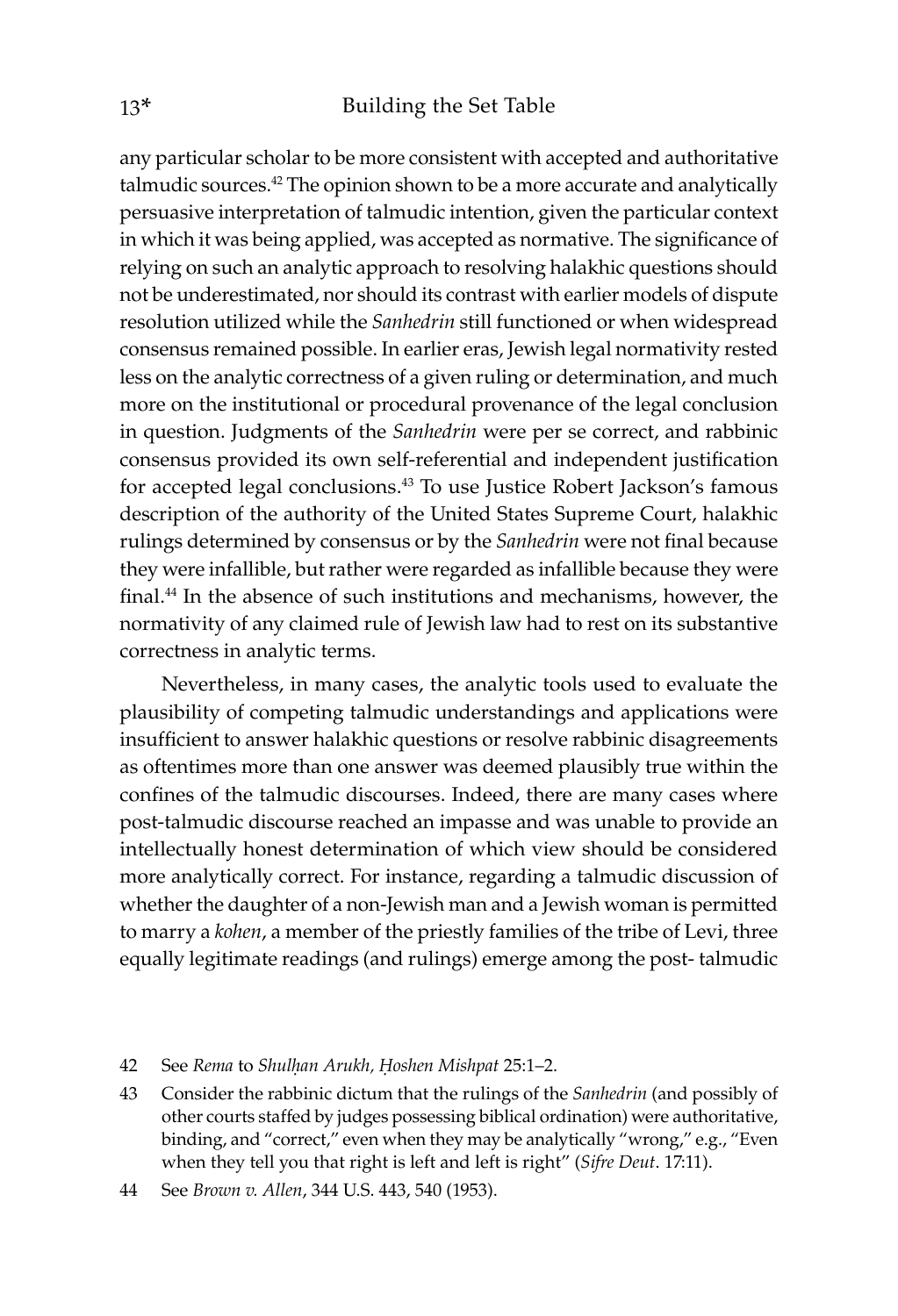jurists.<sup>45</sup> The variances depend on whether one considers the authority of the talmudic statements in question to be of equal weight or not. The inability to draw a single, unequivocal ruling is partially the result of the open-textual nature of the Talmud which, while allowing flexibility for adaptation, may also at times create ambiguity by permitting two or three positions to be seen as reasonable.<sup>46</sup> Determining which of those reasonable positions ought, in fact, to be normatively followed cannot be done in many cases through the use of first-tier principles of analytical jurisprudence alone; close talmudic analysis simply fails to determine a single most-correct result. Indeed, anyone with a reasonable familiarity with the Talmud could quickly provide dozens of examples of such.

To further complicate matters, determining Jewish law analytically on the basis of a close study of relevant talmudic sources is only possible where the Talmud does in fact speak to the issue in question. On very many issues the Talmud remains silent, thus making any analytic determination of the correct halakhic standard impossible. Even when some talmudic sources like the Jerusalem Talmud, *Midrash Halakhah*, or other mishnaic and talmudic materials outside the Babylonian Talmud do speak to an issue, the Babylonian Talmud itself is sometimes silent or cryptic. This too made analytic resolutions difficult and rendered disputes largely intractable since there was little agreement among rabbinic scholars about the proper normative weight that should be accorded to these other primary rabbinic texts.<sup>47</sup>

The limitations of analytically determining Jewish law induced rabbinic decision makers, talmudic commentators, and codifiers to develop various second-order rules of decision that provided guidelines for reaching halakhic conclusions in the very many cases in which textual analysis and logical reasoning alone could not adequately indicate the correctness of one opinion

- 45 *B. Yev.* 44a–45b. It is worth noting that conflicting conclusions may be reached in this case, despite the appearance of the term *vehilkheta*, discussed in *supra* n. 33.
- 46 See H. L. A. Hart, *The Concept of Law* (Oxford: Oxford University Press, 1997), 121–32 (describing the nature of open-textual nature of law); idem, "Positivism and the Separation of Law and Morals," *Harvard Law Review* 71 (1958): 593, 607 (providing examples of what is meant by the "open-textual nature of laws").
- 47 See Michael J. Broyde, "The Yerushalmi as a Source of Halacha," TorahMusings. com, May 3, 2011, accessed December 25, 2018, https://www.torahmusings. com/2011/05/the-yerushalmi-as-a-source-of-halacha/.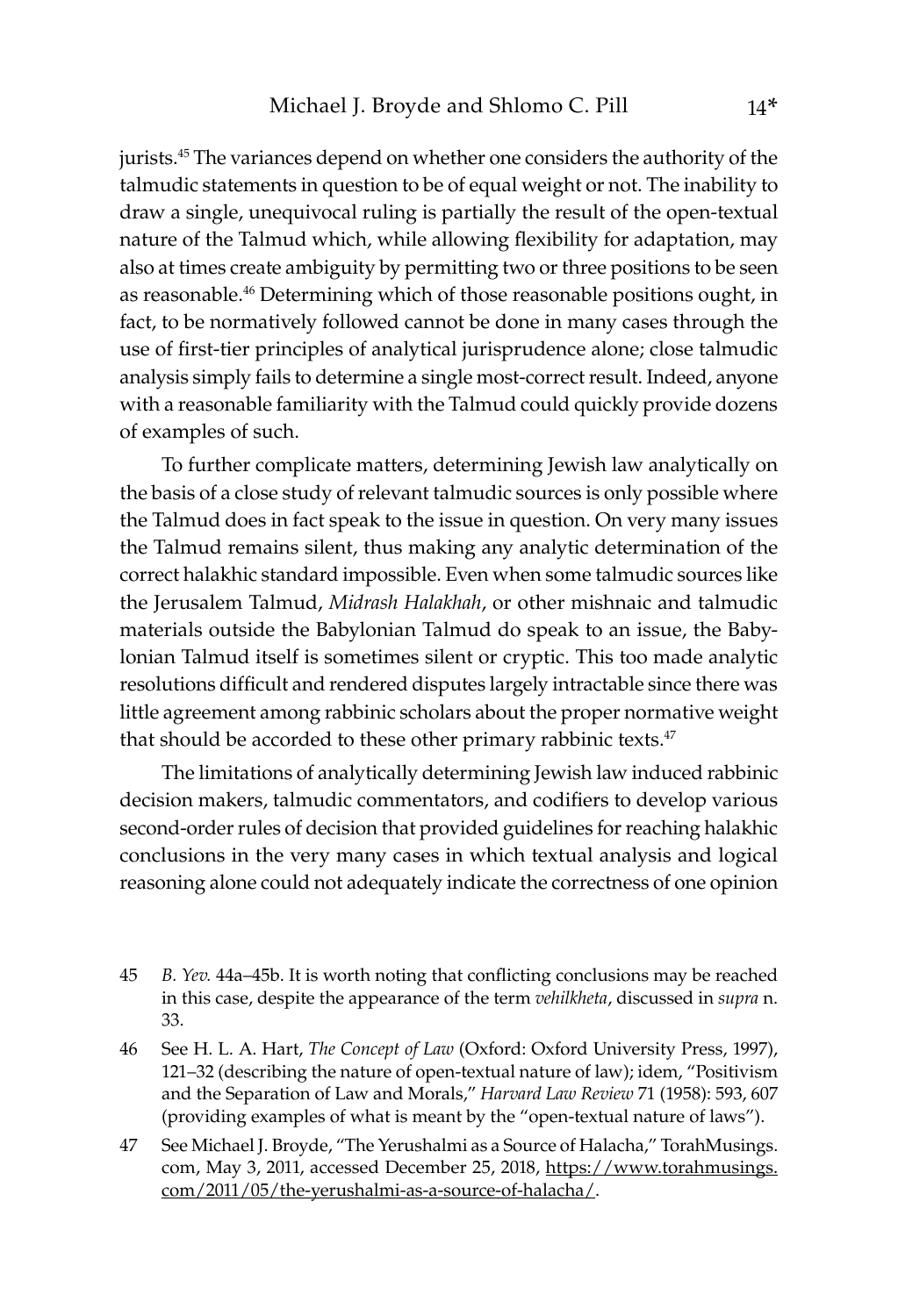over others.48 As may be intuited from our previous discussion of first-order analytic approaches to determining Jewish law, these second-order principles once again shifted the focus of legal decision making from finding the right talmudic norm to reaching some singular legal determination regardless of its substantive correctness in light of talmudic precedents. To paraphrase Justice Brandeis, these second-order rules of decision recognized and responded to the fact that it is sometimes more important that legal questions be clearly and definitively resolved than that they be resolved correctly.<sup>49</sup> Rather than purporting to ascertain which competing halakhic viewpoint is right, these second-order guidelines offer a framework for cutting through analytically unresolvable doubts to reach clear and determinative halakhic conclusions. These second-order guidelines include many nuanced and complex principles directing halakhic judgments in cases of doubt about biblical or rabbinic obligations, about ritual or civil duties, and about which rabbis and authorities should be followed regarding which kinds of issues, and so on.<sup>50</sup>

It may be helpful to think about the foregoing discussion in terms of the following hierarchy of jurisprudential ideas that have been used to determine specific rules of *halakhah*. Some disputes are resolved and some uncertainties are clarified by groups of specially appointed scholars and jurists determining the correct legal standard, either individually, or collectively through formal procedures and majority votes. This was generally the way Jewish law disagreements were addressed prior to the destruction of the Second Temple, where officially ordained rabbinic decision makers, courts, and ultimately the *Sanhedrin* itself had the judicial authority to determinatively say what the law was. Even in the absence of such institutional frameworks, however, legal questions may be resolved by formal or informal consensus among recognized scholars whose reputations, constituencies, and affiliations with important centers of rabbinic learning are sufficient to command popular respect for their collective judgments. This was roughly the way Jewish law was determined following the demise of the *Sanhedrin* until after the sealing of the Talmud, with the talmudic text itself representing the last instance of such

- 48 For compendia of such rules, see, e.g., R. Malakhi HaKohen, *Yad Malakhi*; Rabbi Yitshak Yosef, *Ein Yitshak*, 3 vols. (Jerusalem: Mishor, 2009).
- 49 *Burnet v. Coronado Oil & Gas Co*., 285 U.S. 393, 406 (1932) (Brandeis, J., dissenting).
- 50 See *Shulêan Arukh, Yoreh De'ah* 110–11, 242 and *Shulêan Arukh, Êoshen Mishpat* 25, each of which codifies many of these rules. For a one-volume review of these rules, see Hayyim Hizkiyah Medini, *Sedei Êemed, Kelalei ha-Posekim.*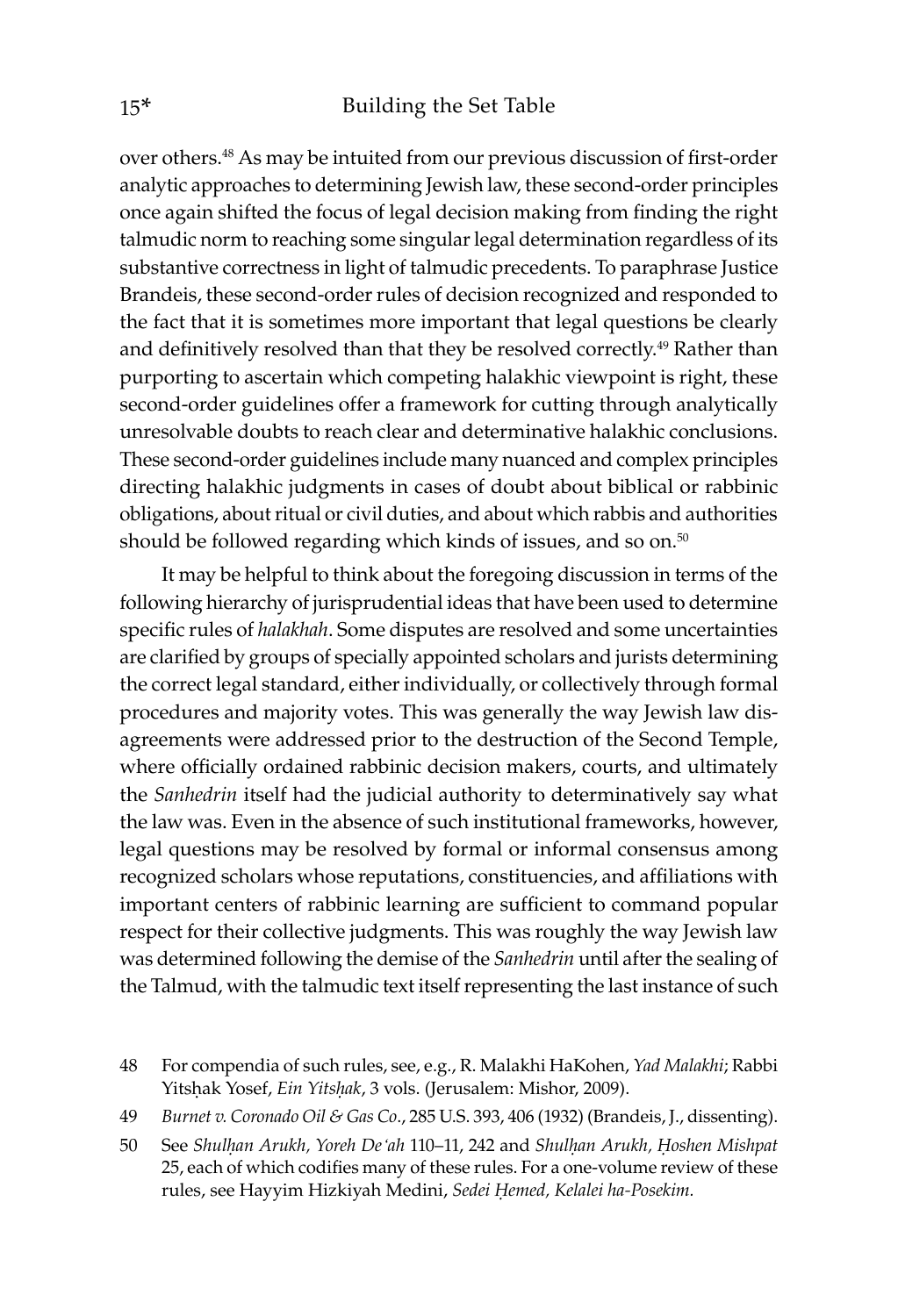rabbinic consensus determining the acceptable parameters of halakhic practice and discourse. In the absence of these formal and informal mechanisms for determining halakhic norms, some legal disputes are resolved analytically, by determining which possible solution reflects the best analytic understanding of the primary sources—the Torah, Babylonian Talmud, and other talmudic sources. In some instances, particular analytic legal conclusions may be buttressed and further legitimated as over time rabbinic consensus gradually builds around and endorses some rulings while marginalizing others. Many halakhic issues are not fully determinable analytically, however, because oftentimes primary rabbinic sources are multivocal and speak ambiguously, lending themselves to numerous equally reasonable interpretations.

Additionally, even when a scholar concludes that a particular viewpoint is in fact analytically compelling, many others are likely to disagree. As the thirteenth-century rabbinic scholar Nahmanides famously observed, Jewish law is not like math or the natural sciences; it is quite light on determinative proofs and far more dependent on arguments.51 In some such cases, questions may be resolved by resorting to doubt-resolving, second-order guidelines that establish decisional preferences based on a variety of different factors: doubts about biblical laws are resolved strictly to avoid any possible violation, while doubts regarding rabbinic obligations are resolved leniently; the rulings of locally appointed rabbinic authorities and courts determine local practice; the law follows the more recent scholars; doubts in litigious disputes are resolved in favor of the defendant; and so on. In many cases, however, even these secondary doubt-resolving principles are insufficient to reach a single conclusive result. Sometimes, competing secondary-rules urge different results in the same cases. Other times, the strict rules of law determined through talmudic analytics or second-order principles come into conflict with other important religious values or social, economic, and pragmatic concerns. In such instances, reaching determinative halakhic prescriptions requires mediating such tensions in principled and consistent ways that support the integrity, workability, and objectives of Jewish law.

### Two Models of Codification

The lack of central organization and decision making authority, and the legal indeterminacy and uncertainty it engenders, is a direct and substantial hindrance to the ability of Jews—and even of rabbis—to easily know and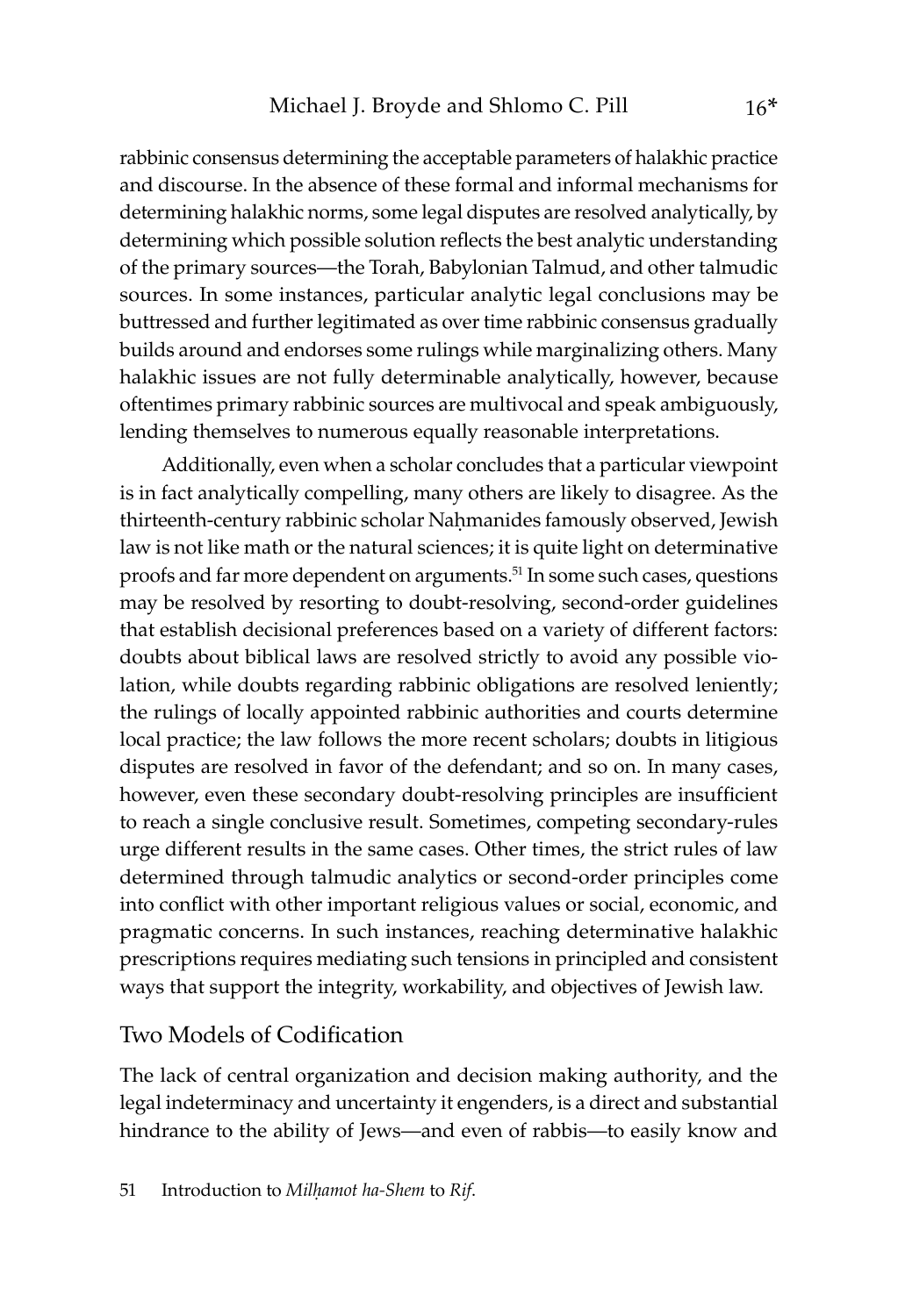properly observe Jewish law.52 In response to this challenge, with the start of the medieval era, as halakhic decision making gradually moved away from the relatively centralized authority of the Babylonian Geonim to the widely dispersed rabbinic authorities across the Jewish diaspora, various scholars sought to produce codifications, restatements, and other kinds of secondary sources designed to make halakhic norms more clear and consistent, and to make observance more feasible.<sup>53</sup> Broadly speaking, two general approaches to codifying *halakhah* developed in the early Middle Ages that roughly paralleled the two different models of recording Jewish tradition utilized during the talmudic era—the Mishnah and the *gemara*. 54

One school of thought, which arose principally among the Sephardic Jewish scholars of medieval Spain and North Africa, advocated the production of codes of Jewish law in which indeterminate and ambiguous talmudic discourses would be distilled into clear-cut, accessible rules of law.<sup>55</sup> In an important sense, this approach followed the precedent of the Mishnah. While the Mishnah does often include several variant opinions on any given issue and routinely avoids clearly prescribing a particular course of conduct, it presents Jewish law in relative terse rule-statements. In a similar vein, the Sephardic codifiers sought to distill the complex dialectics of the Talmud into definitive statements of halakhic rules and standards devoid of excessive argumentation, proof texts, and extra-legal discussions. This process of codification began with the work of the Moroccan jurist Rabbi Isaac Alfasi (1013–1103), who was the first to attempt to craft a complete code of Jewish law. Rabbi Alfasi, also known as the *Rif*, started this process by deleting all the sections of the Talmud he thought to be non-normative or non-legal stories, as well as discursive materials that he viewed as merely the Talmud's

52 See *b. Êag.* 3b:

"The masters of the assemblies" (Eccl 12:11): These are the students of the wise scholars who sit in many different assemblies and are engaged with the Torah. Some pronounce [the subject of legal inquiry] unclean, while others pronounce it clean; some prohibit, while others permit; some disqualify it, while others rule it fit. A person might say, "How can I study the Torah under these circumstances [where the law is so uncertain]?"

See generally Elon, *Jewish Law,* 1144–49.

- 53 See generally Elon, *Jewish Law,* 1149–79.
- 54 See Walter, *Making of a Halachic Decision,* 39–64.
- 55 See Halbertal, *People of the Book,* 73.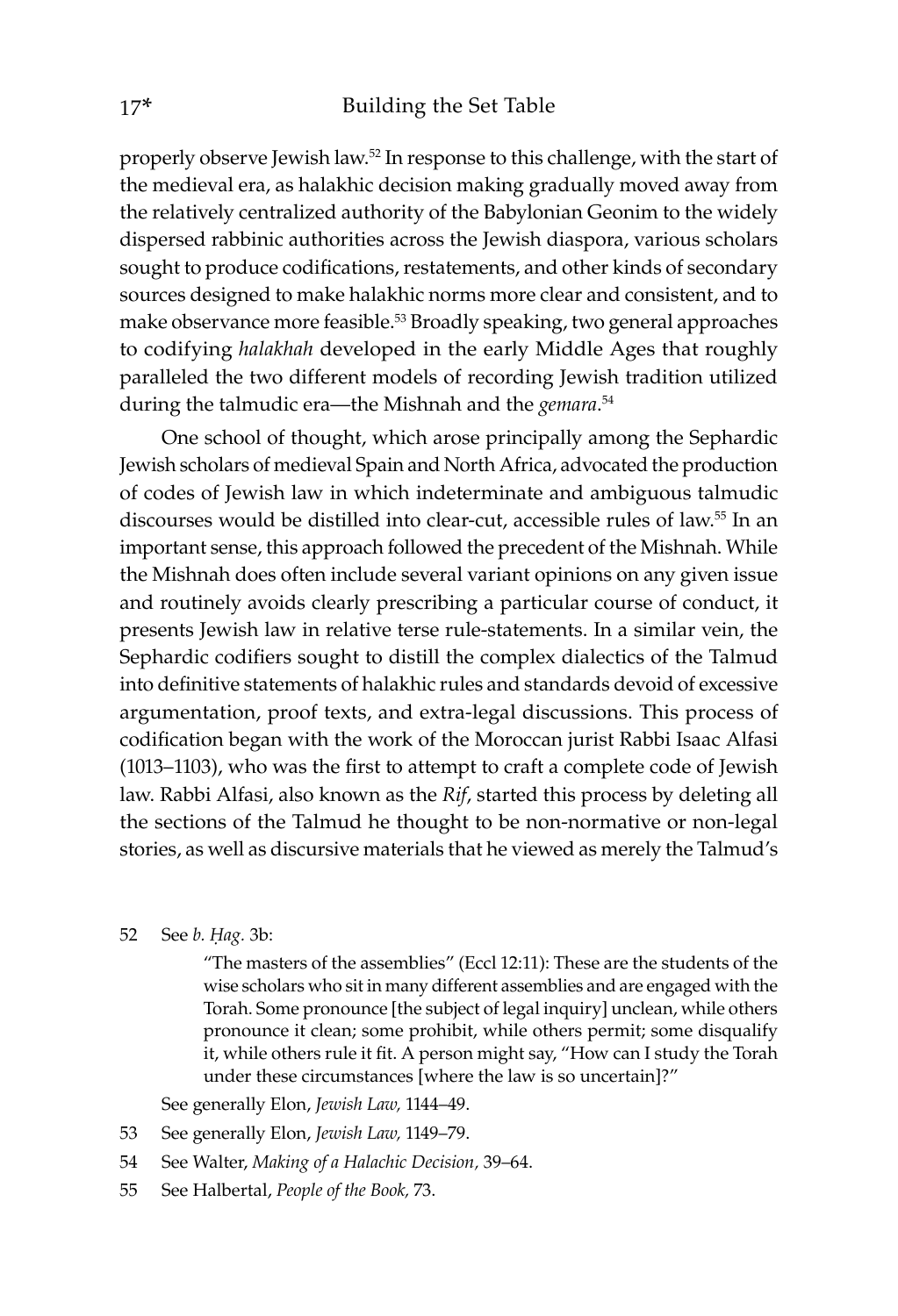means of reaching halakhic conclusions. He also occasionally shifted talmudic texts from one place to another, and even more rarely incorporated into his work texts that are not found in the Babylonian Talmud. He combined this with writing minimal, terse notes that help explain the talmudic rules as he understood them.56 The resulting work, consisting of what was left of the text of the Babylonian Talmud, less Rabbi Alfasi's deletions and together with his new additions, amounted to a substantially abridged version of the Talmud that could be read containing only normative law.57

The *Rif*'s work was widely admired and served as the intellectual catalyst for Maimonides's legal magnum opus, the *Mishneh Torah*. 58 Maimonides (1135–1204) was a preeminent philosopher, jurist, and physician, and is universally acknowledged as one of the foremost arbiters of rabbinic law in all of Jewish history. By building on the conceptual goals of halakhic codification developed by Rabbi Alfasi, and then actively writing an independent, self-standing, and complete codification of Jewish legal rules that is distinct from the Talmud, Maimonides sought to change the basic structure of *halakhah* into an ordered, hierarchical system in which every question has one, and only one, correct answer. He organized this code around fourteen volumes, 84 sub-volumes, and 1000 chapters in total. Had this approach alone taken hold, Jewish law could have conceivably developed into a law code similar, at some level, to many other legal systems.<sup>59</sup>

At the same time as the *Rif* was embarking on his project of simplification and codification of talmudic law, however, another school of thought on the matter was emerging among the Ashkenazic Jews of Franco-Germany. This approach, led by the prominent French rabbinic scholar Rabbi Shlomo

- 56 See Elon, *Jewish Law,* 1167–73.
- 57 We would not claim that the *Rif* was the first to ponder such a code. Handbooks of legal rules and practical directives culled from talmudic discussions existed in a few areas of Jewish law prior to the *Rif*, such as those written by Rabbi Saadyah Gaon and Rabbi Hefets Gaon. See Elon, *Jewish Law*, 1150-66. These works were incomplete, however, and addressed only specific narrow areas. The *Rif* undertook to write a systemic talmudic code.
- 58 Literally "Repetition of the Torah," subtitled *Sefer ha-Yad ha-Êazakah*, or "The Book of the Strong Hand." Compiled between 1170 and 1180, the *Mishneh Torah* consists of fourteen books, subdivided into sections, chapters, and paragraphs. It is the only Medieval-era work that details *all* of Jewish observance, including those laws that are only applicable when the Temple is in existence.
- 59 See generally Elon, *Jewish Law,* 1180–1215.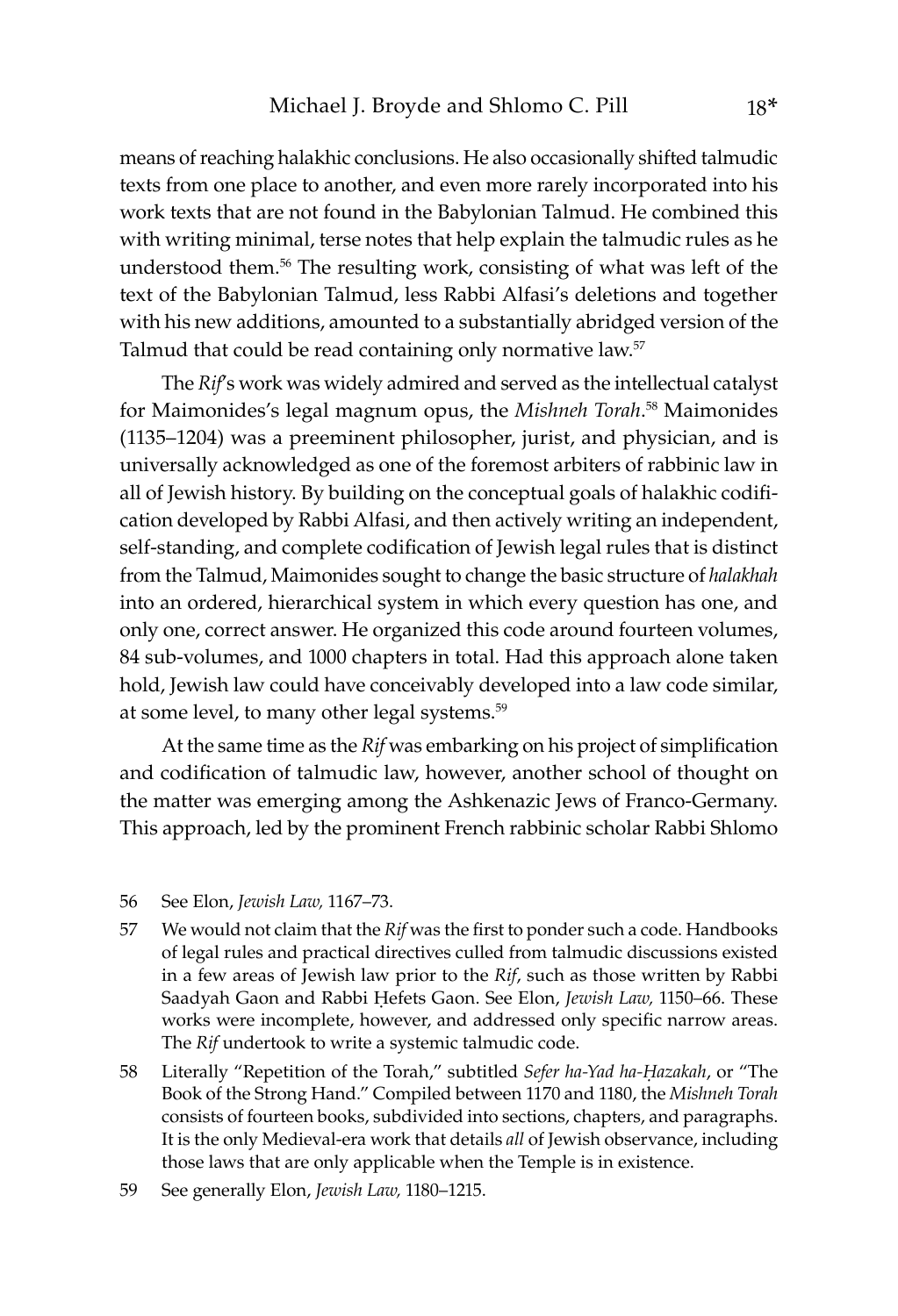Yitshaki (1040–1105), also known as *Rashi*,<sup>60</sup> and his disciples and descendants, rejected the priority of taking a systematic approach and creating a clearly delineated code of determinative halakhic rulings. Instead, proponents of this school focused on creating coherence and harmony throughout the Talmud but without attempting to supplant the Talmud's own dialectics with their own conclusory understandings of its normative import. This school's major endeavor was to write commentaries and super-commentaries to explain the Talmud page by page, issue by issue, in an attempt to harmonize the diverse strands of thought found within its often meandering, ambiguous debates.<sup>61</sup> When it came to these scholars' discussing practical halakhic rulings, they tended to emphasize legal discourse—as distinct from determinate legal conclusions—as an important halakhic value in and of itself, and thus tended to prefer preserving a plurality of rabbinic opinions, all kept in conversation with each other, to the prescription of singular rules of law.<sup>62</sup> This approach, of course, recalls the rabbinic model of *gemara*, where, unlike the Mishnah, the focus is on the meandering give-and-take of halakhic disputation and discussion rather than on the determination of clear-cut rules of conduct.<sup>63</sup>

While in theory this approach sought to make sense of the complex and often uncertain dialectics of the Talmud, it largely gave rise to the opposite conclusion. Instead of clarity, even more confusion arose. In attempting to unify the Talmud, diverse theories and approaches to creating harmony developed. Within this approach, the Tosafists, a group of Franco-German scholars who lived and worked in the two centuries following *Rashi*'s death, and who included several of *Rashi*'s own descendants, created a style of legal discourse that flourished under diverse models of analytical thought with only the occasional narrowing of focus. Frequently, these scholars posited modes of talmudic and halakhic analysis that, instead of contracting, vastly

61 See Elon, *Jewish Law,* 1118–22.

62 See, e.g., R. Solomon Luria, *Introduction to Yam Shel Shelomoh to Êullin*.

63 See Walter, *Making of a Halachic Decision,* 40; R. Yom Tov Lippman Heller, *Introduction to Ma'adanei Yom Tov.*

<sup>60</sup> Rabbi Shlomo Yitsêaki authored comprehensive commentaries on both the Hebrew Bible and the Talmud. *Rashi*'s prominence and wide acceptance has made his work the point of departure for much of talmudic scholarship over the last nine hundred plus years.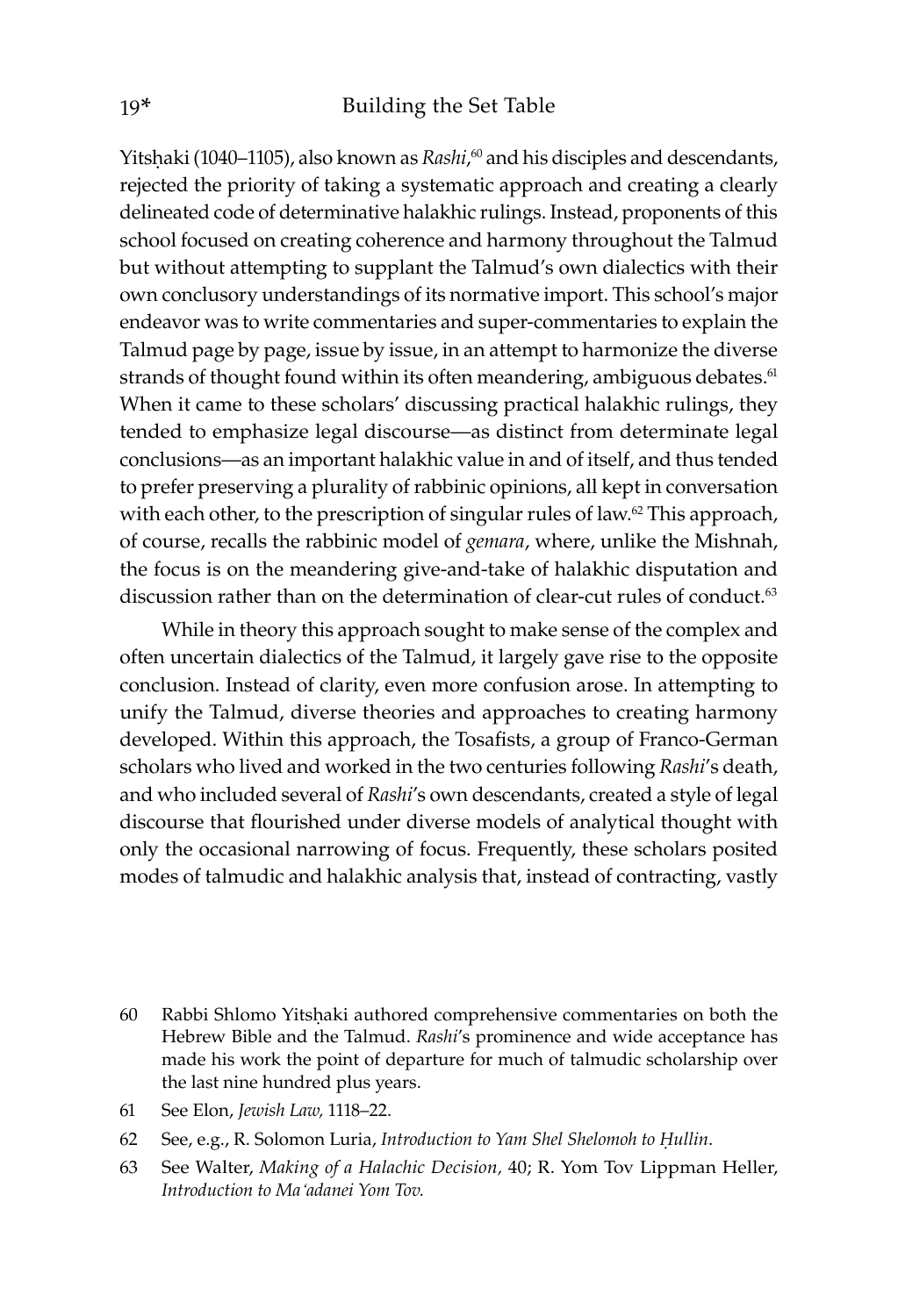expanded many of the substantive disagreements in Jewish law into even greater and even more irresolvable disputes.<sup>64</sup>

Despite Maimonides's great influence, many—indeed most—of the great commentators who followed forsook Maimonides's approach to systematically codifying Jewish law. Instead, rabbinic luminaries, including Rabbi Asher ben Yeḥiel, or the *Rosh*,<sup>65</sup> Rabbi Yom Tov Assevilli, known as the *Ritva*,<sup>66</sup> Nahmanides,<sup>67</sup> Rabbi Solomon ben Aderet, or the *Rashba*,<sup>68</sup> and Rabbi Menahem Meiri,<sup>69</sup> adopted the model of the Tosafists over that of Maimonides, by expressing legal views in the medium of talmudic novella or commentaries rather than in codifications of talmudic conclusions. These scholars frequently concluded that more than one approach was viable on any given issue and as a result steadfastly refused to write definitive conclusions to talmudic matters. By the fourteenth century, one who wished to determine what Jewish law was on a given topic would have encountered the problem that there was not one definitive legal book to consult to answer that question. Rather, there was a compendium of opinions which one would

- 64 See generally Warren Zev Harvey, "Law in Medieval Judaism," in *The Cambridge Companion to Judaism and Law*, ed. Christine Hayes (Cambridge: Cambridge University Press, 2017), 157.
- 65 R. Asher ben Yeḥiel (Ashkenazi) was born in Germany and died in Spain, where he served as a prominent rabbi for the latter half of his life. His abstract of talmudic law focuses only on the legal (non-*aggadic*) portions of the text and specifies the final, practical *halakhah*, leaving out the intermediate discussions and entirely omitting areas of law that are limited to the Land of Israel.
- 66 R. Yom Tov ben Avraham Asevilli of Spain is known for his clarity of thought and his commentary on the Talmud, which is extremely concise and remains one of the most frequently referred to talmudic works today.
- 67 R. Moses ben Nahman Girondi, also known as Nahmanides, was born in Gerona, Spain and died in Israel. A leading medieval philosopher, physician, Kabbalist, and commentator, his commentary to the Talmud, *Êiddushei ha-Ramban*, often provides a different perspective on a variety of issues addressed by the French Tosafists.
- 68 Rabbi Solomon ben Aderet of Spain was the author of thousands of responsa, various halakhic works, and the *Êiddushei ha-Rashba*, his commentary on the Talmud.
- 69 R. Menaêem Meiri of Barcelona authored his commentary, the *Beit ha-Beêirah*, which is arranged in a manner similar to the Talmud, presenting first the Mishnah and then the discussions and issues that arise from it. He focuses on the final upshot of the discussion and presents the differing views of that upshot and conclusion.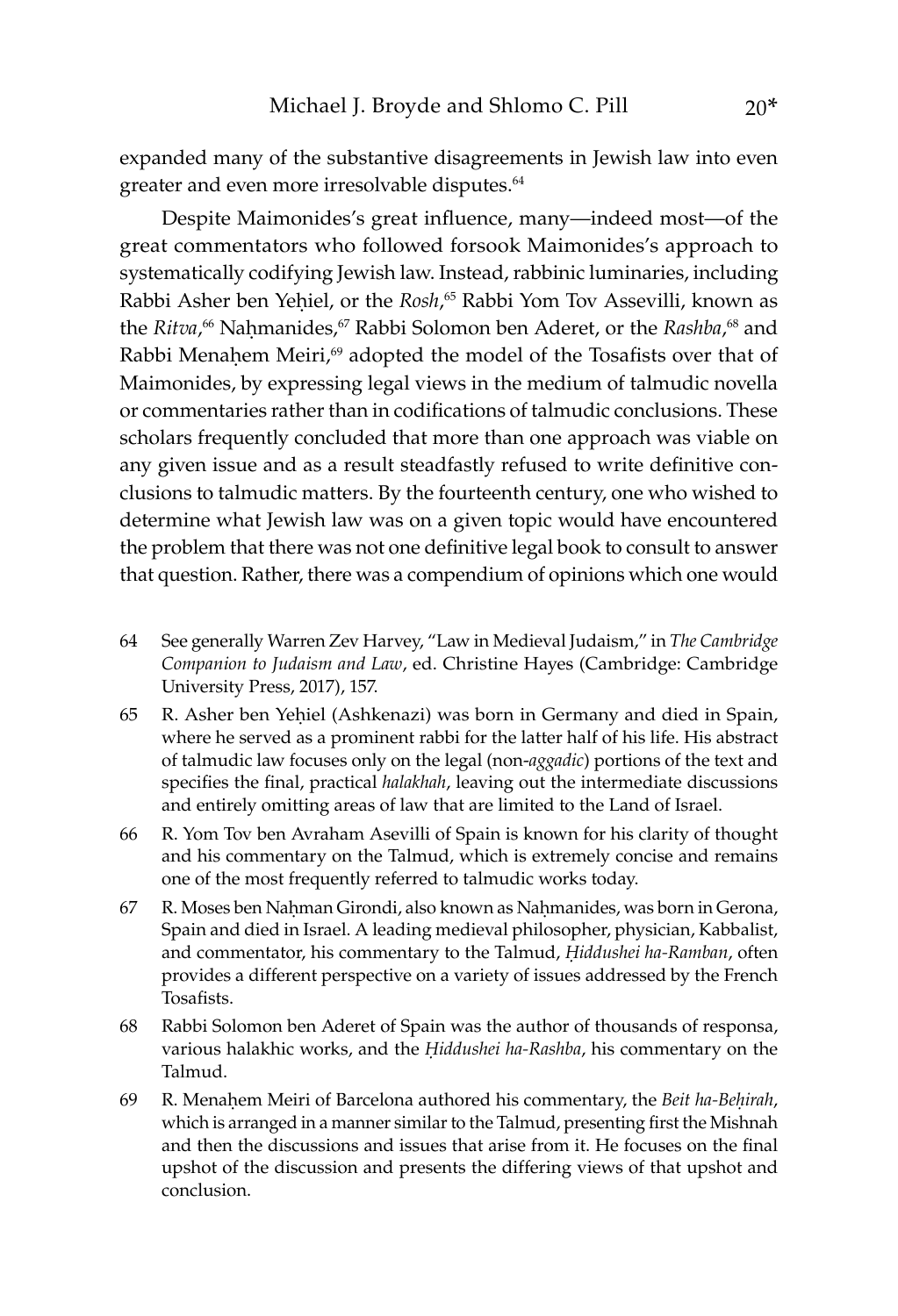have to consider, and this compendium was not organized by topic but was found in various places as commentary to the talmudic sources.<sup>70</sup> Of course, Maimonides's code could be consulted, but even if it was regarded as a useful starting point for halakhic inquiry, its conclusions were rarely viewed as the final word on any given topic, and its rulings were not widely followed in many communities.

Rabbi Asher ben Yehiel's son, Rabbi Jacob ben Asher (1270–1340), recognized this lacuna and sought to fill it by writing another, different type of restatement of Jewish law that sought to blend the very best of Maimonides's innovative systemizations while also maintaining the Tosafist preference for preserving rabbinic discourse and recognizing a plurality of different but reasonable talmudic understandings on most issues. Unlike the *Mishneh Torah*, which was much broader in that it attempted to restate all of Jewish law—including both those laws which could be practiced absent a Temple and those which needed a Temple and Davidic monarchy to function—Rabbi Jacob covered only those areas of *halakhah* that were in force in his contemporary, pre-messianic times. It was written to be a practical and convenient halakhic guide for Jews living in a time when there is no Temple or Jewish king. His four-volume work, the *Arba'ah Turim* ("Four Pillars"), divided all of Jewish law into four broad subject areas: daily life, including the laws of Sabbath and festivals, family law, commercial law, and ritual law.<sup>71</sup>

Another major difference between the *Arba'ah Turim* and the *Mishneh Torah* is that the former work, unlike the latter, was not written as a definitive, univocal legal code. While Maimonides approached legal questions with the assumption that there was only one right answer, Rabbi Jacob ben Asher wrote a compendium in which every legal question admitted a number of reasonable answers, which he culled from the various talmudic commentaries and Maimonides's code. As such, while the book is extremely useful, it rarely resolved disputes. The reader of the *Arba'ah Turim* finds that the work greatly assists in the task of collecting and organizing the many opinions on any topic, but it does not prescribe a single correct rule of law. Rabbi Joseph Karo's classic sixteenth-century commentary on the *Arba'ah Turim*, the *Beit Yosef*, is an expansion of Rabbi Jacob ben Asher's methodology. It embellishes the *Arba'ah Turim*'s relatively laconic text by recording the views of many early

71 See Elon, *Jewish Law,* 1277–1302.

<sup>70</sup> For a bibliography of such major medieval rabbinic legal works, see Elon, *Jewish Law,* 1236–1308.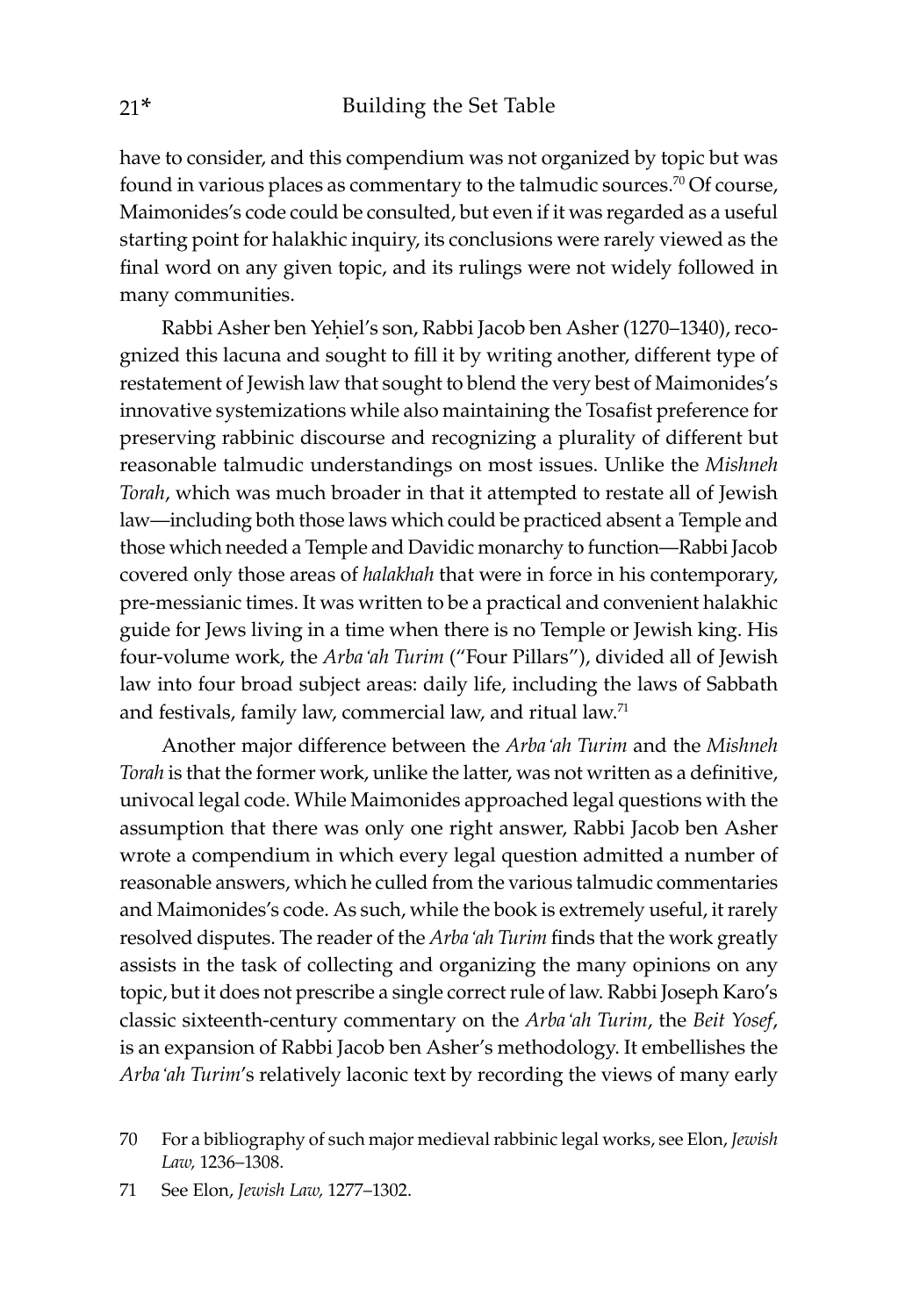scholars and decisors that Rabbi Jacob ben Asher did not directly reference, and also connects these various opinions to their talmudic sources. The *Beit Yosef* does not, however, systematically provide a mandate as to what the normative law should be. The same can be said for other major commentaries on the *Arba'ah Turim*, including Rabbi Joel Serkes's *Bayit Êadash* and Rabbi Joshua Falk-Kohen's dual commentary, *Derishah* and *Perishah.* Although both Serkes and Falk-Kohen broadly seek to defend the classical practices of the Ashkenazic communities of Europe from the intellectual challenges of Maimonides and his followers, the reader of their works immediately senses that these are not codes but intricate talmudic discourses on law and theory which only sometimes reach a conclusion of law. They are unreadable to all but the best trained scholars as well and serve mainly to complicate and further obscure efforts to cut through rabbinic disagreements and assert definitive halakhic conclusions on most questions.<sup>72</sup>

### Building the Set Table: Rabbi Joseph Karo's *Shulhan Arukh*

To rectify this situation and to return to the code model, Rabbi Joseph Karo undertook the responsibility of writing yet another legal code, the *Shulhan Arukh*, which was meant to follow the organizational structure of the *Arba'ah Turim* but use the methodology of Maimonides.<sup>73</sup> In other words, Rabbi Karo set out to write a work that provides one—and almost always only one—answer to questions of Jewish law in the areas covered by the *Arba'ah*  Turim.<sup>74</sup> In fact, the *Shulhan Arukh* derives most of its rules from Maimonides's earlier code, though it does frequently deviate from Maimonides's rulings, especially when a unanimous consensus from other authorities rejects those views. Significantly, Rabbi Karo chose to call his work the *Shulhan Arukh*,

- 72 See ibid., 1302–8.
- 73 See generally ibid., 1319–41.
- 74 There are instances in the *Shulêan Arukh* where Rabbi Karo will give a ruling and will then give another opinion using the phrase, "There are those who say," or something to that effect. When this occurs, Rabbi Karo is not seeking to avoid giving a definitive normative position. Rather, he does this in circumstances where he concluded that, due to the historical difficulties of the time, as discussed above, a truly definitive decision has not been reached. Therefore, Rabbi Karo tries to account for veritable alternatives even while indicating the position he deems normative.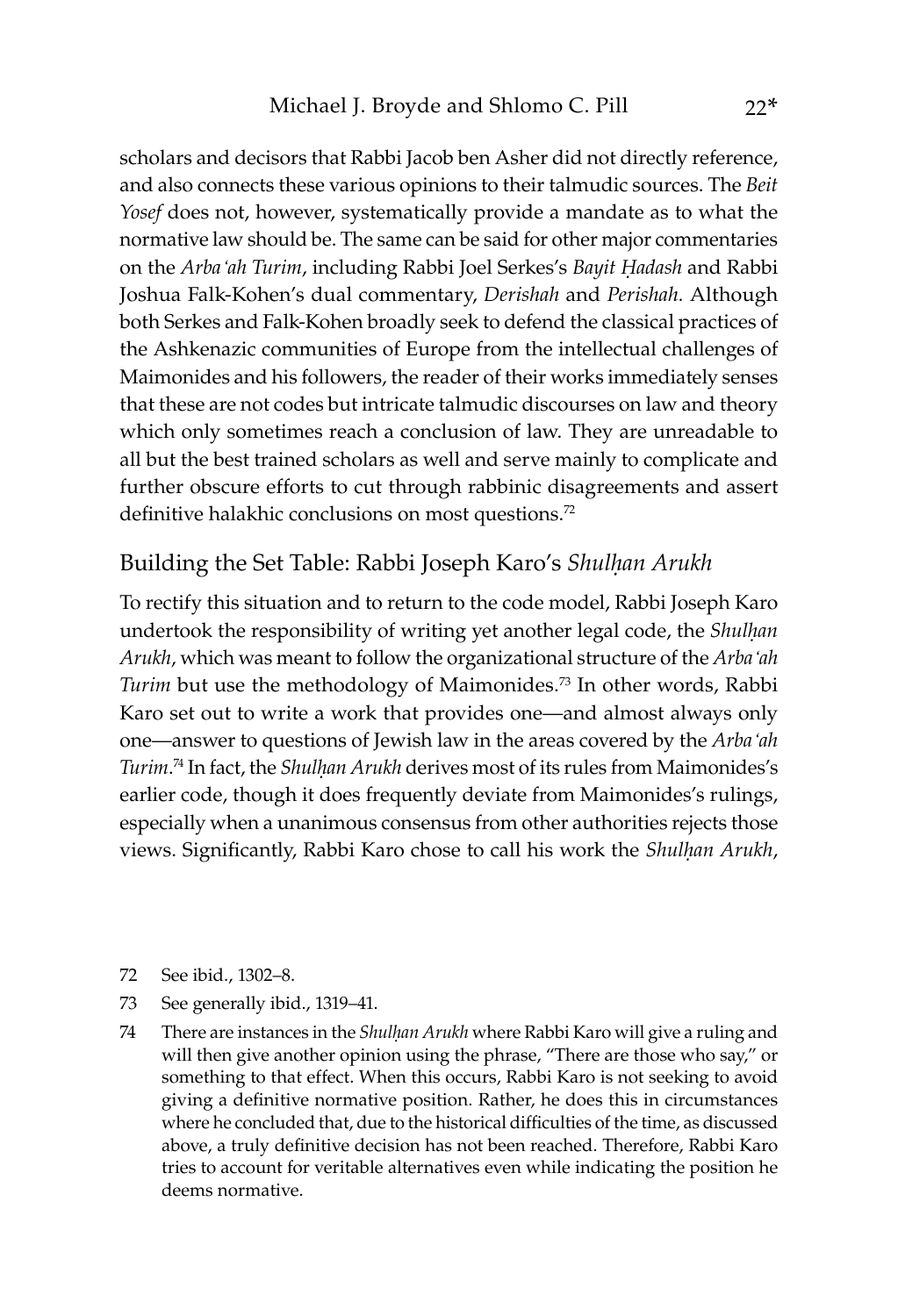or "Set Table,"75 to suggest that everything was prepared for its user. Here,

75 As noted by Michael J. Broyde and Ira J. Bedzow, *The Codification of Jewish Law and an Introduction to the Jurisprudence of the Mishna Berura* (Brighton: Academic Studies Press, 2014), 379–81, a note on the names of Jewish books is needed, if for no other reason than to explain why the single most significant work of Jewish law written in the last 500 years, the *Shulhan Arukh*, should have a name which translates into English as "The Set Table."

Unlike the tradition of most Western law, in which the titles to scholarly publications reflect the topics of the works (consider John T. Noonan, Jr. and Edward McGlynn Gaffney, *Religious Freedom: History, Cases and Other Materials on the Interaction of Religion and Government*, 3rd. ed. [New York: Foundation Press, 2010]), the tradition in Jewish legal literature is that a title rarely names the relevant subject or subjects. Instead, the title usually consists either of a pun based on the title of an earlier work on which the current writing comments, or a literary phrase, into which the authors' names have been worked (sometimes in reliance on literary license), or some other literary device.

A few examples demonstrate each phenomenon. Rabbi Jacob ben Asher's classical treatise on Jewish law was entitled "The Four Pillars" (*Arba'ah Turim*) because it classified all of Jewish law into one of four areas. A major commentary on this work that, to a great extent, supersedes the work itself is called "The House of Joseph" (*Beit Yosef*), since it was written by Rabbi Joseph Karo. Once Karo's commentary (i.e., the house) was completed, one could hardly see "The Four Pillars" on which it was built. A reply commentary by Rabbi Joel Sirkes, designed to defend "The Four Pillars" from Karo's criticisms, is called "The New House" (*Bayit Êadash*). Sirkes proposed his work (i.e., the new house) as a replacement for Karo's prior house.

When Rabbi Karo wrote his own treatise on Jewish law, he called it "The Set Table" (*Shulhan Arukh*), which was based on (i.e., located in) "The House of Joseph," his previous commentary on Jewish law. Rabbi Moses Isserles's glosses to Rabbi Karo's "Set Table"—which were really intended vastly to expand "The Set Table"—are called "The Tablecloth" (*ha-Mappah*) because no matter how nice the table is, once the tablecloth is on it, one hardly notices the table. Rabbi David ha-Levi's commentary on the *Shulhan Arukh* was named the "Golden Pillars" (*Turei Zahav*), denoting an embellishment on the "legs" of the "Set Table." This type of humorous interaction continues to this day in terms of titles of commentaries on the classical Jewish law work, the *Shulhan Arukh*.

Additionally, there are book titles that are mixed literary puns and biblical verses. For example, R. Shabtai ben Meir ha-Kohen wrote a very sharp critique on the above-mentioned *Turei Zahav* (Golden Pillars), which he entitled *Nekudat ha-Kesef*, "Spots of Silver," a veiled misquote of the verse in Song of Songs 1:11, which states "we will add bands of gold to your spots of silver." Thus, ha-Kohen's work is really "The Silver Spots on the Golden Pillars," with the understanding that it is the silver that appears majestic when placed against an entirely gold background.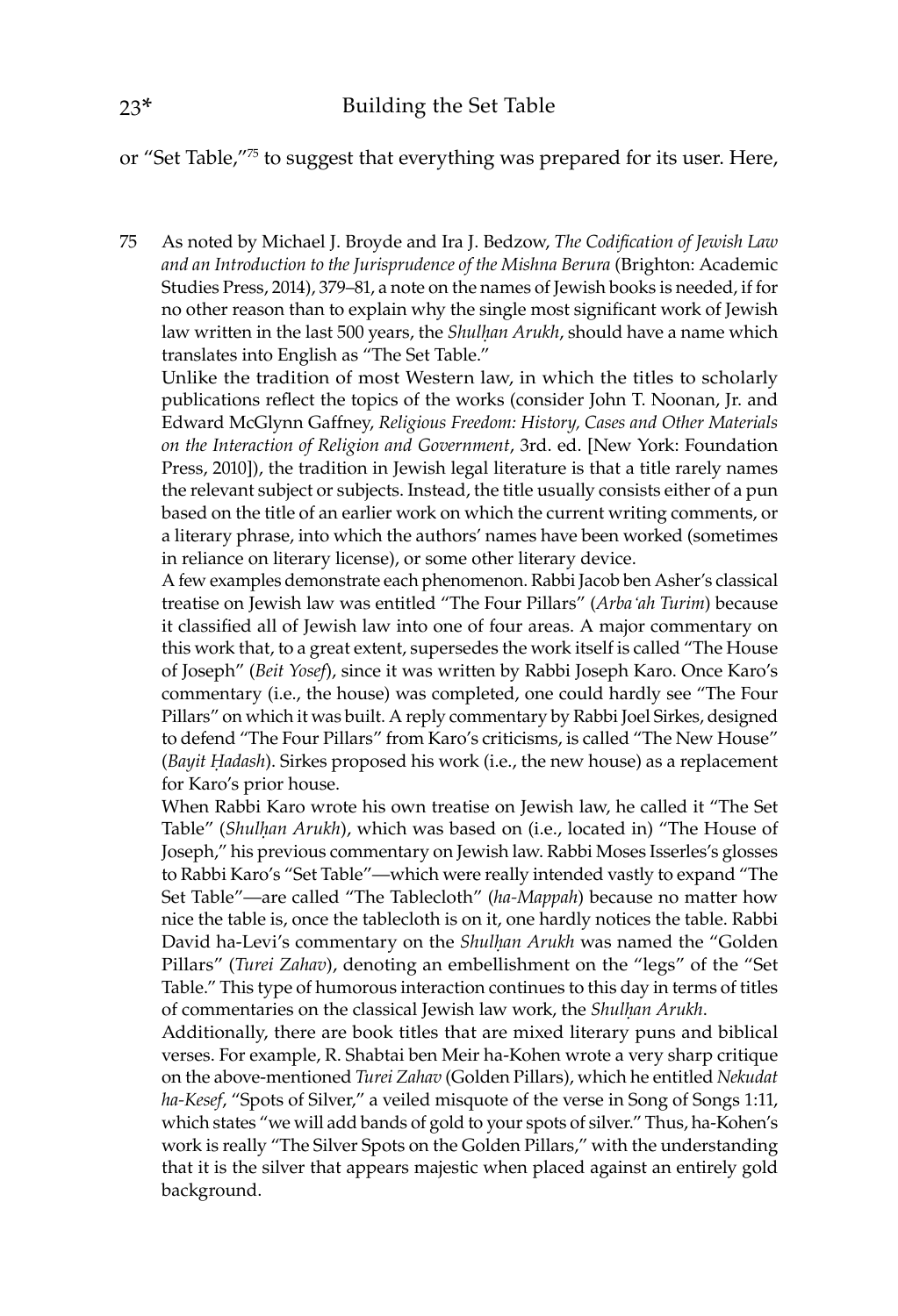Rabbi Karo was playing off a famous rabbinic interpretation of the biblical verse that introduces one of the Torah's main recitations of the law: "These are the laws that you [Moses] shall place before them [the people]."76 The mishnaic sage Rabbi Akiva understood that the verse's seemingly superfluous instruction to "place" the law in front of the people should be understood as an exhortation to make the law readily understandable to those who are expected to practice and observe it. It should be taught thoroughly, so that it will be "systematically organized in their mouths" and presented "like a set table" from which the people may consume the law without need for further analysis.<sup>77</sup> Rabbi Karo set out to do the same. Drawing on his more elaborate and analytically involved work in the *Beit Yosef* commentary on the *Arba'ah Turim*, he sought to produce a comprehensive codification of Jewish legal rules and principles ready-made for easy use.

Rabbi Karo describes his reasons for writing the book as follows:

I saw in my heart that it would be good to put the numerous statements [in the *Beit Yosef*] in a condensed form and in a precise language so that the Torah of God will be continuous and fluent in the mouth of every Jew . . . so that any practical ruling about which he may question will be clear to him when

Other works follow the model of incorporating the name of the scholar into the work. For example, the above-mentioned Rabbi Shabtai ben Meir ha-Kohen's commentary on the *Shulhan Arukh* itself is entitled *Siftei Kohen*, "The Lips of the Kohen," a literary embellishment of "Shabtai ha-Kohen," the author's name, as well as a veiled reference to Malakhi 2:7, which reads, "*Ki siftei kohen yishmeru da'at*," or "the lips of the Kohen [priest] guard knowledge." Rabbi Moses Feinstein's collection of responsa is called *Iggerot Moshe*, "Letters from Moses." Hundreds of normative works of Jewish law follow this model.

Of course, a few leading works of Jewish law are entitled in a manner that informs the reader of their content. Thus, the thirteenth-century Spanish sage Nahmanides wrote a work on issues in causation titled "Indirect Causation in [Jewish] Tort Law" (*Gerama be-Nezikin*), and the modern Jewish law scholar Eliav Schochetman's classical work on civil procedure in Jewish law is called "Arranging the Case," a modern Hebrew synonym for civil procedure (Eliav Schochetman, *Seder Ha-dyn: Le'ōr Meqōrōt Ha-Mišpat Ha-ʻIvry, Taqanōt Ha-Dyýn We-psyqat Batey- Ha-Dyn Ha-Rabanyym Be-Yiùra'el* [Jerusalem: Sfryat Ha-Mišpat Ha-'ivry, 1988]).

<sup>76</sup> Exod 21:1.

<sup>77</sup> See *Mekhilta de-Rabbi Shimon Bar Yoêai* 21:1. Original manuscripts bear the title *Mekhilta de-Rabbi Shimon Ben Yoêai*.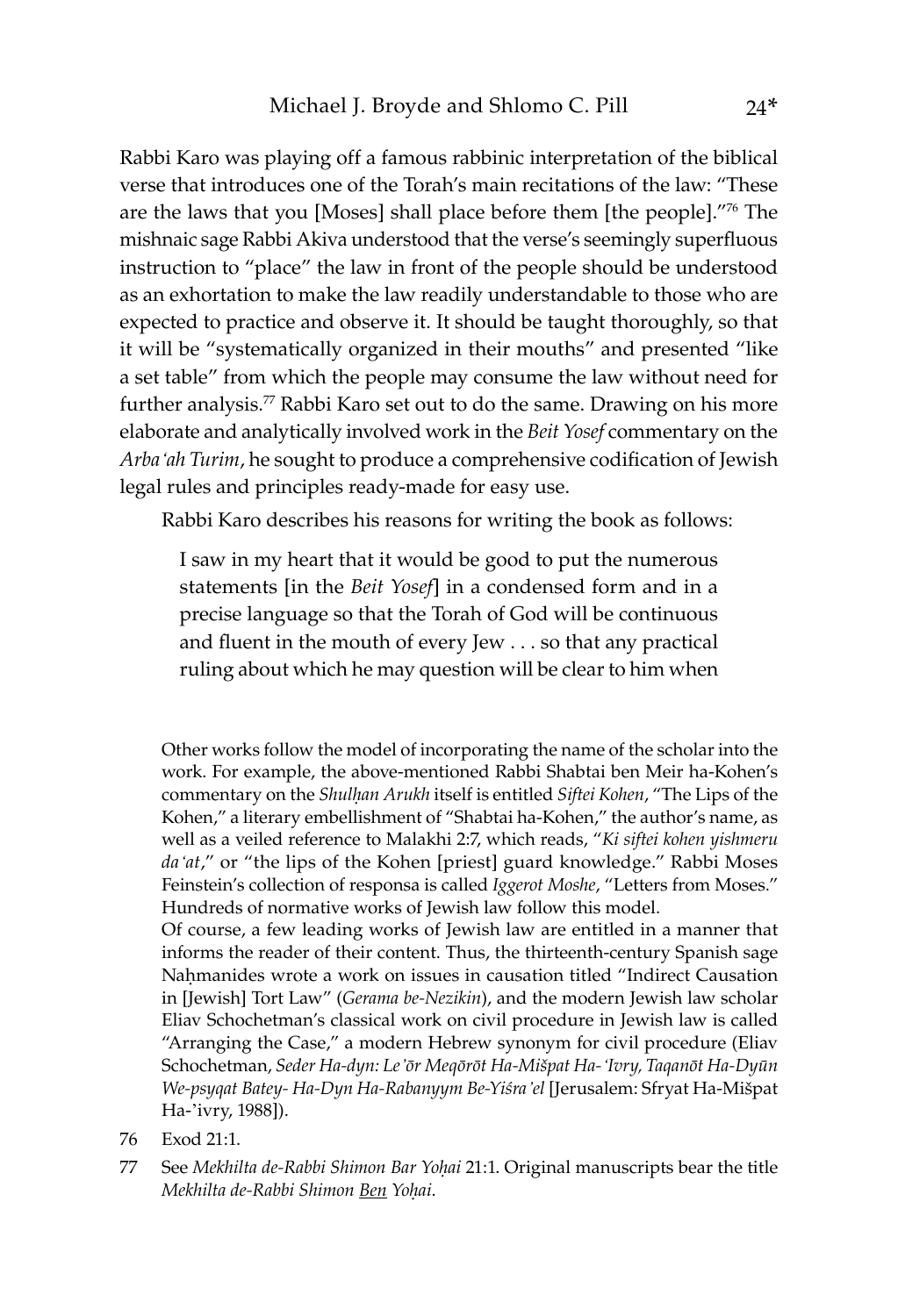this magnificent book which covers everything is fluent in his mouth. . . . Moreover, young students will study it continuously so that they memorize it. Its clear language regarding the practical *halakhah* will be set on their young lips, so that when they get older they will not deviate from it. Also, scholars will take care of it as if it was light from the Heavens easing them from their troubles, and their souls will be recreated when studying this book which contains all the sweet *halakhot*, decided without controversy.<sup>78</sup>

According to Rabbi Karo, those who would read the *Shulhan Arukh* would be able to discern the laws of daily living and would not need to consult other opinions. He accomplished his goal. The *Shulêan Arukh* is written in a fairly simple Hebrew and is in a simple rule-based manner understandable to people who have neither studied Talmud nor learned law. It is a code book similar in style to Maimonides's *Mishneh Torah*. The codification, however, succeeded only if the underlying assumption for its commentators was that it was in fact a "set table" and needed only a few minor adornments or adjustments.

This was not to be. Consistent with the historical development of Jewish law, immediately after the publication of the *Shulhan Arukh*, other Jewish law authorities began to write extensive commentaries on it, both to explain Rabbi Karo's relatively terse text and, more frequently, to correct what these scholars saw as its errors.<sup>79</sup>

The first to comment was Rabbi Moses Isserles (1520–72), who appended his own views—which reflected the Ashkenazic halakhic traditions in contrast to Rabbi Karo's nearly exclusive presentation of accepted rules and practices of Sephardic Jewry—to the *Shulhan Arukh*, so as to provide alternative positions.80 Rabbi Isserles, known as the *Rema*, also authored a commentary on the *Arba'ah Turim* titled *Darkhei Moshe* that paralleled Rabbi Karo's *Beit Yosef*, supplementing and embellishing the *Arba'ah Turim*'s restatement of Jewish law without systematically providing the normative *halakhah*. Additionally, Rabbi Isserles wrote a legal work called *Torat Hattat*, which was more similar to a code, albeit only on a few areas of Jewish law.81 In his

78 *Introduction to Shulêan Arukh*.

- 79 For a review of these commentaries, see Elon, *Jewish Law*, 1423–43.
- 80 See Rabbi Moses Isserles, *Introduction to Darkhei Moshe*.
- 81 Elon, *Jewish Law*, 1357–59.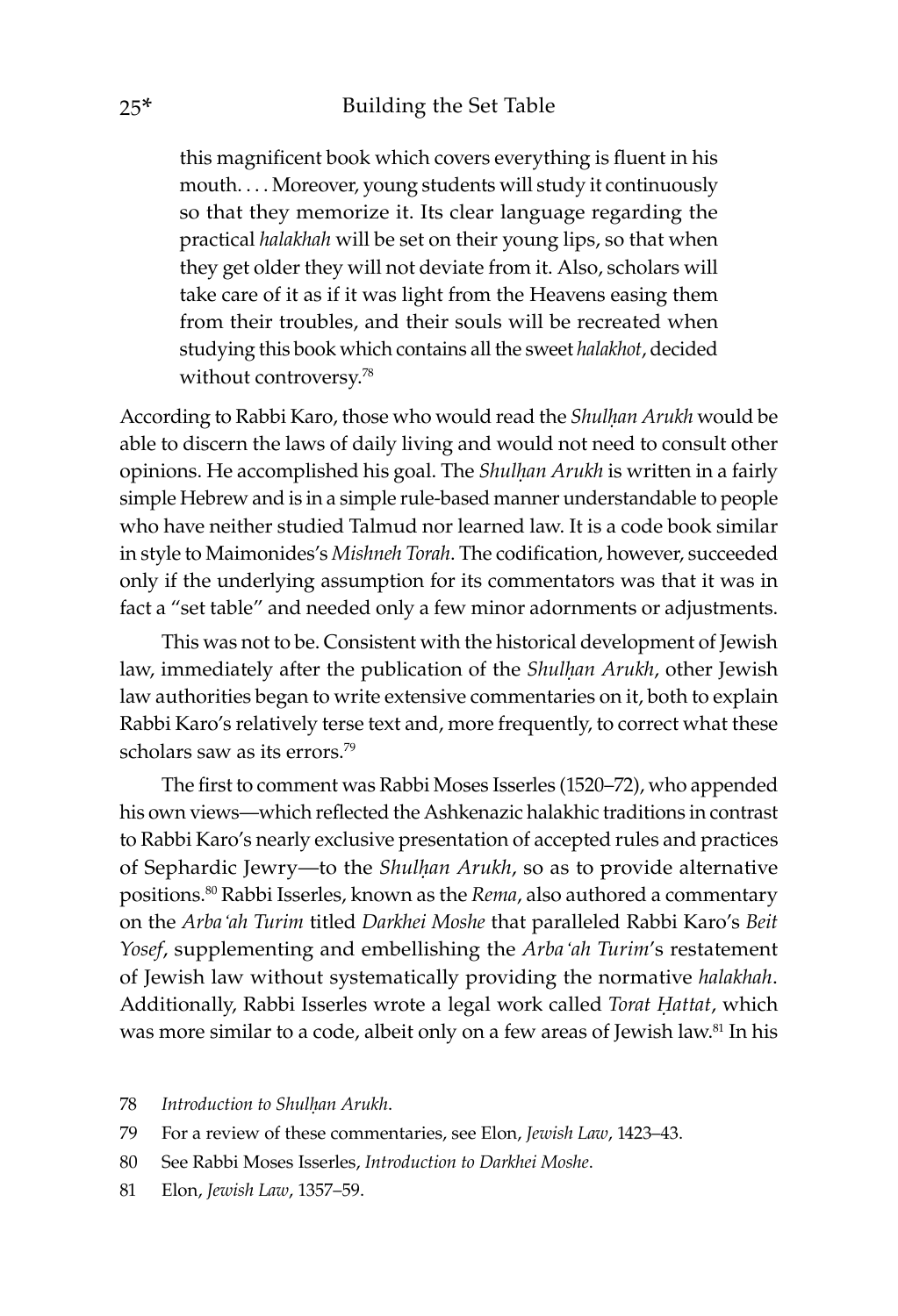thousands of glosses on Rabbi Karo's *Shulêan Arukh* titled *ha-Mappah*, Rabbi Isserles incorporated Ashkenazic Jewry's practices into the predominantly Sephardic-oriented work.<sup>82</sup> These glosses, however, revert back to the practice of accepting juridical ambiguity. The *Rema* is inclined to cite more than one opinion as normative, both in theory and in practice, and frequently cites conflicting views without offering any clear direction about how to resolve such contradictions.<sup>83</sup> Unlike Rabbi Karo, who generally follows a secondary rule of decision that prefers any halakhic position adopted by the majority of his preferred precedential decisors—the *Rosh*, Maimonides, and Rabbi Alfasi<sup>84</sup>—Rabbi Isserles never provides a clear set of rules as to how he decides matters of Jewish law. Indeed, the *Rema* criticizes Rabbi Karo's reliance on this secondary rule for resolving halakhic disputes in his introduction to the *Rema* itself, and he explains his criticism of Rabbi Karo in this exact way in his *Darkhei Moshe*. After advancing two different reasons for his work, he explains:

The third and primary reason for writing this work, is, as is known, that the author of the *Beit Yosef* was enamored with the giants of Jewish law and ruled normatively like two or three of the great Jewish law scholars testified: these are the beloved *Rif*, Maimonides, and *Rosh*, so that when all three of them adopted one approach, then he paid no attention to other great scholars of Torah at all. In the place of other scholars, he would rule like two of them . . . and based on this he discarded all of the customs of our communities . . .

82 See ibid., 1360. See also Rabbi Moses Isserles, *Introduction to Rema to Shulêan Arukh*:

> [Rabbi Joseph Karo's] books are full of rulings that do not follow the interpretations of the [Ashkenazic] scholars from whose waters we drink—the important authorities among the Ashkenazic Jews, who have long been our eyes, and upon whom the earlier generations relied . . . which are built upon the words of the Tosafists and the French scholars from whom we are descended.

- 83 See, e.g., *Rema* to Shulhan Arukh, Orah Hayyim 111:1, 332:2, 467:12; *Rema* to Shulhan *Arukh, Yoreh Deah* 89:1, 391:2; *Rema to Shulêan Arukh*, *Even ha-Ezer* 27:1, 165:1.
- 84 See *Beit Yosef to Arba'ah Turim*, *Introduction to Oraê Êayyim*.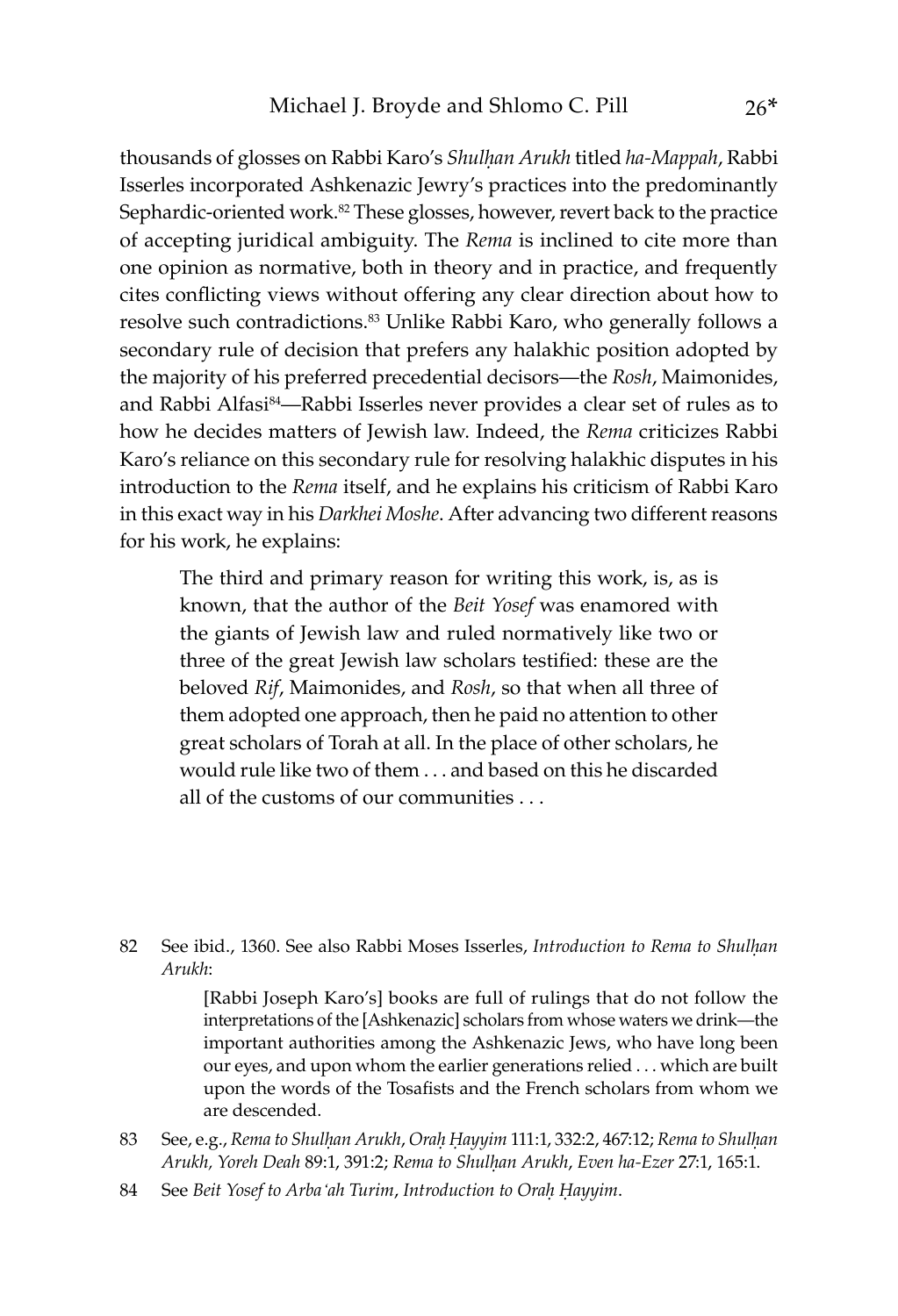Indeed, it is quite common for the *Rema* to cite—with no clear indication which view he adopts—more than one reasonable view, even when these views are completely contradictory.85

# Upending the Set Table: The Rise of the Commentators

In the century and a half following the appearance of the *Shulhan Arukh*, many additional commentaries to Rabbi Karo's code appeared.<sup>86</sup> These works provided the talmudic and early rabbinic bases for Rabbi Karo's clear-cut rulings, suggested rationales for his decisions, applied the *Shulhan Arukh's* rules to new cases, and voiced disagreement with Rabbi Karo's conclusions. Very often, these various commentaries disagreed with each other as well, and as a result they added to the uncertainty about how to determine normative rules of Jewish law.

The most significant early commentaries that grew up around the *Shulhan Arukh* include Rabbi Mordekhai ben Abraham Yaffe of Prague's (1530–1612) *Levush*; 87 Polish Rabbi David ha-Levi Segal's (1586–1667) *Turei Zahav*, or *Taz*; Rabbi Samuel Feibush's (1650–1706) *Beit Shmuel*; Rabbi Shabtai ha-Kohen's (1621–62) *Siftei Kohen*, or *Shakh*; Rabbi Joshua Falk's (1555–1614) *Sefer Me'irat*  Einayim, or *Sema*; Rabbi Moses ben Isaac Judah Lima's (1615–70) *Helkat Mehokek*; and Rabbi Abraham ha-Levi's (1633–83) *Magen Avraham*. Within a relatively short time, many of these texts were printed on the same page alongside the text of Rabbi Karo's *Shulhan Arukh* and the *Rema*'s glosses.<sup>88</sup> In particular, on the *Orah Hayyim* section of the *Shulhan Arukh*, which deals with daily laws and which is the subject of our forthcoming book and this article, the *Taz* and the *Magen Avraham* wrote detailed commentaries that incorporate a variety of positions found neither in the *Shulêan Arukh* nor in *Rema*'s glosses. These include citations from the Talmud, the mystical traditions embodied in the

- 85 For an excellent example of this, see the simple rule found in *Shulêan Arukh*, *Even ha-Ezer* 21:5, where the *Rema* cites five views, some stricter and some more lenient than the view of the *Shulhan Arukh*. In truth, many cases such as this abound, and thus the *Rema* is much less of a "code" than *Shulhan Arukh*.
- 86 See generally Elon, *Jewish Law*, 1423–43.
- 87 The claim could be made that the *Levush* is a rival code and not a true commentary, but this strikes us as incorrect for the purposes of this work, since the *Levush* assumes that the reader has read the *Shulêan Arukh* and the *Rema* and is referring to his work as an additional source of information.
- 88 See Elon, *Jewish Law*, 1417–19.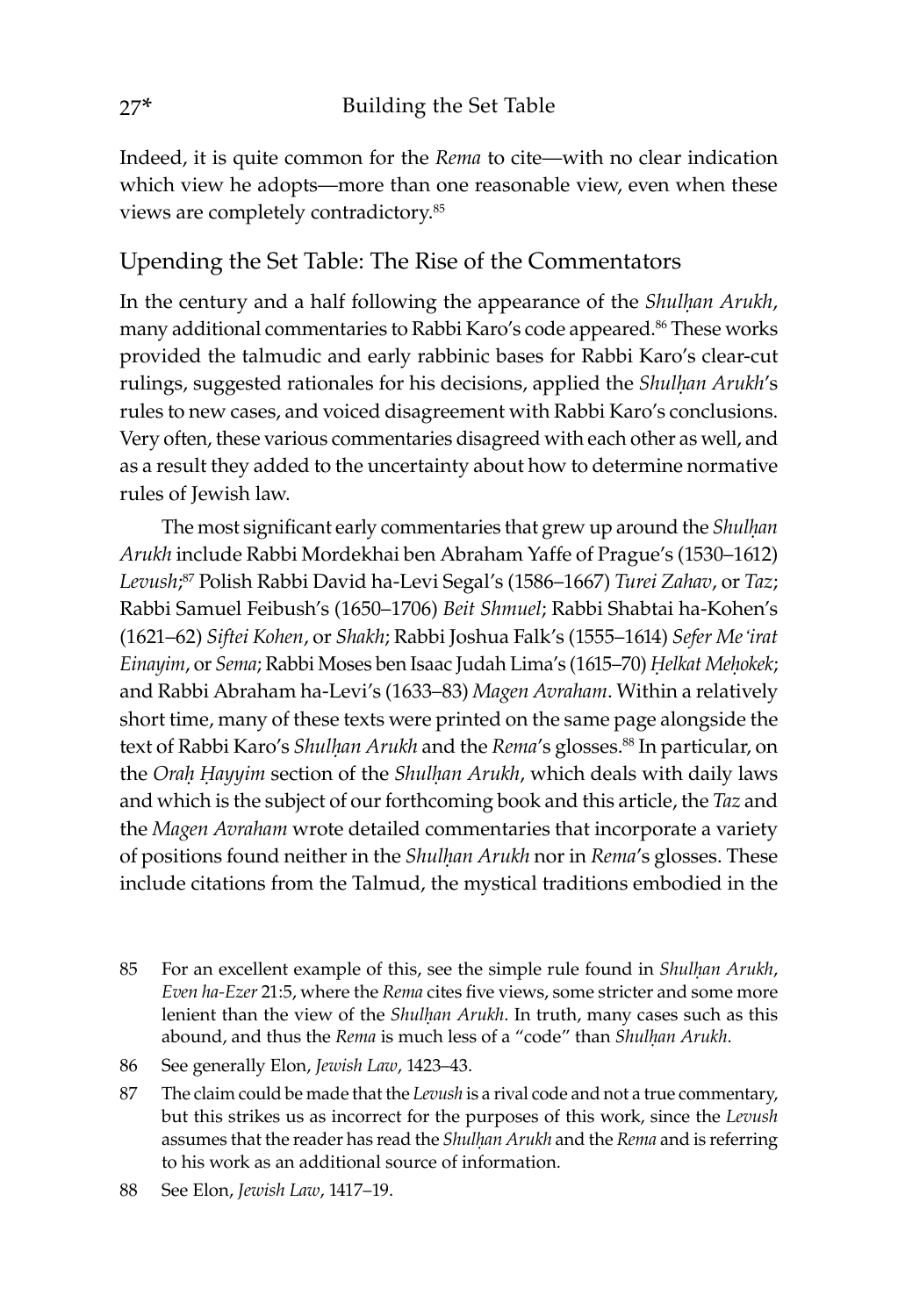text of the *Zohar*, 89 opinions of many additional early rabbinic authorities, and religious customs practiced in Central and Eastern Europe. The *Shulhan Arukh*, along with its commentaries, was transformed over the relatively short period of time of a century from a set table to a crowded one, in which the right answer was no longer clear.<sup>90</sup>

Precisely by adopting the *Shulhan Arukh* as a central organizational model of Jewish law—and not the Mishnah, Talmud, or *Mishneh Torah*—the authors of these voluminous commentaries insured that the *Shulhan Arukh* 

- 89 Meaning literally, "Splendor," the *Zohar* is the foundational work in Kabbalistic literature. The *Zohar* first appeared in Spain in the 13th century, and was published by a Jewish writer named Moses de Leon. De Leon ascribed the work to Rabbi Shimon bar Yohai, a second-century *Tanna* (rabbi), who hid in a cave for thirteen years studying the Torah to escape Roman persecution and, according to legend, was inspired by the Prophet Elijah to write the *Zohar*.
- 90 Of course, there were always those Jewish law authorities who highlighted the de-codification and insisted that this was a—or even the—central feature of Jewish law. This school of thought was pressed most vigorously by Rabbi Solomon Luria in his anti-*Shulêan Arukh* polemic in the beginning of his commentary, *Yam Shel Shelomoh*, to both Talmud tractates *Bava Kamma* and *Êullin*. Rabbi Luria makes three important points. First, he states that diversity is a central feature of the talmudic discourse and that searches forthe "correct" answer are methodologically fruitless because there is frequently no single correct answer. Second, he argues that even when a single answer could be correct, the process of following the majority of a group of decisions—even as great as the *Rif*, Maimonides, and the *Rosh*—is methodologically invalid. All opinions need to be considered. Third, he claims that talmudic discourse is central, while codes serve as shortcuts for weaker authorities to defer to putatively greater authorities without directly confronting the central talmudic texts in order to determine which answer is actually most suited for the question in front of them.

But, we think that, whatever the objective merits of this argument, this controversy is long since over—and both sides won. Rabbi Luria lost the battle against codification, although he might have won the war in his observation that the codes are not "binding" (in the same way that the United State Code is binding). Thus, while the *Shulhan Arukh* and the glosses of the *Rema* have become both a canonical text (and the *Yam Shel Shelomoh* remains an important but marginal text), neither of these texts—nor any other code, including Maimonides's code—is generally binding: they are just a starting point in the development of Jewish law. As we show in this work, frequently the code is just a format, and the author—in this case, the *Arukh ha-Shulhan*—sees neither the formulation of the *Shulhan Arukh* nor the *Rema* as binding at all. Rather, the organizational framework of the *Shulhan Arukh* is a valuable one through which to ponder questions of normative Jewish law.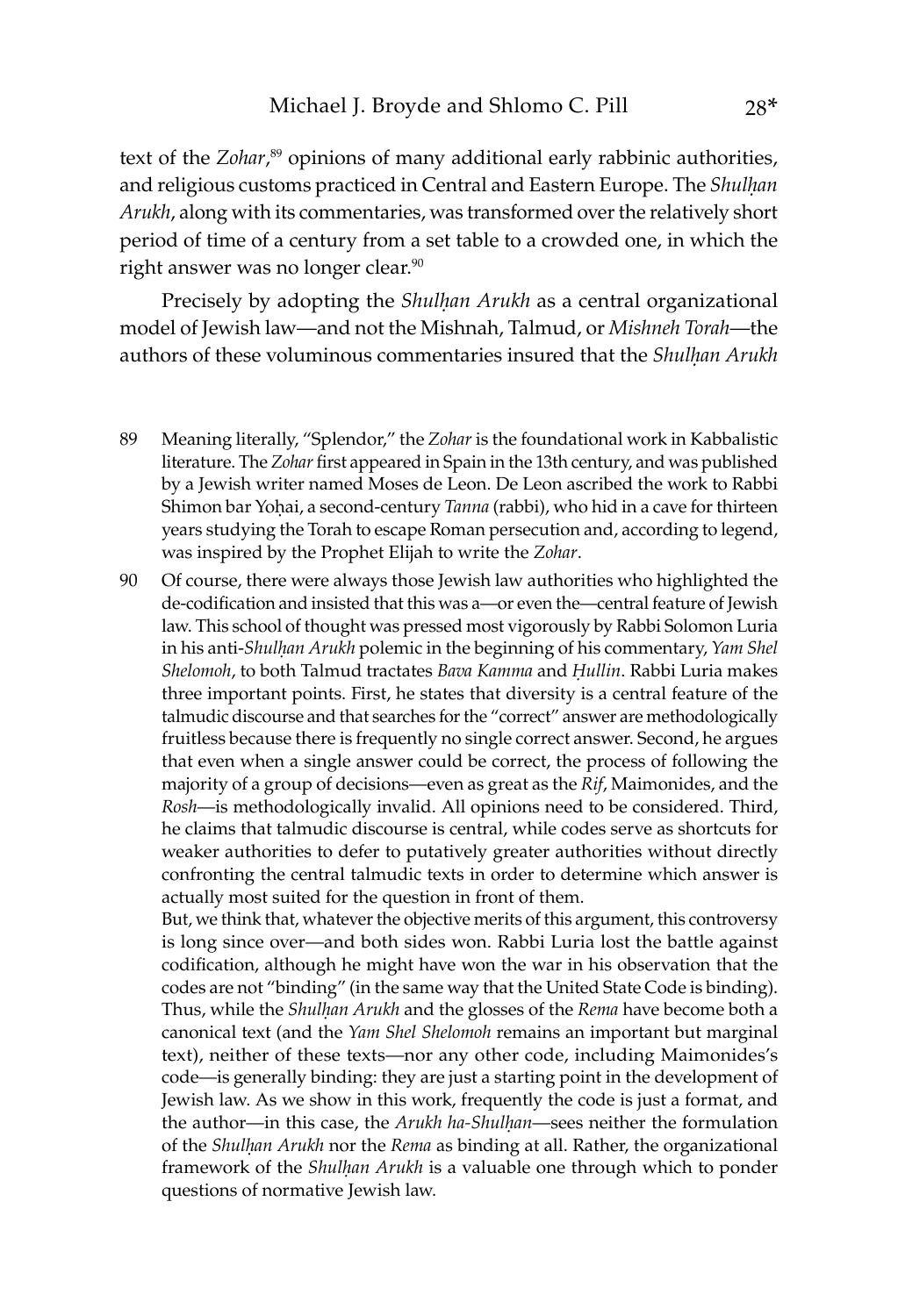would become the central touchstone document of Jewish law. However, by adopting the model of writing commentaries on Rabbi Karo's code, and by declining to venerate the substantive rules adopted by the *Shulhan Arukh*, the commentators ensured the continued relevance—even primacy—of the Tosafist tradition of diverse and confusing Jewish law, with no certain rules and no clear processes for determining what to do in practice.<sup>91</sup> The *Shulhan Arukh* thus made a deep and lasting contribution to Jewish law, but it was not at all the contribution that Rabbi Karo hoped for. Instead, he and Rabbi Isserles contributed an organizational structure for Jewish law that has stood the test of five hundred years. Ever since the publication of the *Shulhan Arukh* in the mid-1500s, virtually all major and comprehensive treatments of Jewish law have been organized around, responsive to, and founded upon both the structure and content of Rabbi Karo's text—even as they often vigorously disagree with his and each other's halakhic conclusions.<sup>92</sup> Jewish law is divided into four basic groupings—daily law, family law, commercial law, and ritual law, and each of these basic groupings is divided into many different topic subgroups to allow ease of access and understanding. This division is itself a basic contribution.

Consider the rules of daily ritual law, which is the focus of this work. The *Orah Hayyim* section of the *Shulhan Arukh* is divided into six hundred and ninety-six smaller chapters, grouped into twenty-nine topical sections that address common topics in a common theme—for example, laws of morning prayers, the laws of *tsitsit*, and so on—which allow the reader

- 91 This point is worthy of emphasis. When an American law scholar writes a commentary on the United States Code, its starting point is to explain the U.S.C., which is always "correct" in the sense that it is truly "the law" but which is sometimes in need of explanation or even resolution of conflicts. When a modern Catholic scholar writes a commentary on the 1983 (most recent) Code of Canon Law, it is to explain the Code; the author will never and cannot argue that the Code is not "the law." Such is not the case in commentaries on the *Shulhan Arukh*, each of which repeatedly argues for the incorrectness of the code in specific cases. Rabbi Karo's commentary on Maimonides's *Mishneh Torah*, entitled *Kesef Mishneh*, is closer to the model of defending a canonized code. In certain ways the modern Sephardic Code, *Yalkut Yosef* by Rabbi Yitshak Yosef, is an attempt to treat the *Shulhan Arukh* as a canonized text, although a more detailed study would reveal this to be a woefully incomplete explanation of that work.
- 92 But, see also Rabbi Solomon Ganzfried's *Kitsur Shulêan Arukh*, which provides extremely abbreviated and clear-cut rules on those areas of Jewish law that relate to the ordinary lives of lay people, and which is a stand-alone work.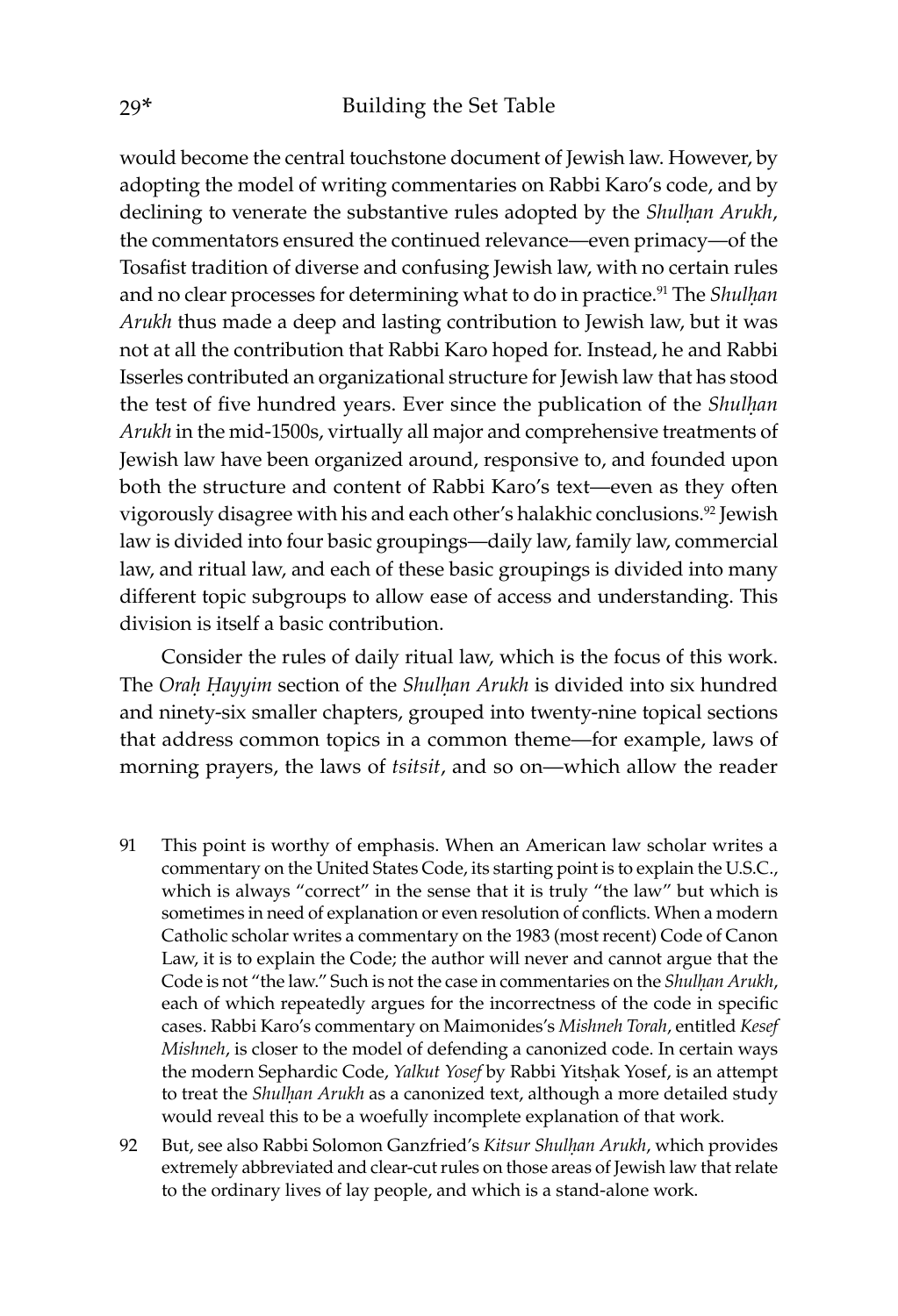to readily find the exact topic desired. This reference type access, with an intuitive organization reflective of the sequence in which topics naturally arise in a home governed by Jewish law, have made the *Shulhan Arukh* a simple work to use.<sup>93</sup> A huge proportion of all subsequent works of Jewish law are organized around its practical organizational system, but Rabbi Karo's text is not, on its own, formally binding.

Even as Jewish law became organizationally simpler, it became legally much more complex with every passing year. After the first wave of commentaries on the *Shulhan Arukh* was completed in the early eighteenth century, a new generation of scholars began to produce super-commentaries on these earlier commentaries. Rabbi Joseph ben Meir Teomim (1727–92) authored the *Peri Megadim* commentary on the *Shulêan Arukh* itself, as well as the *Mishbetsot Zahav* and *Eshel Avraham* as super-commentaries on the *Taz* and *Magen Avraham*, respectively. These works created yet another layer of new analysis and elaboration on many areas of Jewish law and life. Indeed, the list of important super-commentators who lived from the late seventeenth century through the early nineteenth century is both long and impressive. It includes Rabbi Judah Ashkenazi (1730–70), author of the well-known *Ba'er Heitev*; Rabbi Hezekiah de Silva (1659–98), who wrote the *Peri Êadash*; Rabbi Êayyim Margoliyot (1780–1823), author of *Sha'arei Teshuvah*; Rabbi Samuel ben Nathan ha-Levi Loew (1720–1806), who wrote *Mahatsit ha-Shekel*; and many others who wrote derivative commentaries<sup>94</sup> on the *Shulhan Arukh*.

- 93 This is a frequently missed idea. Maimonides's work is hard to use and deeply counter-intuitive in its organizational structure. The Talmud is even more disorganized. Such is not the case for the *Shulêan Arukh*. Its first section, *Oraê Êayyim*, follows the simple three cycles approach. The first 241 chapters codifies all of daily Jewish law, starting from when a person wakes up and concluding with when a person goes to sleep. Topics are covered in the order a person would encounter them during the day. Chapters 242 to 417 cover the Sabbath laws, starting with bringing in the Sabbath and concluding with the rituals that one does to end the Sabbath, followed then by the very technical rules related to building an *eruv*. The third cycle is the festival cycle, which starts with the most common and routine monthly new-moon festival, and then discusses Passover, Shavuot, Sukkot, the Fast Days, the New Year celebration, Yom Kippur, Sukkot and Lulav, Hanukkah, and then Purim, exactly in the order one would encounter them if one started the year with the first Hebrew month, Nissan. Ease of use is a central feature.
- 94 By this term, we mean that the writer of the commentary assumes that the reader has seen other earlier commentaries and is looking for further explanation.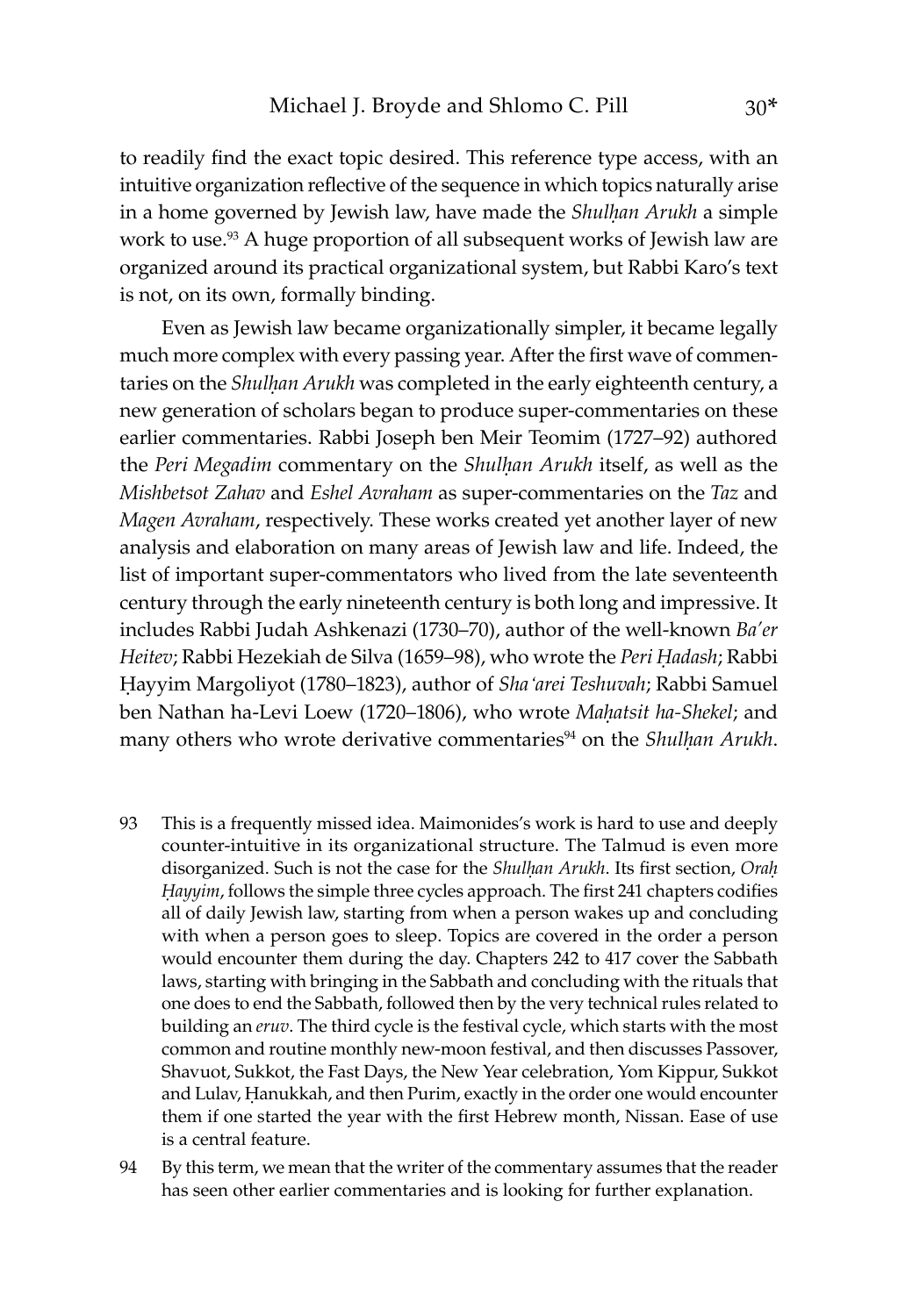Rabbinic legal scholarship was flourishing, but these new works left Jewish law more confused, rather than less. It grew harder and harder to determine what Jewish law really mandated of its adherents as the commentaries grew longer, more nuanced and less clear. Furthermore, deciding which commentary was "correct" became almost impossible for even well-trained rabbis to do, never mind for lay people who could read Hebrew and were interested in topics of Jewish law and practice.

By 1830, three detailed additions to the *Orah Hayyim* section of the *Shulhan Arukh* had appeared. These were the *Be'ur ha-Gra* by Rabbi Elijah Kramer (1720–97), also known as the Vilna Gaon; the *Shulhan Arukh ha-Rav*, written by Rabbi Shneur Zalman of Liadi (1745–1813), the first Lubavitcher Rebbe; and Rabbi Akiva Eiger's (1761–1837) *Hagahot*. The methodological gaps between these three works is wide, but all three substantially contributed to the further complication and multivocality of Jewish law and jurisprudence that made discerning the "right" halakhic rule on any given issue even more difficult and uncertain. The Vilna Gaon's *Be'ur ha-Gra* consists of a combination of reference notes and brief comments appended directly to the text of Rabbi Karo's *Shulhan Arukh*. It focuses on citing talmudic texts, including the Jerusalem Talmud, that constitute the jurisprudential foundations of the topics discussed by Rabbi Karo in his own work in a style that is at once concise, cryptic, and not deferential to the precedent of post-talmudic authorities that came before it. The *Shulhan Arukh ha-Rav* by the first Lubavitcher Rebbe is a classic synthesis of prior codes, albeit with a slight Hassidic slant. Importantly, while Rabbi Shneur Zalman of Liadi's work is organized around the general structure used by Rabbi Karo, it is fundamentally a stand-alone text that in some circles rivals even the *Shulhan Arukh* itself as a basic text of Jewish law. Rabbi Akiva Eiger's *Hagahot*, written as a super-commentary on the prior works of the *Magen Avraham* and *Taz*, brought the sharp insights and the methodology of the Tosafists back into the legal discussion. On complex and nuanced questions, these three important authorities on the *Shulhan Arukh* rarely agree. The reasons are obvious: One of them is reaching back into the whole of the talmudic rabbinic corpus; one is reaching back only to the traditions of *Rashi* and his disciples while adding a Hasidic outlook; and one is continuing the work of the *Magen Avraham* and *Taz*, commenting and complicating the work of the last generation of commentators. There is no reason to assume that complex matters would be resolved identically by each of these three works.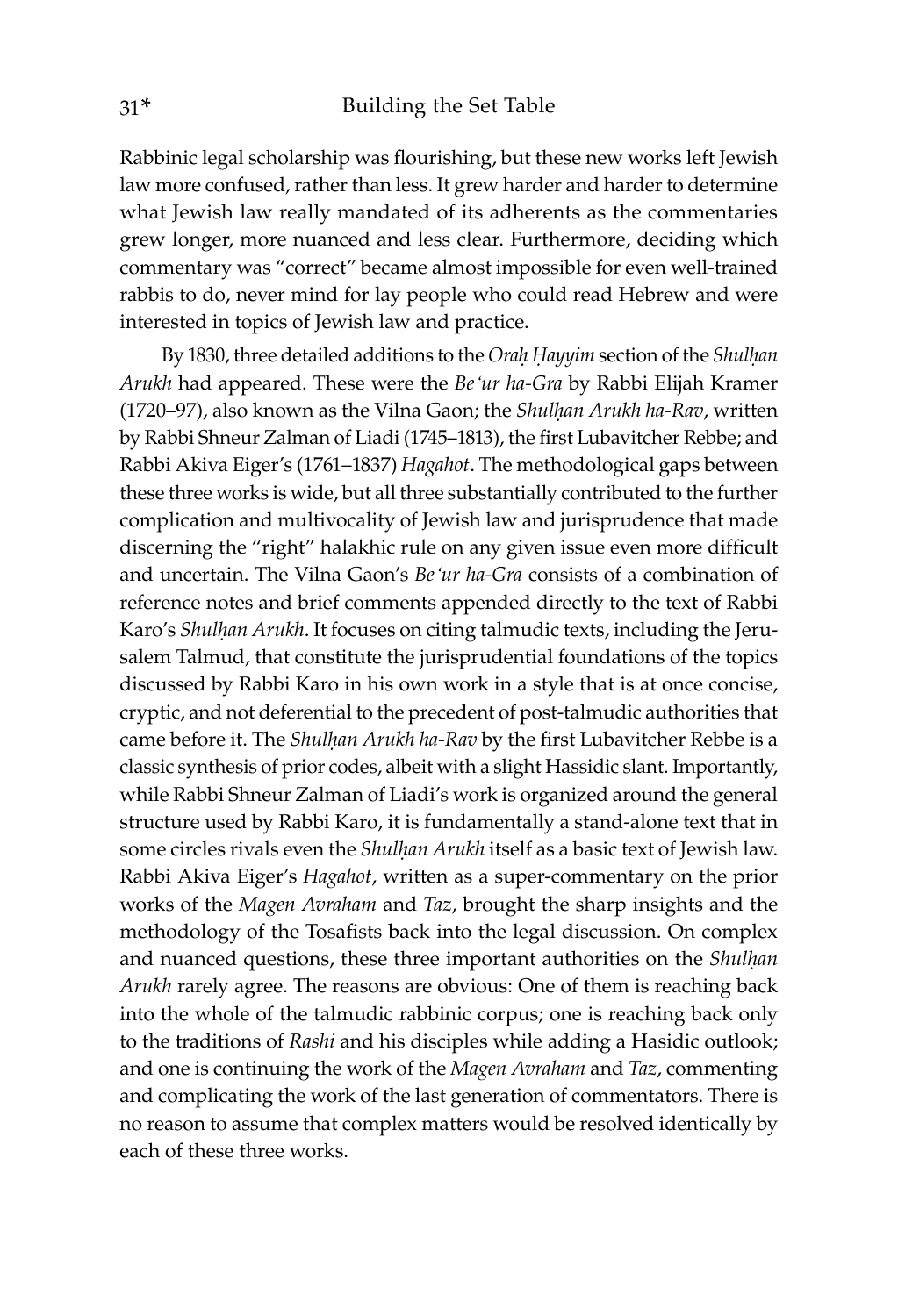By the mid-1800s, two additional short but important self-standing legal codes had become popular—the *Hayyei Adam* by Rabbi Abraham ben Yehiel Mikhel of Danzig (1748–1820) and Rabbi Solomon Ganzfried's (1804–86) Kitsur Shulhan Arukh—which attempted to resolve all disputes and provide a singularly correct halakhic directive that could be easily comprehended and observed by laypeople. While both of these works of Jewish law were written by eminent Jewish scholars, each has a totally different style and approach to codification. The *Kitsur Shulêan Arukh* is both simple to use and practically strict, whereas the *Êayyei Adam*, whose author was a disciple of the Vilna Gaon, is deeply analytical in its approach to Jewish law. Both, however, were revolutionary for their time in that they abandoned the organizational structure of the *Shulhan Arukh* and crafted their own structure while aiming for simplicity in codifying Jewish law. These were an attempt to "set a new table" so that their readers would not be confused by the crowded table that Rabbi Karo's *Shulhan Arukh* had become. That these two new codes were well received despite—or perhaps because of—the fact that neither of them even followed the basic organizational structure of the "Set Table" of the *Shulhan Arukh* was reflective of the problems that the commentators' cluttering of Rabbi Karo's table had engendered.

This approximately three-hundred-year period of "crowding the table" also saw the rejuvenation and development of responsa literature, which was a separate genre from the commentaries. The responsa literature, which consisted of questions and answers on matters of *halakhah* collected into volumes, formed an alternative to the model of discerning normative law through codes and talmudic commentaries. While the genre had been dormant—though not extinct—for many years in acquiescence to the focus on writing commentaries, by the 1700s the responsa literature was the primary vehicle used by some rabbinic authorities for determining and communicating halakhic norms.<sup>95</sup> For instance, Rabbis Ezekiel Landau (1713–93) and Moses Sofer (1762–1839), as well as many other highly regarded and important European scholars and decision makers, chose to write responsa rather than commentaries or stand-alone codes as their primary vehicle for sharing their views of Jewish law, adding a whole other set of literature to the melting pot

95 Rabbinic authorities had always written responsa to answer halakhic questions. The difference is that at this time writing responsa went from being a practical method of discerning *halakhah* for individuals to being the primary genre used by rabbis to demonstrate what the normative *halakhah* should be in general.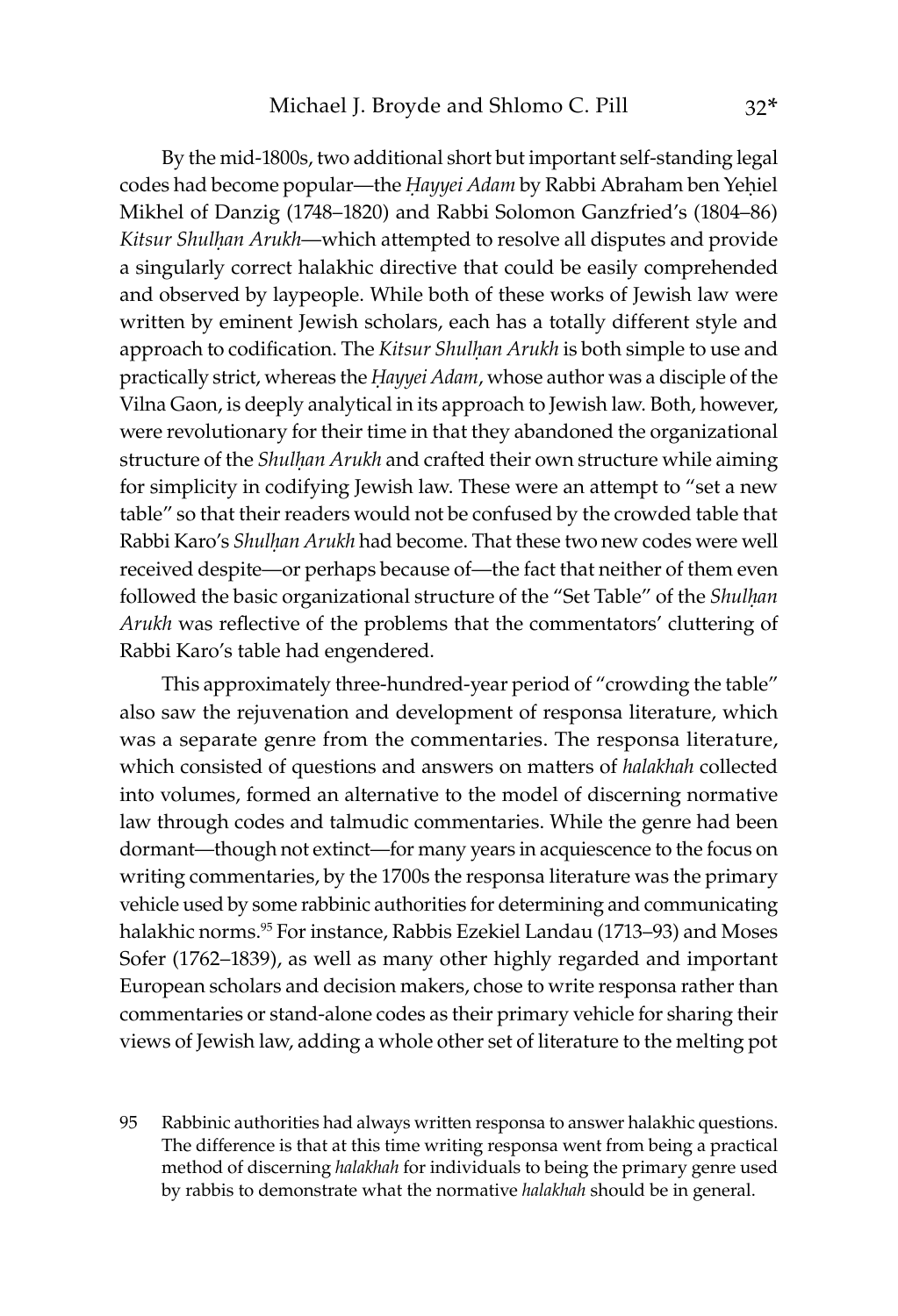of Jewish law. This literature also rarely followed the set table organizational model and contributed further to the complication and indeterminacy of halakhic jurisprudence.<sup>96</sup>

## Conclusion: The Table in Disarray

By the year 1880, a little more than three hundred years after the initial 1577 publication of Rabbi Karo's *Shulêan Arukh* with the *Rema*'s glosses, Jewish law in Eastern Europe was anything but clear. There were more than a dozen significant codes, commentaries, and other texts illuminating a myriad of topics, from minor customs and practices to major matters of Torah law. It was difficult for a legal scholar, let alone a layperson, to discern what was normative halakhic practice on even simple matters. Needless to say, it was much harder to find where to turn when deciding complicated issues.

Indeed, it was not just the number of works but the variety of literature that made determining the correct result nearly impossible. Painting with a broad brush, one can say that until the late 1800s, works of Jewish law generally fell into one of five categories. First, there were the major restatements like the *Arba'ah Turim* and *Beit Yosef*, which provided broad, comprehensive surveys of rabbinic opinions spanning across particular geographic and temporal spaces, often ruling based on minimal rules of authority and provenance.<sup>97</sup> The second category, exemplified by the *Shulhan Arukh* and Maimonides's *Mishneh Torah*, consists of works which clearly delineate the laws without commentary or explanation. Rabbi Ganzfried's Kitsur Shulhan *Arukh*—though much smaller and less influential—falls into the category as well. The intention of these works is to provide an easy guidebook for proper action. Some, like the *Mishneh Torah*, were meant to stand independent of any other work;<sup>98</sup> others, such as the *Kitsur Shulhan Arukh*, are meant for younger students and for quick review and presuppose that their audience will look elsewhere for greater in-depth analysis.

- 96 Two indices to the responsa literature—*Pitêei Teshuvah* and *Sha'arei Teshuvah*—are an attempt to organize the responsa literature around the organizational structure of the set table. Of course, both further crowd the table.
- 97 For Rabbi Yaakov ben Asher, the final decision is that of his father Rabbi Asher ben Yehiel (if one is selected); for Rabbi Karo, the decision is determined by the majority opinion cited.

98 Whether such is the actual case or not is irrelevant to the author's intention.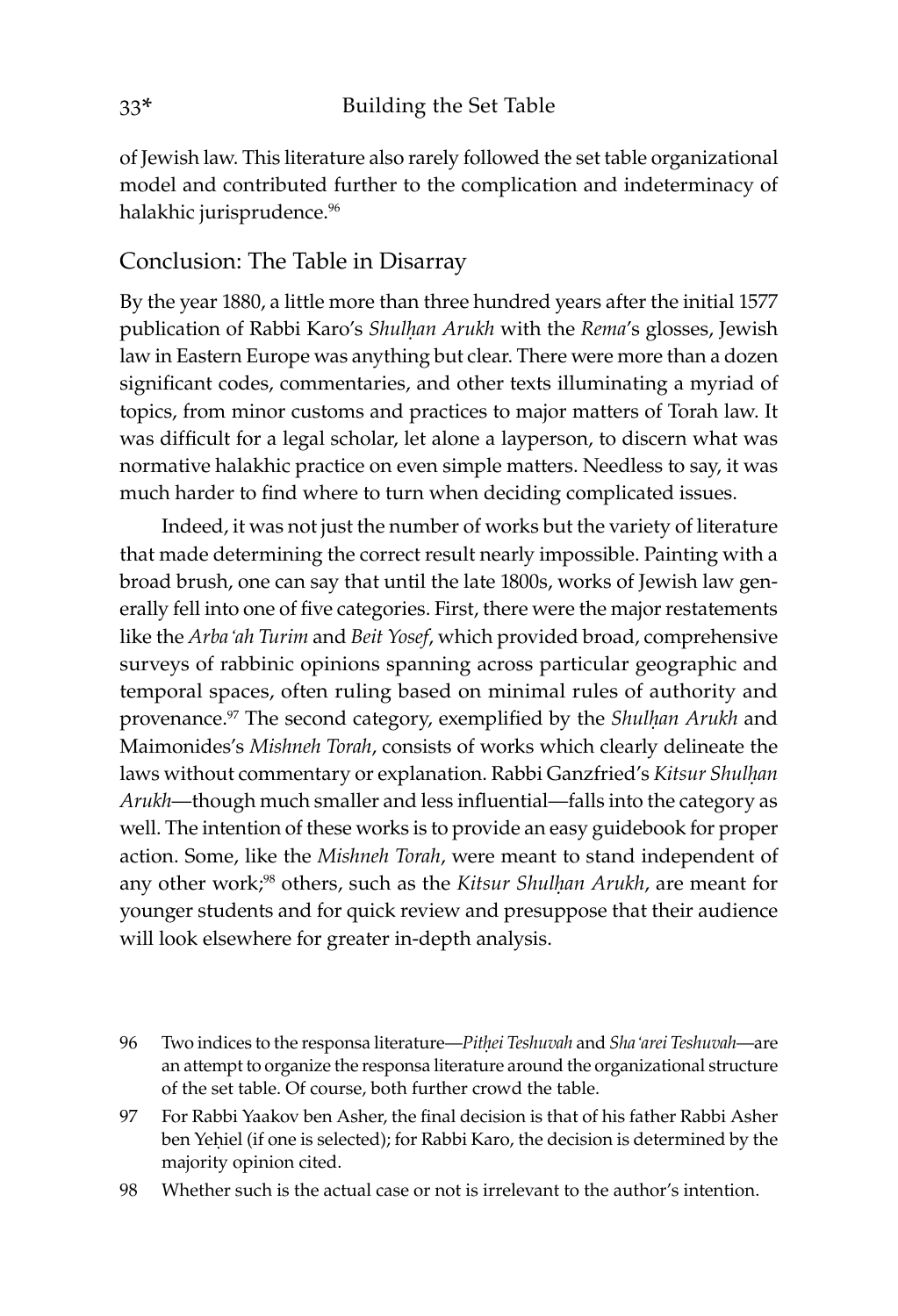The third category includes works like the *Rema's* glosses on the *Shulhan Arukh*, Rabbi Abraham ben David of Posquieres's (1125–98) glosses on the *Mishneh Torah*, as well as the many other commentaries that grew up around the *Shulhan Arukh*. These texts are primarily editorial or commentative works that add to, update, or correct information contained in foundational works written by others.<sup>99</sup> The fourth category contains works, such as Rabbi Solomon Luria's (1519–73) *Yam Shel Shelomoh*, which attempt to collect all relevant information on a topic, from the Talmud to contemporary times, in order to evaluate the subject properly and determine the correct decision independent of the structure and substance of the major codes and commentaries. Finally, a fifth category includes the voluminous responsa literature which, rather than seeking to systematize Jewish law and determine halakhic norms from within some conceptual framework, focused instead on providing concrete answers and directions on how to legally address specific real-world questions on discrete topics in rabbinic jurisprudence. Of course, these categories are not always so distinct such that a work need only fit into one of them. For example, works like those of the *Magen Avraham*, *Taz*, and *Shakh* use a hybrid method of commentary, such that they can fit into more than one category, while some writers wrote responsa which they turned into commentary on the codes.<sup>100</sup>

# Part II: Rabbi Yehiel Mikhel Epstein's Arukh ha-Shulhan

#### Introduction

The Jewish legal landscape in the second half of the nineteenth century was thus a veritable quagmire of competing opinions, and conflicting texts, commentaries, and authorities that made determining the correct course of conduct on any particular question difficult for laypeople and scholars alike. The halakhic uncertainty engendered by the state of rabbinic jurisprudence was further exacerbated by the fact that by the late 1800s, the Jewish world was undergoing sustained and cataclysmic changes. The Enlightenment had

100 *Noda be-Yehudah* being a prime example.

<sup>99</sup> In the *Rema*'s case, additions are meant to include the local practices of Ashkenaz, which are omitted in the *Shulêan Arukh*. In the *Rabad*'s case, additions are meant to correct what are seen as errors.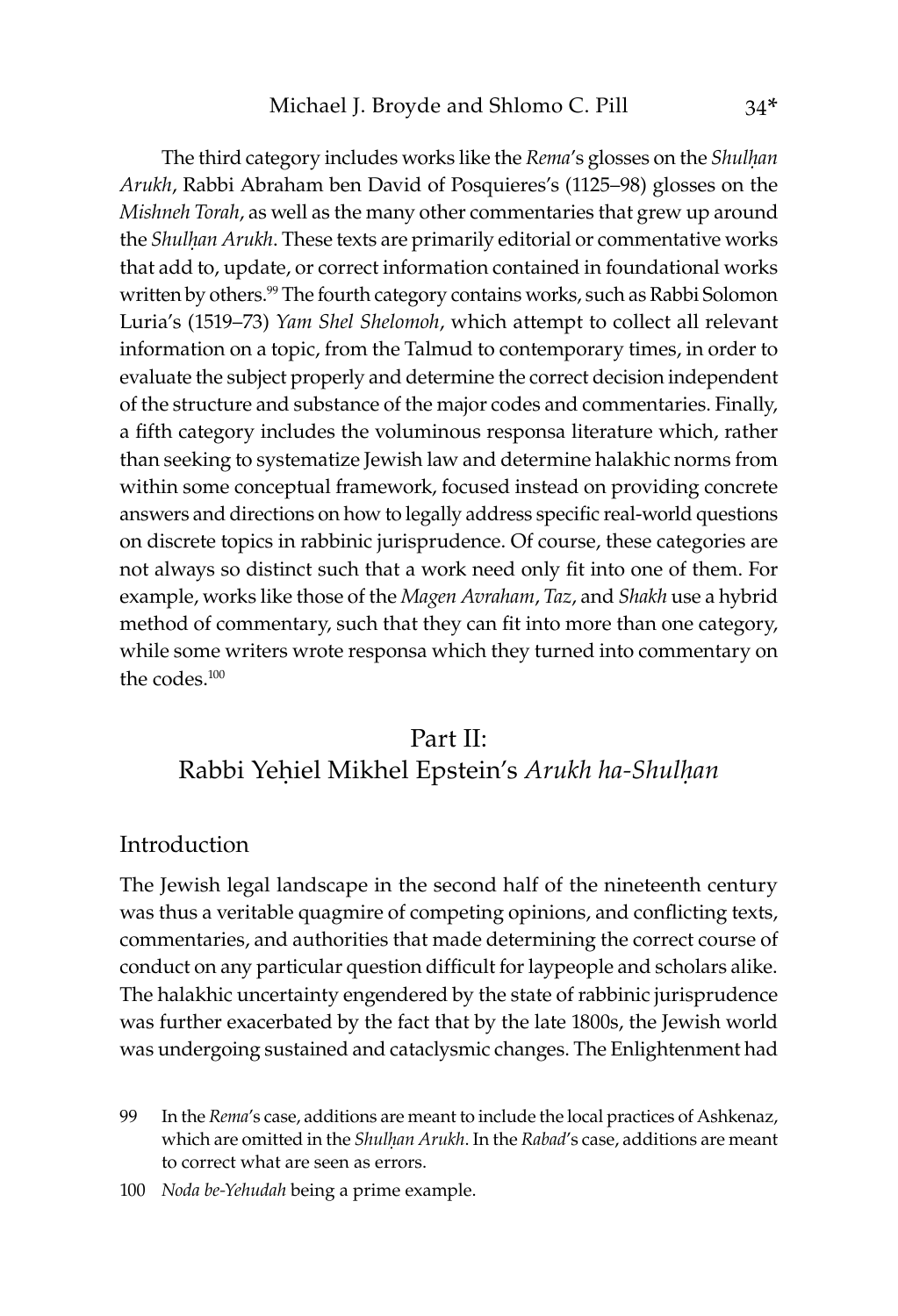posed substantial challenges to many aspects of traditional rabbinic thought, and Emancipation and the gradual transformation of Jews into members of European civil society during the nineteenth century raised new questions about the interaction of Jewish legal norms with the prevailing cultural mores and practices of the general societies into which Jews sought to integrate. New modes of thinking and ideologies—secularism, historical criticism, nationalism, socialism, and liberalism, among others—made substantial inroads into various aspects of Jewish life and into various segments of the Jewish community. All this served to challenge many traditional rabbinic responses to legal and theological question, and indeed raised many new and unprecedented questions that for traditional Jews often demanded halakhic answers.

The stage was thus set for a fresh reconsideration of the great body of diverse halakhic thought and opinion that had grown up around Rabbi Karo's *Shulhan Arukh* during the preceding centuries. In much the same vein as Maimonides's *Mishneh Torah* attempted to cut through the mass of rabbinic thinking that had accumulated from the close of the talmudic era up to his own time,<sup>101</sup> and similarly to how both the *Arba*<sup>'</sup>*ah Turim* and *Shulhan Arukh* served to take stock of and systematize the messy expanse of conflicting halakhic literature that had developed in the preceding centuries,<sup>102</sup> by the end of the 1800s the state of Jewish law demanded a fresh attempt to reorder the by then very crowded and disordered table.

In fact, in response to this exigency, two different new codifications of Jewish law were produced around the turn of the twentieth century. Importantly, and perhaps not surprisingly, these two works reflect and continue the two different but longstanding and well-established traditions of halakhic codification discussed in the previous part. One work, Rabbi Israel Meir Kagan's (1839–1933) *Mishnah Berurah* follows the mishnaic model of offering relatively simple and clear-cut legal prescriptions that attempt to cut through and are unencumbered by the multivocality and complexity of rabbinic discourse and disputation.<sup>103</sup> Published between 1884 and 1906, the *Mishnah Berurah* is a halakhic work of relatively limited scope and is written as a super-commentary on the *Orah Hayyim* section of Rabbi Karo's *Shulhan* 

- 101 See generally Elon, *Jewish Law*, 1180–1215.
- 102 See generally ibid., 1319–41.
- 103 Broyde and Bedzow, *Codification of Jewish Law,* 21.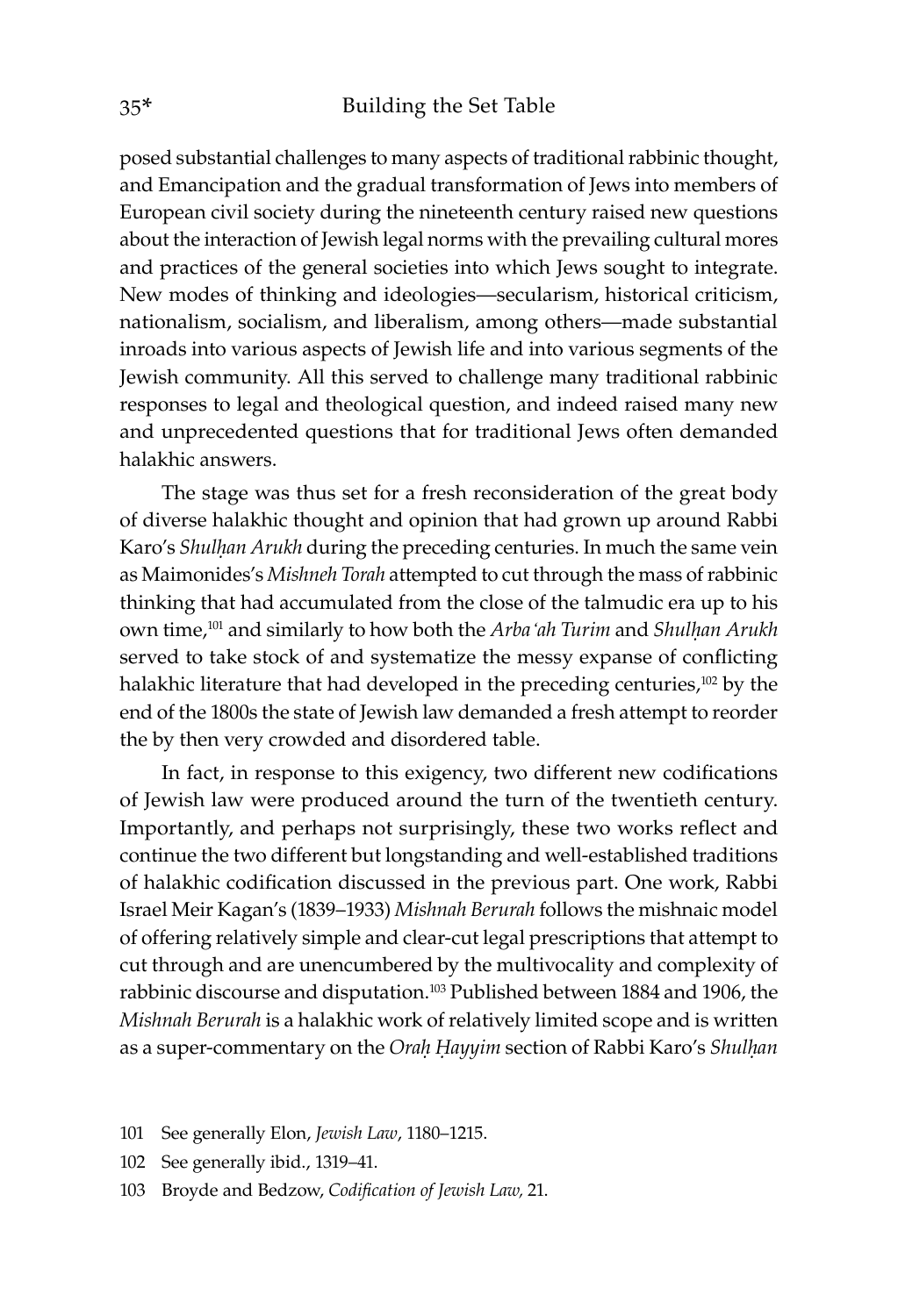*Arukh*. In it, Rabbi Kagan collects and summarizes the halakhic conclusions of the many important commentaries and other legal works that had sprung up around the *Shulêan Arukh* in the preceding centuries and provides clear, practical instruction to his readers about what norms they should observe in practice.104 The other major restatement of Jewish law to appear at this time was Rabbi Yehiel Mikhel Epstein's (1829-1908) Arukh ha-Shulhan, the principal subject of our forthcoming book. Written between 1873 and 1903, Rabbi Epstein's work covers the full expanse of Jewish law topics dealt with in Rabbi Karo's *Shulhan Arukh*, and follows the *gemara* model of Jewish law codification, which traces the development of halakhic rules and doctrines through biblical, talmudic, and later rabbinic sources without shying away from the complexities and uncertainties engendered by legal disagreement.<sup>105</sup> Significantly, both texts sought to signal their attempts to clarify Jewish law in an uncertain age. Rabbi Kagan titled his work *Mishnah Berurah*, or "Clear Teaching"; and Rabbi Epstein made his intent to recover the clarity of Rabbi Karo's *Shulhan Arukh* amidst the messiness of accumulated commentaries by calling his restatement Arukh ha-Shulhan—"Setting the Table."<sup>106</sup>

This part focuses on Rabbi Epstein's life and career, as well as on a preliminary introduction to the *Arukh ha-Shulhan* itself. The next section, however, also draws attention to the similarities and differences between Rabbi Epstein's halakhic magnum opus and the *Mishnah Berurah*. As both are seminal attempts to clarify the complexity and diversity of *halakhah*  written at roughly the same time and in response to very similar concerns, the significance and importance of Rabbi Epstein's Arukh ha-Shulhan and its place within the ongoing development and periodic codification of Jewish

- 104 For analyses and discussions of the *Mishnah Berurah*, see ibid.*;* Simcha Fishbane, *The Method and Meaning of the Mishnah Berurah* (Hoboken, N.J.: Ktav Publishing House, 1991); idem, *An Analysis of the Literary and Substantive Traits of Israel Mayer Hacohen Kagan's Mishnah Berurah, Sections 243-247, 252* (Ottawa: National Library of Canada, 1988).
- 105 For discussions and analyses of the *Arukh ha-Shulêan*, see Simcha Fishbane, *The Boldness of an Halakhist: An Analysis of the Writings of Rabbi Yechiel Mechel Halevi Epstein the Arukh Hashulhan* (Boston: Academic Studies Press, 2008); see also Rabbi Eitam Henkin's exhaustively researched and recently published biography of Rabbi Epstein, *Ta'arokh Lefanai Shulêan: Ḥayyav, Zemano, u-Mif'alo Shel Harav Yechiel Mikhel Epstein Ba'al Arukh ha-Shulêan* (Jerusalem: Magid, Hotsa'at Koren, 2019).
- 106 See *Arukh ha-Shulêan*, *Introduction* to *Êoshen Mishpat*; Henkin, *Ta'arokh Lefanai* Shulhan, 232–34 (discussing the provenance and meaning of the work's title).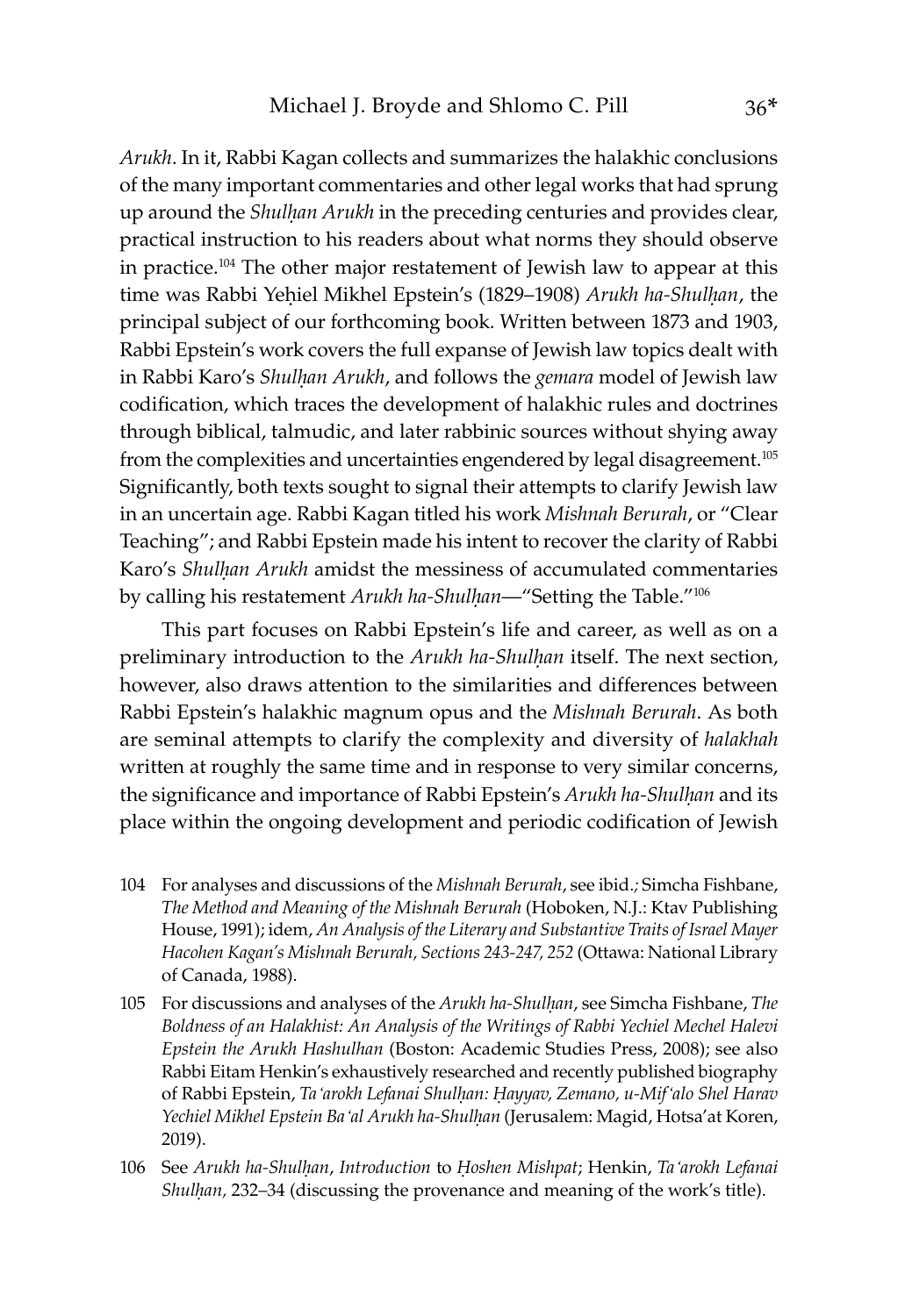law can be better understood in comparison with its principal alternative work. In particular, as this article and the forthcoming book focuses on the jurisprudential methodology of the *Arukh ha-Shulhan* and the principles and guidelines Rabbi Epstein used to reach halakhic conclusions in the face of a vast diversity of rabbinic opinion and indeterminacy of legal sources, a very general analysis of the chief differences between the methodological approaches of the *Mishnah Berurah* and *Arukh ha-Shulhan* can help highlight the significance of Rabbi Epstein's jurisprudential approach to deciding Jewish law.

### The Life and Times of Rabbi Yehiel Mikhel Epstein

Rabbi Yehiel Mikhel Epstein was born into a relatively wealthy family on January 24, 1829 in Bobriusk, Russia (present-day Belorus). Rabbi Epstein's father was a successful businessman and competent Torah scholar who made sure that his son—who by many accounts demonstrated intelligence and aptitude for talmudic studies at a young age—received a thorough rabbinic education.107 Rabbi Epstein spent his formative years studying Torah under the direction of Rabbi Elijah Goldberg, the Chief Rabbi of Bobriusk, as well as a brief stint in the famous Volozhin Yeshivah from 1842 through 1843.<sup>108</sup> While Rabbi Epstein briefly pursued a business career,<sup>109</sup> he was appointed a rabbinical judge and assisted his teacher, Rabbi Goldberg, in his hometown of Bobriusk and ultimately decided to become a communal rabbi.110 He received his first appointment in 1865 when he was selected to become the rabbi of Novosybkov, a Russian town in which a few thousand Jews—Orthodox, Secular, *Hasidim*, and *Mitnaggedim*—lived.

At some point prior to his first rabbinical appointment at the age of 35, Rabbi Epstein married Roshka Berlin, the daughter of Rabbi Jacob Berlin and sister of the famous Rabbi Naftali Tsevi Yehudah Berlin, who would later become head of the Volozhin Yeshivah.<sup>111</sup> The couple ultimately had five children: Rabbi Barukh Epstein (1860–1941), a bookkeeper by trade and

- 107 See Henkin, *Ta'arokh Lefanai Shulêan,* 37–43; Simcha Fishbane, *Boldness of an Halakhist,* 2–4.
- 108 See Fishbane, *Boldness of an Halakhist,* 5. On Rabbi Epstein's time in the Volozhin Yeshivah, see Henkin, *Ta'arokh Lefanai Shulêan,* 57–58, 321–22, 349–51.
- 109 See Henkin, *Ta'arokh Lefanai Shulhan,* 43–44.
- 110 See Henkin, *Ta'arokh Lefanai Shulhan,* 349–61 (for more on Rabbi Goldberg).
- 111 See Fishbane, *Boldness of an Halakhist,* 6.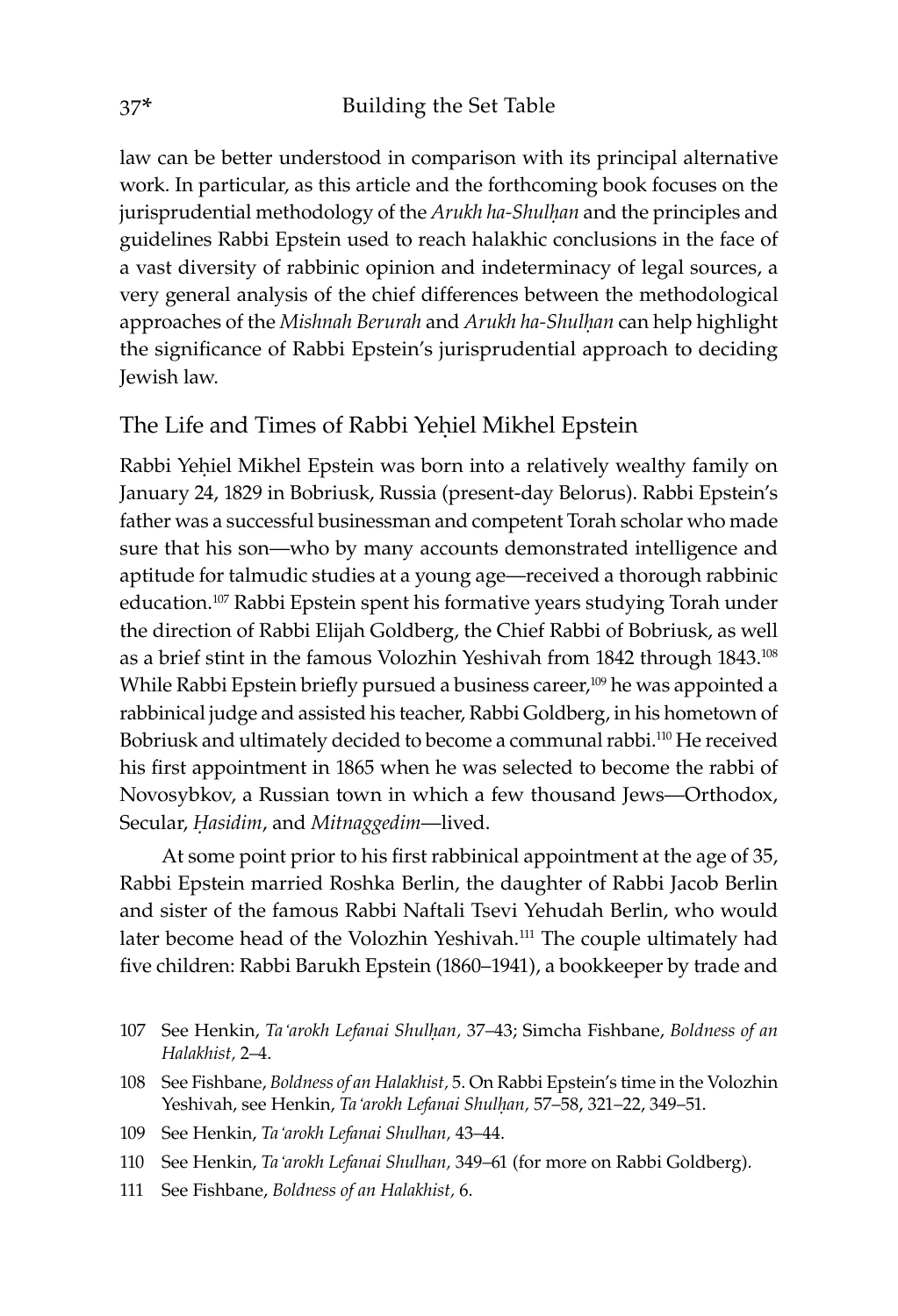an accomplished Torah scholar and author in his own right;<sup>112</sup> Rabbi Dov Ber Epstein, who became an important communal figure in Jerusalem after moving to Palestine in 1902;113 Braynah Velbrinski, who was twice widowed before settling into her parents' home and managing the publication and distribution of the *Arukh ha-Shulêan*; 114 Batyah Miriam Berlin, who divorced her first husband after only a few months of marriage and subsequently married her uncle, Rabbi Naftali Tsvi Yehudah Berlin;<sup>115</sup> and Eidel Kahanov, who married into a wealthy family of Jewish merchants from Odessa, Russia.<sup>116</sup>

Rabbi Epstein spent ten years as rabbi of Novosybkov. During this time, he spent some time in Lyubavichi visiting with Rabbi Menachem Mendel Schneerson of Lubavitch, the third Rebbe of the Habad Hasidic court.<sup>117</sup> According to Rabbi Epstein's son, Barukh, the trip was made on Rabbi Epstein's own initiative; he wished to meet and study with Rabbi Schneerson, who was an important scholar and halakhic decisor in his own right, and who led the Habad Hasidic group to which many of Rabbi Epstein's Novosybkov constituents belonged.118 While it is unclear how long Rabbi Epstein spent in Lyubavichi, it is known that he studied with Rabbi Schneerson and received an additional rabbinic ordination from him.119 Later, when writing his *Arukh*  ha-Shulhan, Rabbi Epstein would often quote the Shulhan Arukh ha-Rav, a code written by Rabbi Schneerson's grandfather, Rabbi Shneur Zalman of Liadi, and he took seriously the Kabbalistic traditions so central to much of Hasidic thought.<sup>120</sup> Also during this time, Rabbi Epstein published his first book, *Or la-Yesharim*, a commentary on the medieval text, *Sefer ha-Yashar*, by the Tosafist Rabbeinu Tam. While the *Sefer ha-Yashar* itself is a relatively obscure and not well-studied work, Rabbi Epstein's commentary gained the

- 112 See Henkin, *Ta'arokh Lefanai Shulhan*, 198-204.
- 113 See ibid., 204–7.
- 114 See ibid., 207–13.
- 115 See ibid., 213–18.
- 116 See ibid., 218.
- 117 See ibid., 55–58.
- 118 See Rabbi Barukh ha-Levi Epstein, *Mekor Barukh* (New York: Hayil, 1953), 1234.
- 119 See Fishbane, *Boldness of an Halakhist,* 7.
- 120 See, e.g., *Arukh ha-Shulhan*, *Orah Hayyim* 442:23.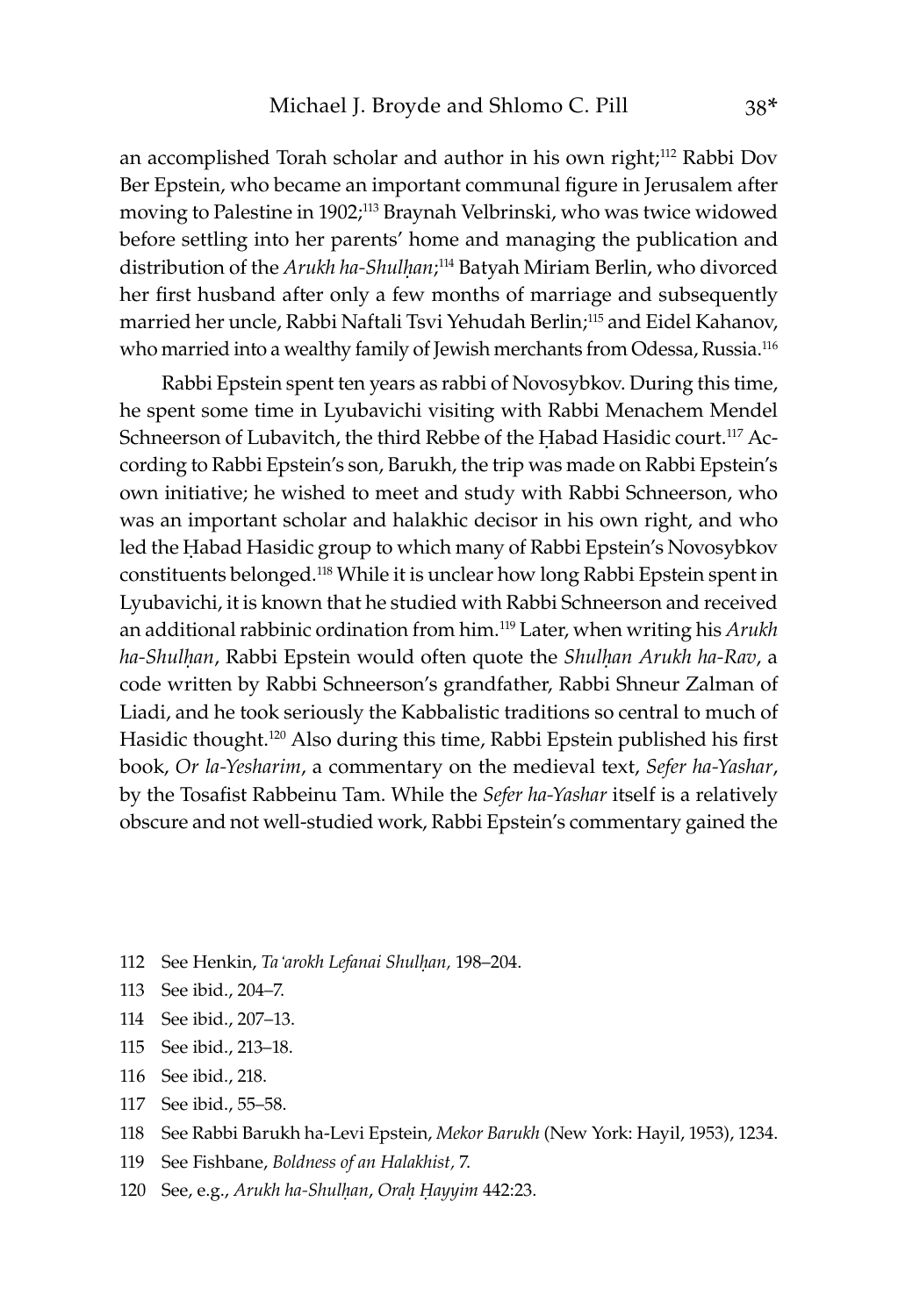attention of many important Eastern European rabbis, many of whom gave the book fine reviews.<sup>121</sup>

The publication of *Or la-Yesharim* improved Rabbi Epstein's rabbinic reputation, and in 1874 he accepted a position as Rabbi of Lubcha, a small town on the outskirts of Novogrudok, in southern Lithuania. Shortly after arriving in Lubcha, the communal leaders of Novogrudok offered the recently vacant position of city rabbi of their own community to Rabbi Epstein. At this time, and indeed until the city's Jewish population was almost completely annihilated during the Second World War, Novogrudok was an important center of Lithuanian Jewish life.<sup>122</sup> Novogrudok was home to several thousand Jews; numerous synagogues and study halls; the important Novogrudok Yeshivah headed by Rabbi Joseph Yozel Horowitz, a student of Rabbi Israel Salanter and a major figure of the *Mussar* Movement;<sup>123</sup> and a city whose previous rabbis included the famed Rabbi Isaac Elhanan Spektor.<sup>124</sup> Rabbi Epstein continued to serve as Rabbi of Novogrudok until his death in 1908. During this time, he led the community, delivered sermons, answered halakhic questions posed by local residents and, increasingly over time, from Jews throughout Europe, Palestine, and the United States, ran the local rabbinical court, and interacted with Russian authorities on behalf of the Jewish community.125 Most importantly, it was during his time in Novogrudok that Rabbi Epstein wrote his magnum opus, the multi-volume restatement of Jewish law, the Arukh ha-Shulhan.

- 121 See Henkin, *Ta'arokh Lefanai Shulhan*, 259–62.
- 122 On the significance of Jewish life in Novogrudok, see generally Rabbi Yehudah Leib Nekritz, "Yeshivot Beit Yosef Novaredok," in *Mosedot Torah Be-Iropah: be-Binyanam uve-Êurbanam*, ed. Samuel Kalman Mirsky (New York: Ogen, 1956); Henkin, *Ta'arokh Lefanai Shulêan,* 51–63; Eliezer Yerushalmi, *Pinkas Navaredok: Memorial Book* (Tel Aviv: Alexander Harkavy Navaredker Relief Committee in U.S.A. and Navaredker Committee in Israel, 1963).
- 123 An eighteenth-century movement among non-Hasidic Lithuanian Jews who sought to achieve personal moral refinement by means of a variety of disciplined practices.
- 124 See Henkin, *Ta'arokh Lefanai Shulêan,* 65–93, 162–66 (particularly about Rabbi Yozel Horowitz).
- 125 *See* Fishbane, *Boldness of an Halakhist,* 8–13. For an overview of Rabbi Epstein's rabbinic activities in Novogrudok based on allusions to his work in the *Arukh ha-Shulêan* itself, see generally Henkin, *Ta'arokh Lefanai Shulêan,* 83–93.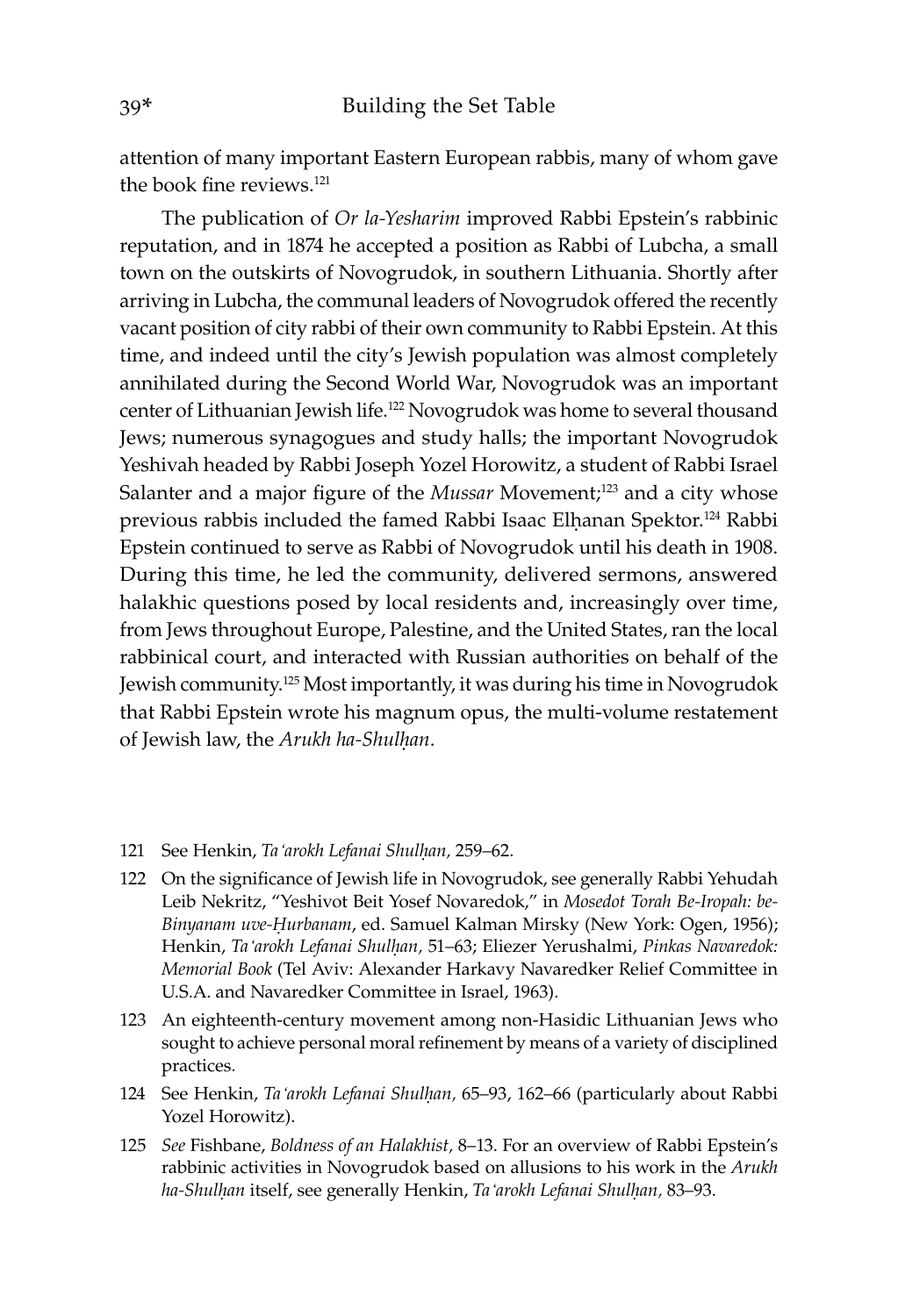#### Setting the Table: The *Arukh ha-Shulhan*

Rabbi Epstein's crowning literary achievement is his monumental compendium of Jewish law titled Arukh ha-Shulhan, or "Setting the Table." As explained earlier, by the second half of the nineteenth century, nearly three hundred years after the widespread publication of Rabbi Karo's *Shulhan Arukh*, Jewish law had once again become a very complex field. Rabbis Karo and Isserles's relatively straightforward prescriptions were still central, but primarily as the hub around which an ever-expanding universe of multivocal, discursive, and often contradictory commentaries, responsa, and other halakhic texts revolved. Rabbi Karo's once pristine table needed to be reset, and Rabbi Epstein was determined to fill this need.<sup>126</sup>

In his *Introduction* to the first published volume of the *Arukh ha-Shulhan*, Rabbi Epstein noted that the complexity and diversity of thought in rabbinic jurisprudence had led earlier scholars—specifically Rabbis Joseph Karo and Moses Isserles—to collect and analyze the diverse views of their predecessors so as to determine clear standards of halakhic conduct.127 Rabbi Karo recorded his own rulings drawn from the Sephardic tradition of rabbinic jurisprudence and heavily reliant on the pillars of Sephardic halakhic thought and practice, and Rabbi Isserles contributed his own conclusions, which drew on the texts, traditions, and customs viewed as fundamentally important among Ashkenazic Jewry.128 "Together," Rabbi Epstein writes, "the two built the entire house of Israel with [their clarifications] of the laws that apply in contemporary times."<sup>129</sup> However, Rabbi Epstein argues, the *Shulhan Arukh* was never meant to be the last word on Jewish law and was instead meant to serve as a helpful framework for studying the law in depth using primary sources in the Talmud and earlier codes and commentaries.<sup>130</sup> Consequently and unsurprisingly then, the publication of the *Shulhan Arukh* engendered the production of voluminous commentaries and halakhic texts that utilized the framework and guidance of Rabbi Karo and the *Rema*'s works to further explain, analyze, and apply Jewish legal norms and principles.<sup>131</sup> As a result,

- 128 See ibid.
- 129 Ibid.
- 130 See ibid.
- 131 See ibid.

<sup>126</sup> See Arukh ha-Shulhan, Introduction to Hoshen Mishpat.

<sup>127</sup> See ibid.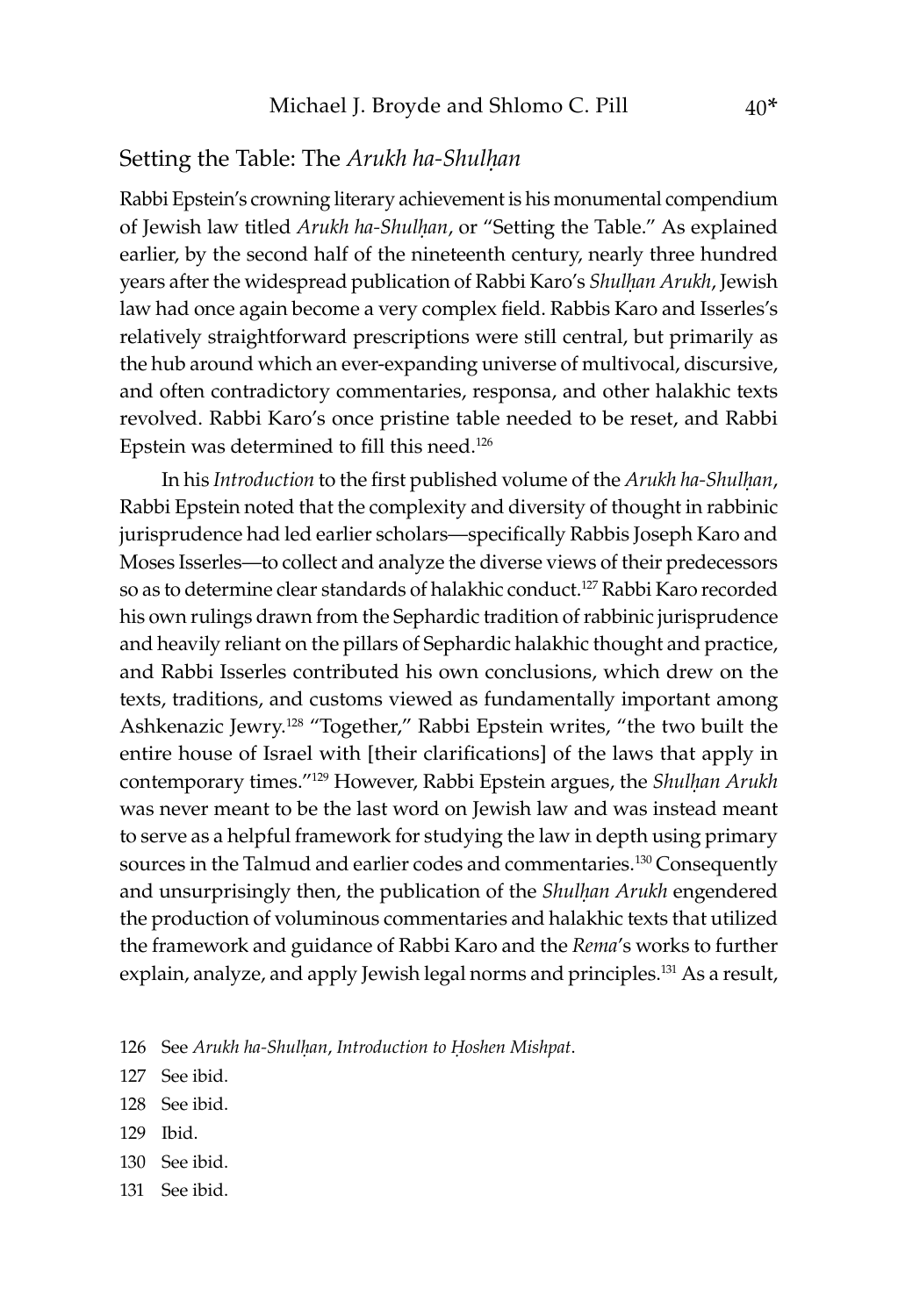Rabbi Epstein writes, "in the current generation . . . the uncertainty and confusion [about the law] have returned."132 Observing this state of affairs, Rabbi Epstein took upon himself to try to rectify and clarify what he saw as the proper rules and standards of halakhic practice by, as he says, "writing this book entitled *Setting the Table*, which I have set with all manner of delicacies.<sup>"133</sup> Thus, the purpose of the *Arukh ha-Shulhan* is simple: it aims to clarify the confused state of Jewish law at the end of the nineteenth century by resetting the crowded and messy table built by earlier scholars.

The Arukh ha-Shulhan was not written to replace the Shulhan Arukh; indeed, Rabbi Epstein recognizes the central and esteemed place occupied by the organizing structure of Rabbi Karo's S*hulhan Arukh* in modern *halakhah*.<sup>134</sup> Instead, the *Arukh ha-Shulhan seeks to reset Rabbis Karo and Isserles's table*, presenting both prior and subsequent developments in rabbinic literature in a clear, comprehensible manner that lends itself to use as a tool for knowing and practice of Jewish law. To accomplish this end, Rabbi Epstein did not set out to write a true *code* of Jewish law in the same vein as the largely determinate rule prescriptions of the *Shulhan Arukh*.<sup>135</sup> The *Arukh ha-Shulhan* follows the same four-part division of *halakhah*, created by the *Arba'ah Turim*  and confirmed by the *Shulhan Arukh*, into daily observances (Orah Hayyim), ritual practices (*Yoreh De'ah*), family law *(Even ha-Ezer*), and civil law (*Êoshen Mishpat*). Likewise, within each section, the *Arukh ha-Shulhan* utilizes the subject headings of the *Shulhan Arukh* and generally follows the same chapter numbering system utilized by Rabbi Karo, such that the content of each chapter of the *Arukh ha-Shulhan* broadly corresponds to the substantive issues addressed in each corresponding chapter of the *Shulhan Arukh*. However, while the *Shulhan Arukh* and Rabbi Moses Isserles's glosses present Jewish legal norms in terse, determinate rule-like formulations, utilizing the mishnaic model of halakhic codification discussed earlier, Rabbi Epstein's work takes the alternative talmudic approach.<sup>136</sup>

In addressing each legal issue, Rabbi Epstein begins by presenting the foundational sources for the rule or doctrine under discussion in the Torah

- 133 Ibid.
- 134 Ibid.
- 135 Ibid.
- 136 See Walter, *Making of a Halachic Decision,* 39–64.

<sup>132</sup> Ibid.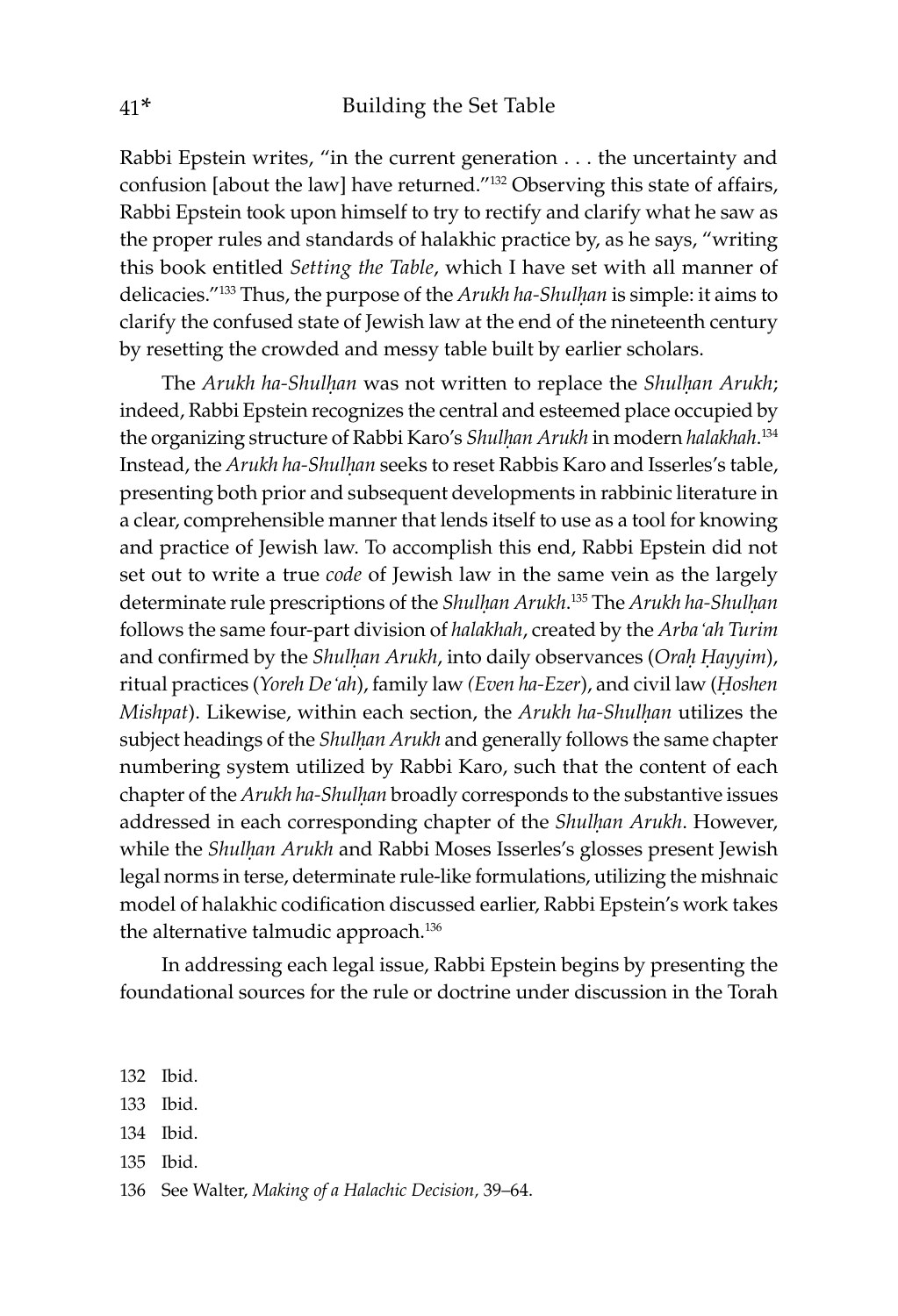and Talmud and traces early understandings of the topic and rabbinic interpretations of those primary talmudic sources through Maimonides, other scholars of the period of the *Rishonim*, the *Arba*<sup>*'ah Turim*, *Shulhan Arukh*, and</sup> later commentaries as well. In doing so, Rabbi Epstein analyzes these views, presents his own questions and counterarguments and his own alternative interpretations of the Talmud and other primary rabbinic sources; records points of rabbinic disagreement and often resolves such disputes; takes note of customary practices; and ultimately reaches and defends his own halakhic determinations.<sup>137</sup> Thus, rather than a code like Rabbi Karo's *Shulhan Arukh*, the *Arukh ha-Shulhan* reads as a compressive review and analysis of rabbinic legal literature on every topic covered, but, importantly, as one ultimately interested in reaching practical legal conclusions rather than just offering a digest of rabbinic opinions or learned study of talmudic dialectics.

Rabbi Epstein began writing the *Arukh ha-Shulhan* in late 1869 or early 1870, shortly after establishing himself in the rabbinate of Novogrudok, and he continued working on writing and publishing the work for the next thirty-seven years, with the final published volume of the *Arukh ha-Shulhan* finally appearing shortly after his death in February 1908.138 According to Rabbi Epstein's grandson, Rabbi Meir Bar-Ilan, the former worked on this major project systematically and incessantly:

My grandfather sat each day in the room designated as the local rabbinic courtroom together with his two rabbinic judge colleagues from morning until night, save for two hours in the afternoons . . . He sat at his table with a chair next to him upon which he kept four books related to the topic he was currently dealing with: a volume of Maimonides's *Mishneh Torah*, a volume of the *Arba'ah Turim*, the *Shulêan Arukh*, and a small edition of the Talmud. And thus, looking here and there, he wrote his book, *Arukh ha-Shulhan*, page after page. Occasionally, he would get up and take out another book to look at . . . This book, the Arukh ha-Shulhan, which is foremost in its genre, was printed directly from the first draft manuscripts, exactly as they were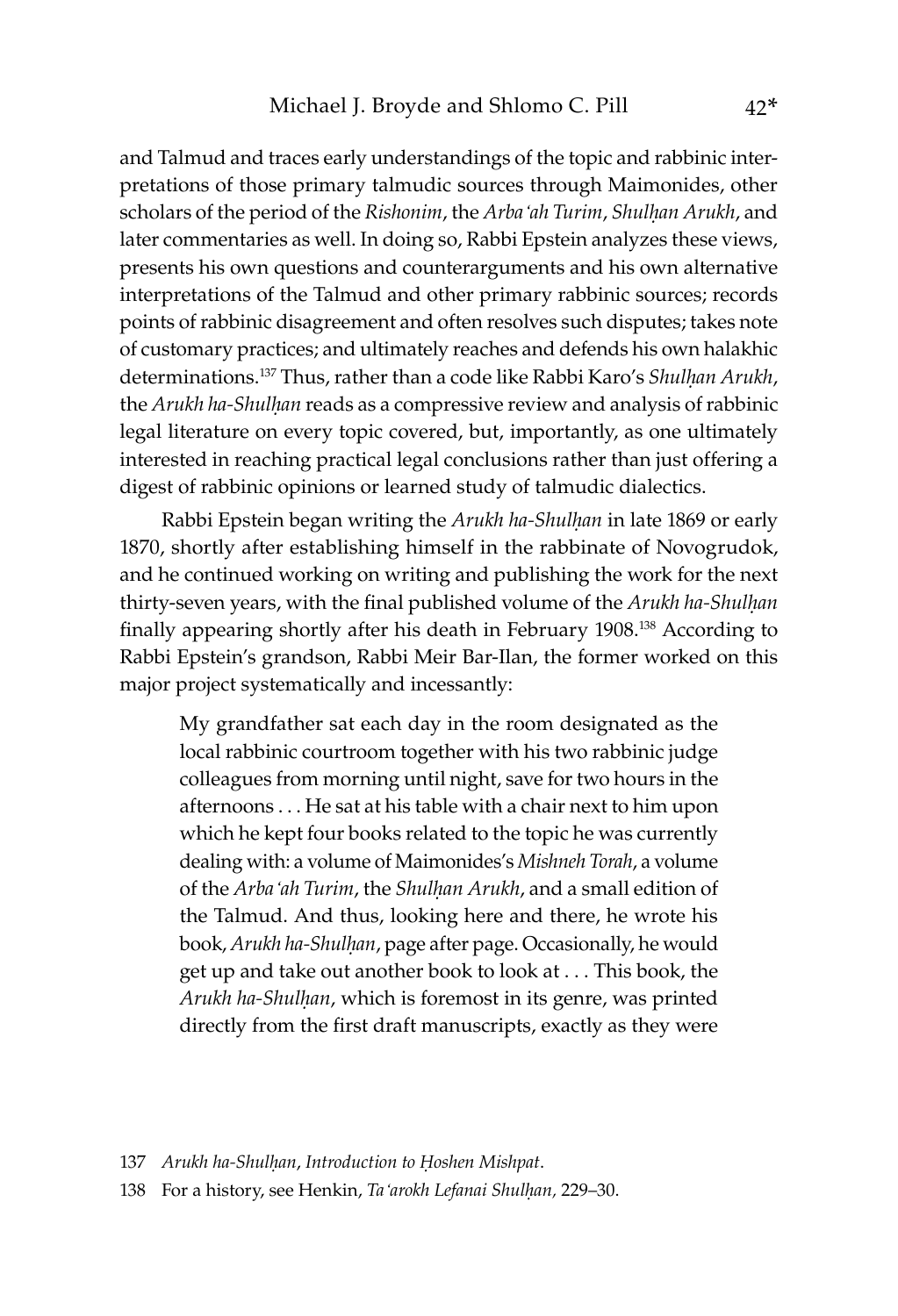initially produced by the author . . . without edits, erasures, or rewrites.<sup>139</sup>

Despite the pace and quality of Rabbi Epstein's work described above, it took some thirty-seven years to finally complete the publication of the ten original volumes of the *Arukh ha-Shulhan*.<sup>140</sup> There are two primary reasons for this very long publication schedule. First, the high cost of publishing and Rabbi Epstein's own commitment to fund the publication of his books on his own meant that funds were often lacking and publication delayed.<sup>141</sup> As Rabbi Epstein himself wrote in an 1886 letter, "To my great distress, I am unable to publish [the next installment of the *Arukh ha-Shulhan*] due to the lack of funding . . . publishing is exceedingly expensive."<sup>142</sup> The high cost of publishing and limited funding actually led to Rabbi Epstein's initially publishing the *Arukh ha-Shulhan* in numerous short pamphlets each covering just a few of the *Shulhan Arukh's* topic headings, rather than in larger volumes. Eventually, as funds became available, these pamphlets were combined into larger volumes organized around the "four-pillars" framework of *halakhah* used by other rabbinic jurists since Rabbi Karo.<sup>143</sup>

The second reason for the long and often delayed publication schedule of the *Arukh ha-Shulhan* was the intense process of scrutiny and censorship by the Russian government that manuscripts were required to undergo before they could be published and distributed within the Russian Empire.<sup>144</sup> Rabbi Epstein began his work on the *Arukh ha-Shulhan* with *Hoshen Mishpat*, the last of the four main sections of the *Shulhan Arukh*, dealing with civil and criminal law and rabbinic court procedure. In his introduction to the *Arukh*  ha-Shulhan, Rabbi Epstein explains that he began his restatement of Jewish

- 139 Rabbi Meir Bar-Ilan, *Mi-Vholozhin ʻad Yerushalayim: Zikhronot* (Tel Aviv: Yalkhuth, 1939), 269–71.
- 140 Two additional volumes were published in the four years following Rabbi Epstein's death, and a thirteenth volume—the third of four volumes covering the *Yoreh De'ah* section of the *Shulêan Arukh*—was not published at all during this period, and it was only rediscovered in manuscript form and published along with Rabbi Epstein's written sermons by Simcha Fishbane in 1992.
- 141 See Henkin, *Ta'arokh Lefanai Shulêan,* 229–57 for a detailed discussion of the publication difficulties and schedule of the *Arukh ha-Shulhan*.
- 142 *Kitvei ha-Arukh ha-Shulêan*, no. 104.
- 143 See Henkin, *Ta'arokh Lefanai Shulhan*, 234-35.
- 144 See Henkin, *Ta'arokh Lefanai Shulhan*, 236-37.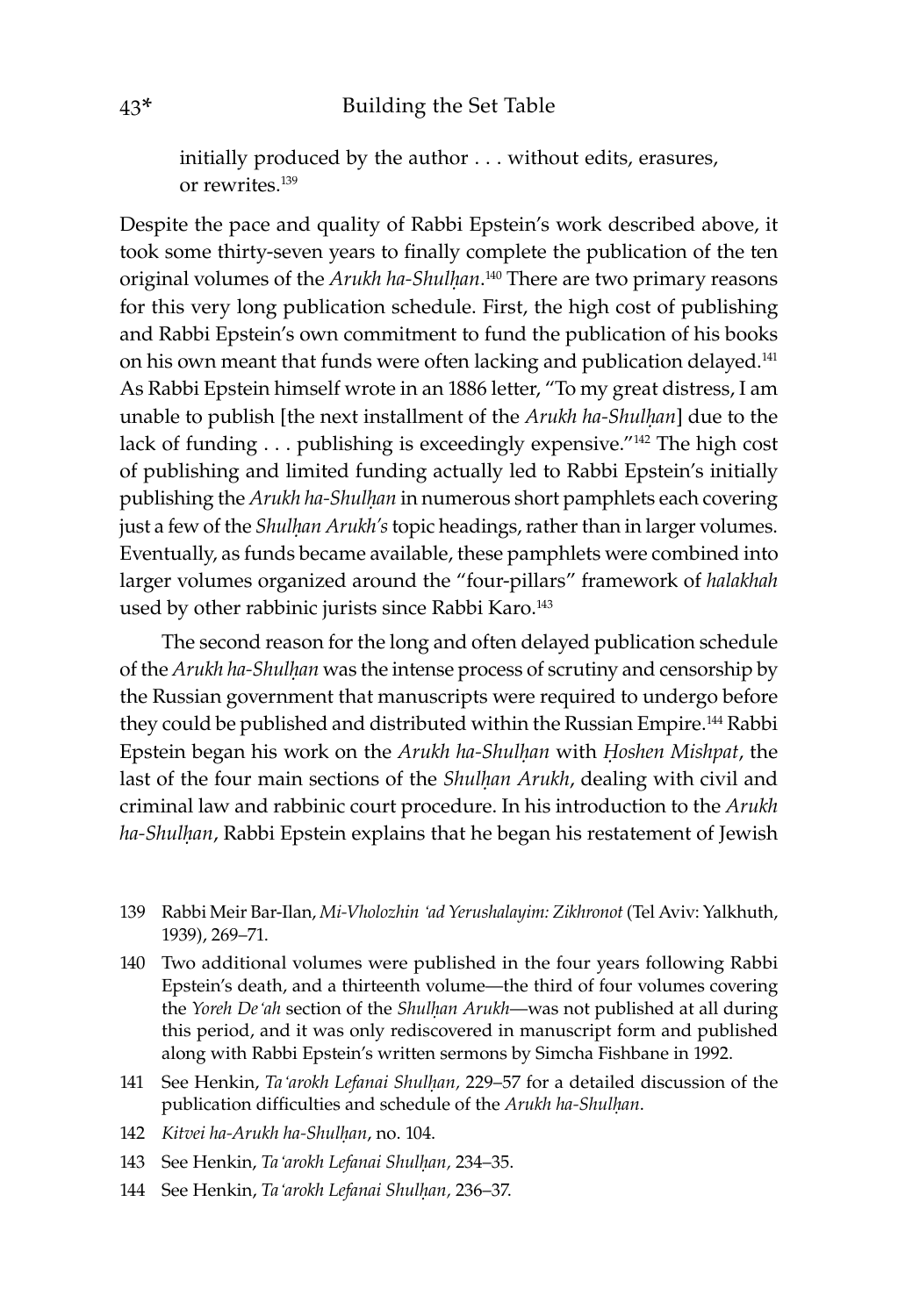law with *Hoshen Mishpat* specifically because its treatment of Jewish civil and criminal law is particularly complex and because it had received less sustained rabbinic attention than other sections of the *Shulhan Arukh* that address ritual laws, giving him a greater opportunity to say something significant and new and to make a mark on rabbinic jurisprudence.<sup>145</sup> However, one of the reasons why *Êoshen Mishpat* seemed to be less thoroughly treated in rabbinic legal literature was because in much of Eastern Europe it was a good deal more difficult to obtain publication permits from the government for writings on Jewish civil and criminal law than for works dealing with halakhic ritual. Since *Êoshen Mishpat* addresses areas of law also covered by the laws of secular government, the Russian imperial authorities in particular were suspicious of legal works purporting to expound and explain a competing system of public law and regulation.<sup>146</sup> Many rabbinic works on *Hoshen Mishpat* were banned, heavily edited by government censors, and in any case subject to exhaustive and lengthy reviews by Russian bureaucrats.<sup>147</sup> Rabbi Epstein's works were no different, and thus nearly thirteen years elapsed from the time that Rabbi Epstein began writing his first volume of the *Arukh ha-Shulhan* on *Hoshen Mishpat* until the text was finally published in 1883.<sup>148</sup> Another decade elapsed before the second volume of *Hoshen Mishpat* appeared, and Rabbi Epstein himself noted in a letter to Rabbi Hayyim Berlin that the delay was due to the manuscript's being held up in the government censor's office in St. Petersburg.149 Ultimately, however, Rabbi Epstein's manuscripts gradually received government approval—though sometimes only after some

- 145 See Arukh ha-Shulhan, Introduction to Hoshen Mishpat.
- 146 On the practices of Czarist censorship of Jewish religious publications in the nineteenth century, see generally Richard Gottheil, "Censorship of Hebrew Books," in *The Jewish Encyclopedia* 3 (New York: Funk & Wagnalls, 1906), 650–52; Ben-Tzion Katz, "Le-Toledot ha-Tsenzurah Shel ha-Sifrut ha-Yisraelit: Reshamim ve-Zikhronot," *Ha-Toren* 9 (1923): 41–48; idem, "Le-Toledot ha-Tsenzurah Shel ha-Sifrut ha-Yisraelit: Reshamim ve-Zikhronot," *Ha-Toren* 10 (1923): 43–51; idem, "Le-Toledot ha-Tsenzurah Shel ha-Sifrut ha-Yisraelit: Reshamim VeZikhronot," *Ha-Toren* 12 (1923): 48–60; John D. Klier, "1855–1894: Censorship of the Press in Russia and the Jewish Question," *Jewish Social Studies* 48 (1986): 257–68.
- 147 See, e.g., *Arukh ha-Shulêan*, *Êoshen Mishpat* 388:7 (discussing the impact of censorship on formulations of rules governing the turning over of Jewish criminals to non-Jewish authorities in the *Shulêan Arukh*). See also Henkin, *Ta'arokh Lefanai Shulhan*, 236.
- 148 See Henkin, *Ta'arokh Lefanai Shulhan*, 231–34.
- 149 *Kitvei ha-Arukh ha-Shulêan*, no. 56.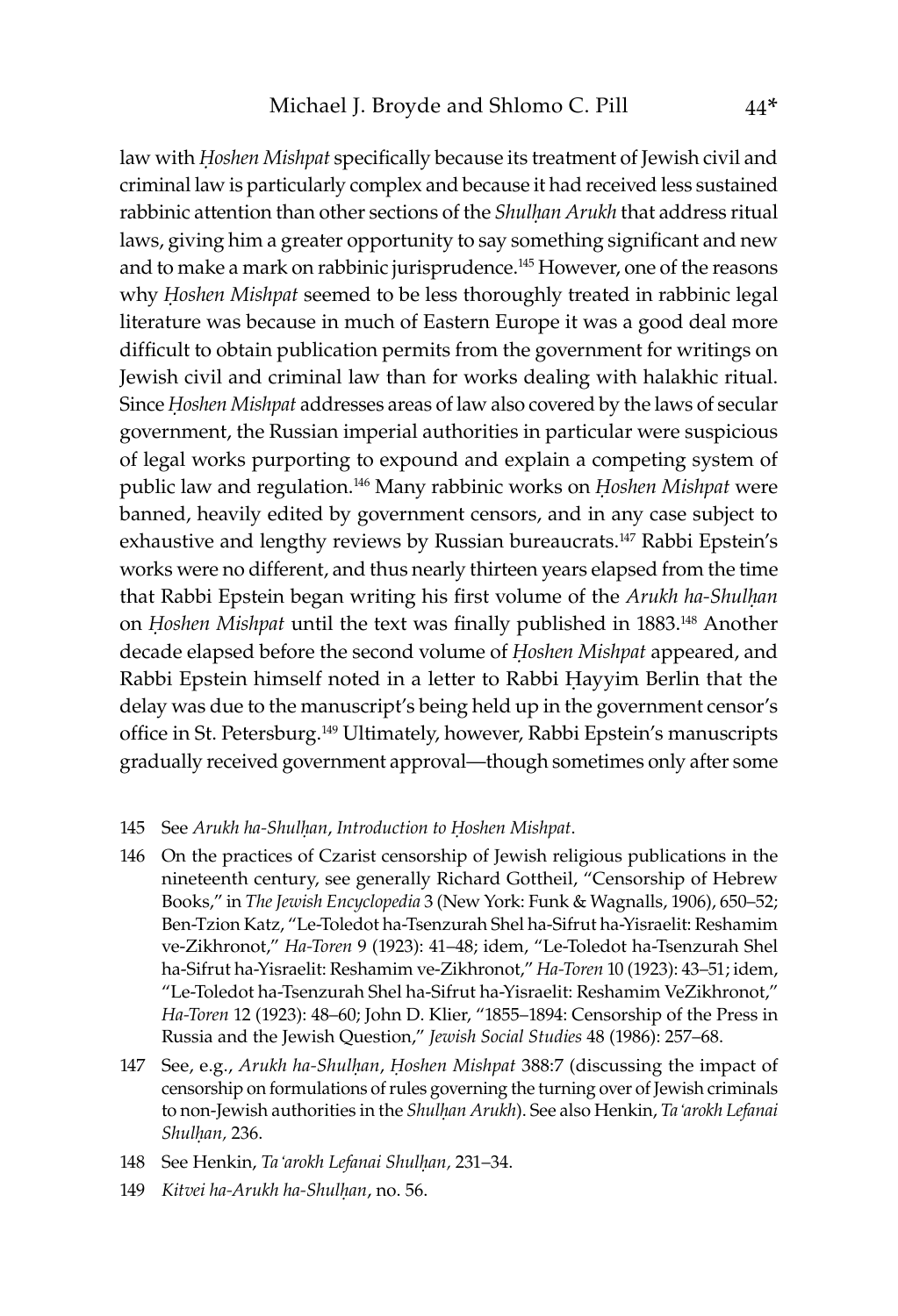necessary editing—and as funds were procured to finance the printing and distribution of the books, ten volumes of the *Arukh ha-Shulhan* were published before the author's death in 1908, with another two volumes appearing in 1908 and 1911. An additional volume was published using Rabbi Epstein's manuscripts in 1992.

The *Arukh ha-Shulhan seems to have been generally well received during* and in the years following Rabbi Epstein's life.150 At the very least, the *Arukh*  ha-Shulhan's comprehensive overviews of the halakhic topics it addresses, as well as Rabbi Epstein's own juristic independence and willingness to disagree with his predecessors and draw his own legal conclusions, quickly made the *Arukh ha-Shulêan* a relevant and important text—and Rabbi Epstein himself an important authority—in rabbinic discourses. There are to date no firm figures for the numbers of copies of each volume of the *Arukh ha-Shulhan* that were printed or distributed in the late nineteenth and early twentieth centuries. However, the fact that four of the ten volumes of the *Arukh ha-Shulhan* were reprinted in two or three editions during Rabbi Epstein's lifetime is indicative of the demand for these books.151 Rabbi Epstein noted in a letter to Rabbi Hayyim Berlin that "the work [Arukh ha-Shulhan] is found in many places, so that anyone who wishes can examine them,"152 and he made similar observations in other correspondence.153 Rabbi Epstein's daughter, Braynah, who after being twice widowed returned to her father's house around 1900 and thereafter managed the continued publication of the *Arukh ha-Shulhan*, wrote in 1911 that "the *Arukh ha-Shulhan* has spread throughout the diaspora; it has been sold in the tens of thousands throughout Europe, Asia, and America."<sup>154</sup> Even if this last description may be hyperbolic or not based on hard data of the *Arukh ha-Shulhan's* actual distribution, it is clear that Rabbi Epstein's work became a common feature of rabbinic libraries and writings.

Since it was not a simple code of clear-cut rules of halakhic behavior but a complex restatement and analysis of the state of Jewish legal discourse at the end of the nineteenth century, the *Arukh ha-Shulhan* was not a widely

- 150 See generally Henkin, *Ta'arokh Lefanai Shulhan*, 248-49.
- 151 See ibid., 287–309 (listing the printing dates of various editions of the *Arukh ha-Shulhan*).
- 152 *Kitvei ha-Arukh ha-Shulêan*, no. 20.
- 153 See ibid., no. 96.
- 154 Ben-Tzion Katz, ed., "B'H," Advertisement in *HaZman*, Sec. 2:68 (1912), 6 (Newspaper in St. Petersburg-Vilna, published 19 Nissan 5672).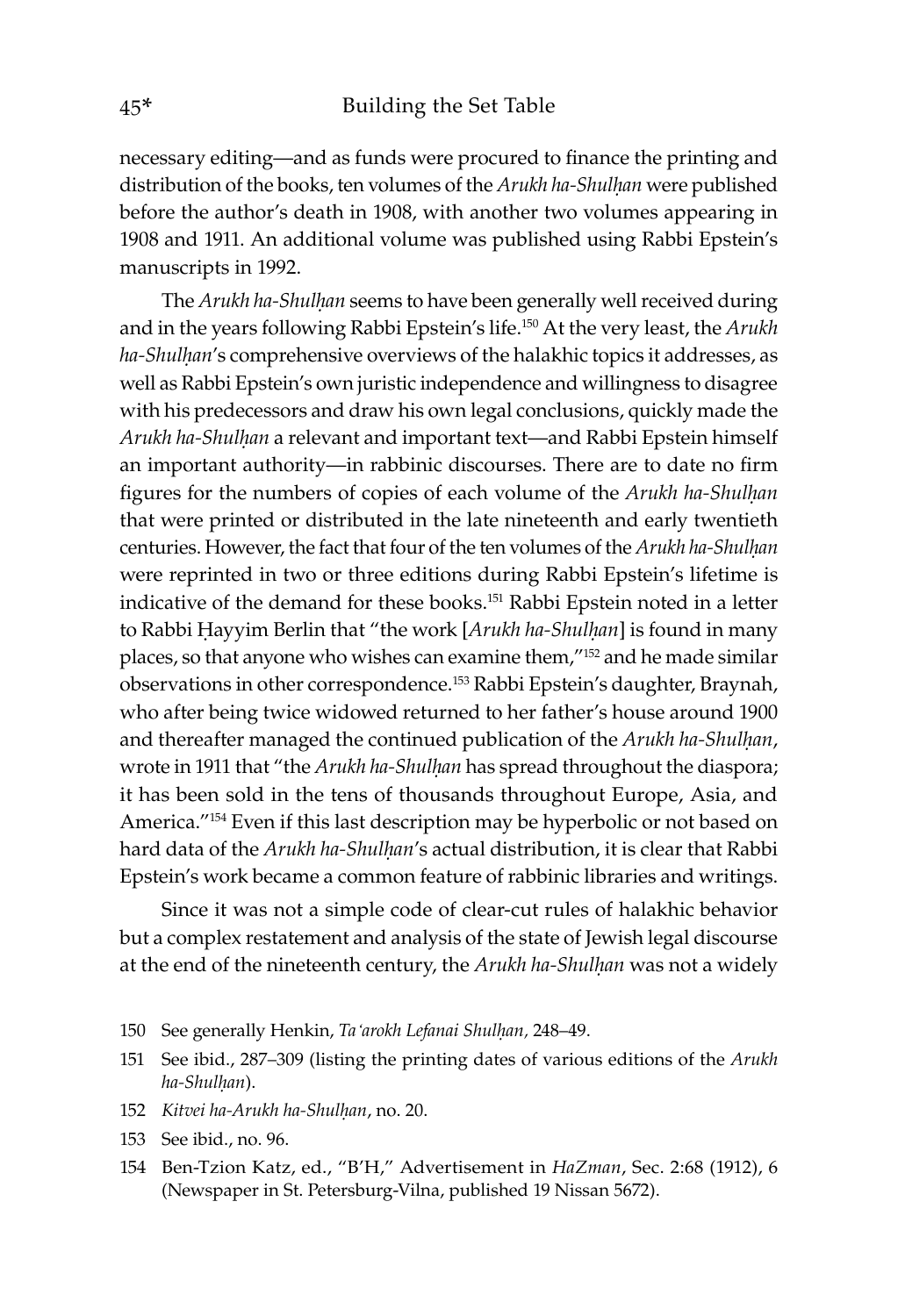popular text among the laity. It was geared toward those who were at least competent students of Talmud and *halakhah*. Evidence of its reception and impact is thus most evident in the scholarly discourses of Rabbi Epstein's contemporaries as well as those of latter generations of rabbinic decisors. The Arukh ha-Shulhan is referenced numerous times in late nineteenth and early-twentieth-century *halakhic* writings produced both in Rabbi Epstein's own Russia as well as in other parts of Eastern and Western Europe, England, the United States, and Palestine.155 Of course, not all references to the *Arukh*  ha-Shulhan were positive; many scholars took issue with Rabbi Epstein's tendency to ignore precedent and independently suggest alternative rulings based on his understandings of the Talmud and other primary sources. In such cases, some rabbinic decisors leveled harsh criticism against both Rabbi Epstein and his approach to halakhic decision making.156 Being the subject of strong rabbinic pushback, however, only indicates that other rabbis—even those who fundamentally disagreed with Rabbi Epstein's methodology and conclusions—viewed the *Arukh ha-Shulhan* as a work with which they had to contend and account for in their legal deliberations. It was sufficiently well-regarded that it could not simply be ignored or dismissed as to those issues of ongoing halakhic discussion to which it spoke. In the decades after Rabbi Epstein's death, the impact and reputation of the *Arukh ha-Shulhan* within the rabbinic community continued to grow, especially in relation to its main competitor, another late-nineteenth-century evaluation of Jewish law, the *Mishnah Berurah*.

### Part III:

# Competing Models: The *Arukh ha-Shulhan* and *Mishnah Berurah*

The remainder of this article highlights the differences in halakhic methodology between Rabbi Epstein's *Arukh ha-Shulêan* and Rabbi Kagan's *Mishnah Berurah*. This contrast is particularly valuable as a preface to the more detailed consideration of Rabbi Epstein's halakhic jurisprudence in the *Orah Hayyim* section of the *Arukh ha-Shulhan* because these two important and influential

<sup>155</sup> For an exhaustive list of references to the *Arukh ha-Shulêan* in Jewish legal literature of this period, see Henkin, *Ta'arokh Lefanai Shulhan*, 248-54.

<sup>156</sup> See ibid., 254.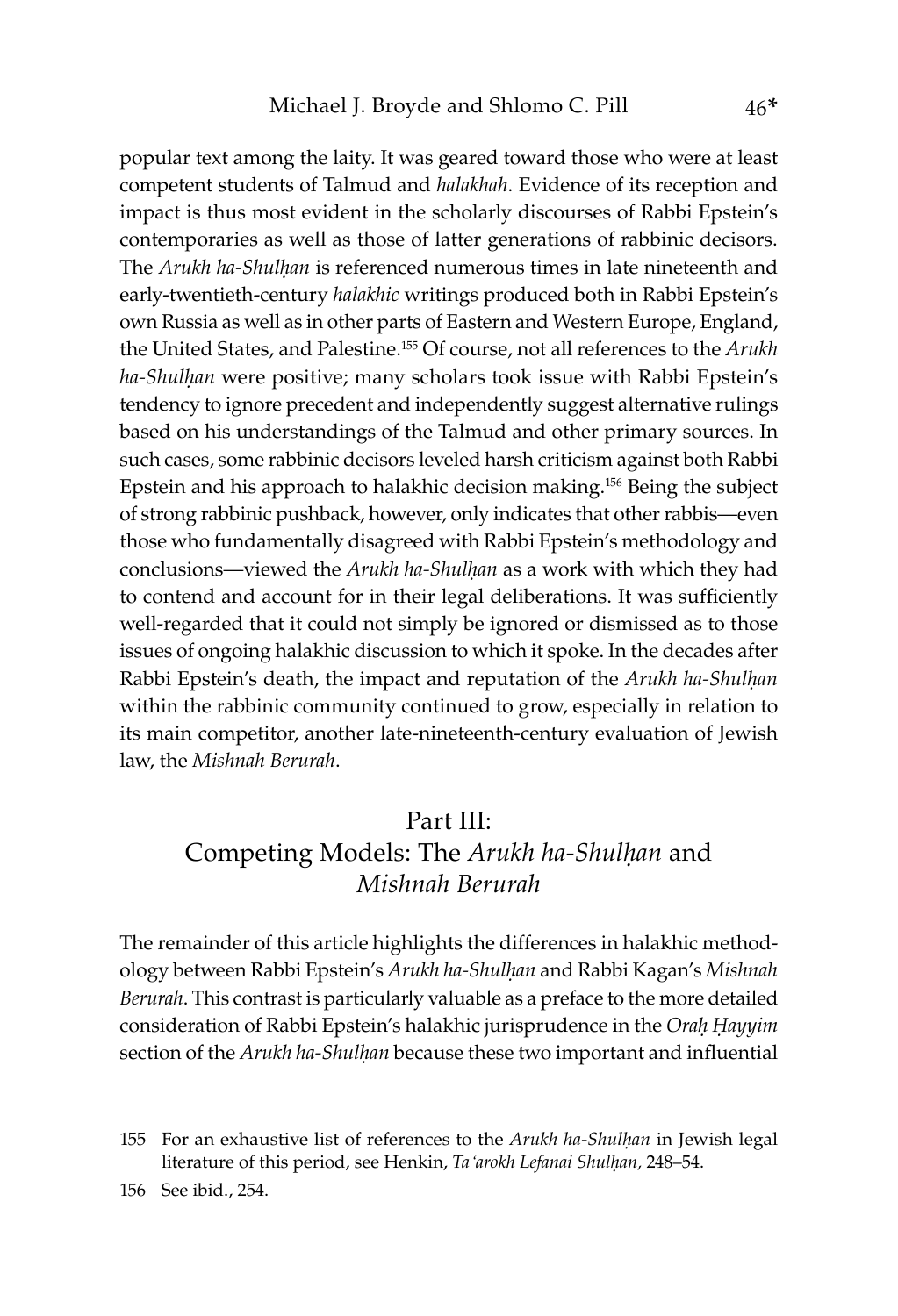Jewish law authorities—Rabbi Epstein and Rabbi Kagan—shared much in common yet produced two starkly different kinds of codifications of Jewish law. Consider that both Rabbis Epstein and Kagan lived and worked in Eastern Europe during the nineteenth century and wrote their major halakhic restatements during the same overlapping decades.157 While the two seem to have never met in person, they lived only about sixty-five miles apart for most of their lives under the same secular government, in the same Jewish and general culture, and spoke the same languages. The two had access to nearly identical libraries of rabbinic texts, though they made very different choices about how to weigh and prioritize the importance of these texts in halakhic decision making. They also understood the general hierarchy of these works from within the same general religious frame of reference unlike, say, a Sephardic jurist who may have given special preference to the writings of Maimonides, or a Hasidic rabbi who would have assigned more significant weight to the rulings of Rabbi Shneur Zalman of Liadi's Shulhan *Arukh ha-Rav*. They confronted very similar issues and problems of Jewish law and served similar constituencies. Despite the impressive and extensive

157 The *Mishnah Berurah* was published in six distinctly different times from 1884 to 1906. According to Henkin, *Ta'arokh Lefanai Shulêan,* 242, the first volume of the *Arukh ha-Shulêan* on *Oraê Êayyim* (chapters 1–241) was published in 1903, the second (chapters 242–428) was published in 1907, and the third was published right after the death of Rabbi Epstein in 1909.

Although there is an aspect of speculation in these next sentences, we suspect that Rabbi Epstein wrote his work much before its publication and was delayed in publication for economic reasons, as Rabbi Eitam Henkin notes. Volume one of the *Mishnah Berurah* was published in 1884, and the *Arukh ha-Shulêan* cites it and uses it. The third volume of the *Mishnah Berurah*, which was published six years later, is cited as well by the *Arukh ha-Shulhan* on occasion, but he cites none of the other four volumes, which suggests that he did not have them. That, together with the fact that the *Mishnah Berurah* published his volumes out of order, with volumes one and three published first, suggests that the Arukh ha-Shulhan wrote his work before 1885, when volume two of the *Mishnah Berurah* (the third to be printed), which the *Arukh ha-Shulhan* does not have, was published. There are 36 (or 37, if one counts the double reference in 11:22) references to the *Mishnah Berurah* in the *Arukh ha-Shulêan*, none of which are particularly important to the work, and only in one of them (319:22) does the *Arukh ha-Shulhan* seem to be actually reacting to something that the *Mishnah Berurah* directly cited in his own name. We discuss this issue at some length in Michael J. Broyde and Shlomo C. Pill, "Reflecting on When the Arukh HaShulhan on Orach Chaim was Actually Written," at https://seforimblog.com/2019/05/arukh-hashulhan/.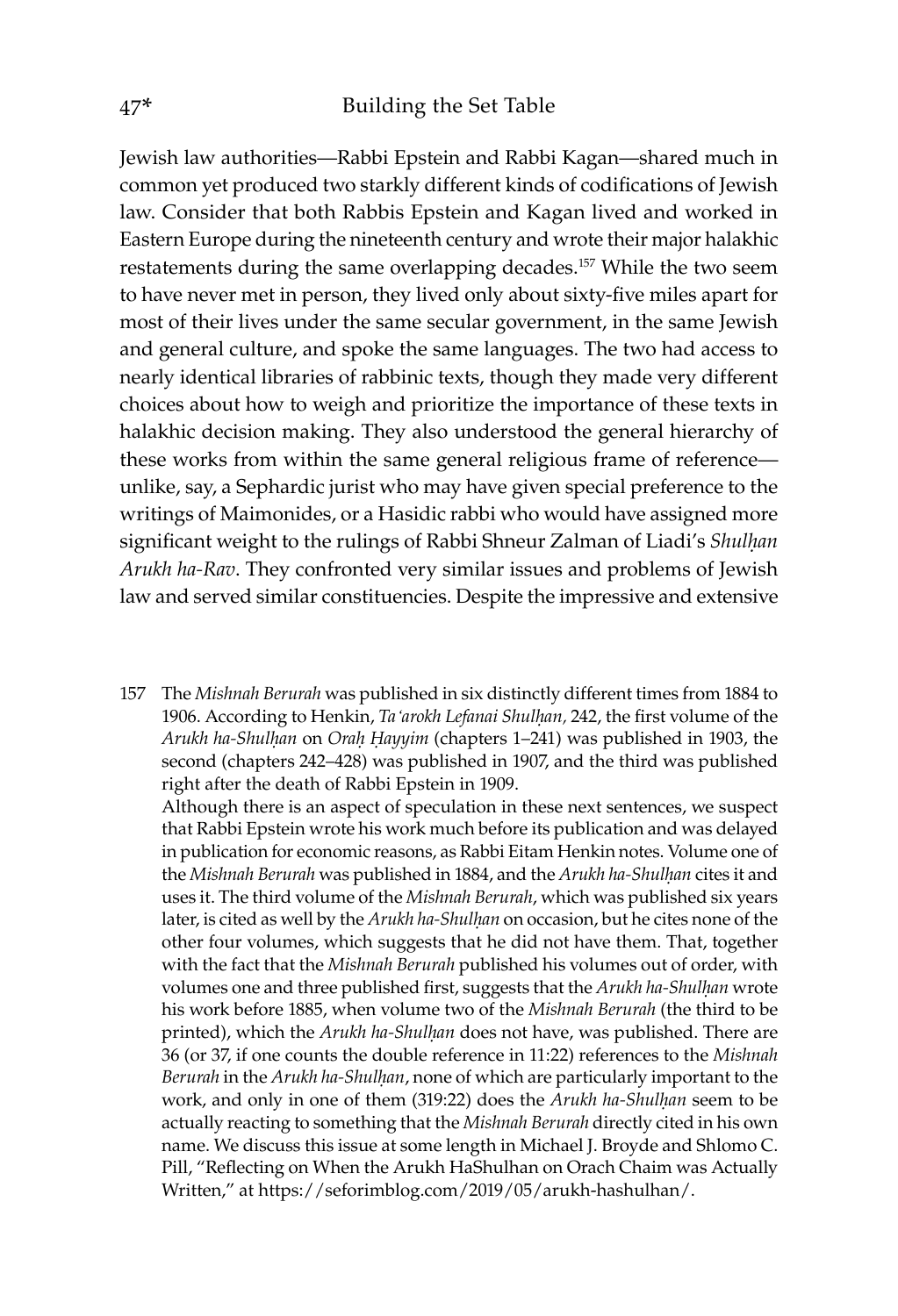commonalities, Rabbis Epstein and Kagan approached matters of Jewish law completely differently in their respective codes.

Rabbi Yehiel Mikhel Epstein's Arukh ha-Shulhan is very widely acknowledged to be a remarkable and singularly important work. As discussed earlier, the *Arukh ha-Shulhan* is a comprehensive restatement of rabbinic law that is firmly grounded in the Talmud, codes, and commentary literature, which seeks not merely to present a dispassionate survey of the state of halakhic literature—in the style of the *Beit Yosef*—but also to provide concrete determinations of the correct rules and standards of Jewish practice as Rabbi Epstein understood them to be. While the *Arukh ha-Shulhan* follows the familiar organizational structure of Rabbi Karo's *Shulhan Arukh*, it is a stand-alone work rather than a commentary on Rabbi Karo's code; and, in truth, Rabbi Epstein does much more. His discussion of each topic begins with a summary of the biblical, talmudic, and post-talmudic code sources on the issue and further surveys the views of the important major commentators on these primary sources. Like the Vilna Gaon, Rabbi Epstein seeks to ground any halakhic discussion or determination in the relevant talmudic literature; and like Maimonides, he sought to comprehensively organize and address the full breadth of halakhic topics. Indeed, in testament to his awesome breadth, he and Maimonides are the only two writers in the last two thousand years who undertook to provide a comprehensive code of Jewish law, one which would encompass both contemporary halakhic issues as well as those that will arise in the Messianic Age. Perhaps most importantly, the *Arukh ha-Shulhan* proceeds with its treatment of Jewish law with the implicit assumption that, despite the tumultuous sea of rabbinic discourse and disagreement on virtually all topics, the vast majority of halakhic questions can be correctly resolved analytically—that is, by correctly discerning which views accord more with the best understanding of the relevant talmudic sources.

Rabbi Israel Meir Kagan's *Mishnah Berurah* is a very different kind of work. At the foundational level, the *Mishnah Berurah* assumes that virtually all disputes of Jewish law and talmudic understanding are analytically irresolvable.158 Whereas Rabbi Epstein considers most halakhic questions susceptible to analytically correct resolutions, Rabbi Kagan rarely does so. For the latter, determining correct legal practice is a matter of mediating between the myriad of discordant views that have been expressed by post-talmudic —and especially post-*Shulhan Arukh*—scholars and commentators using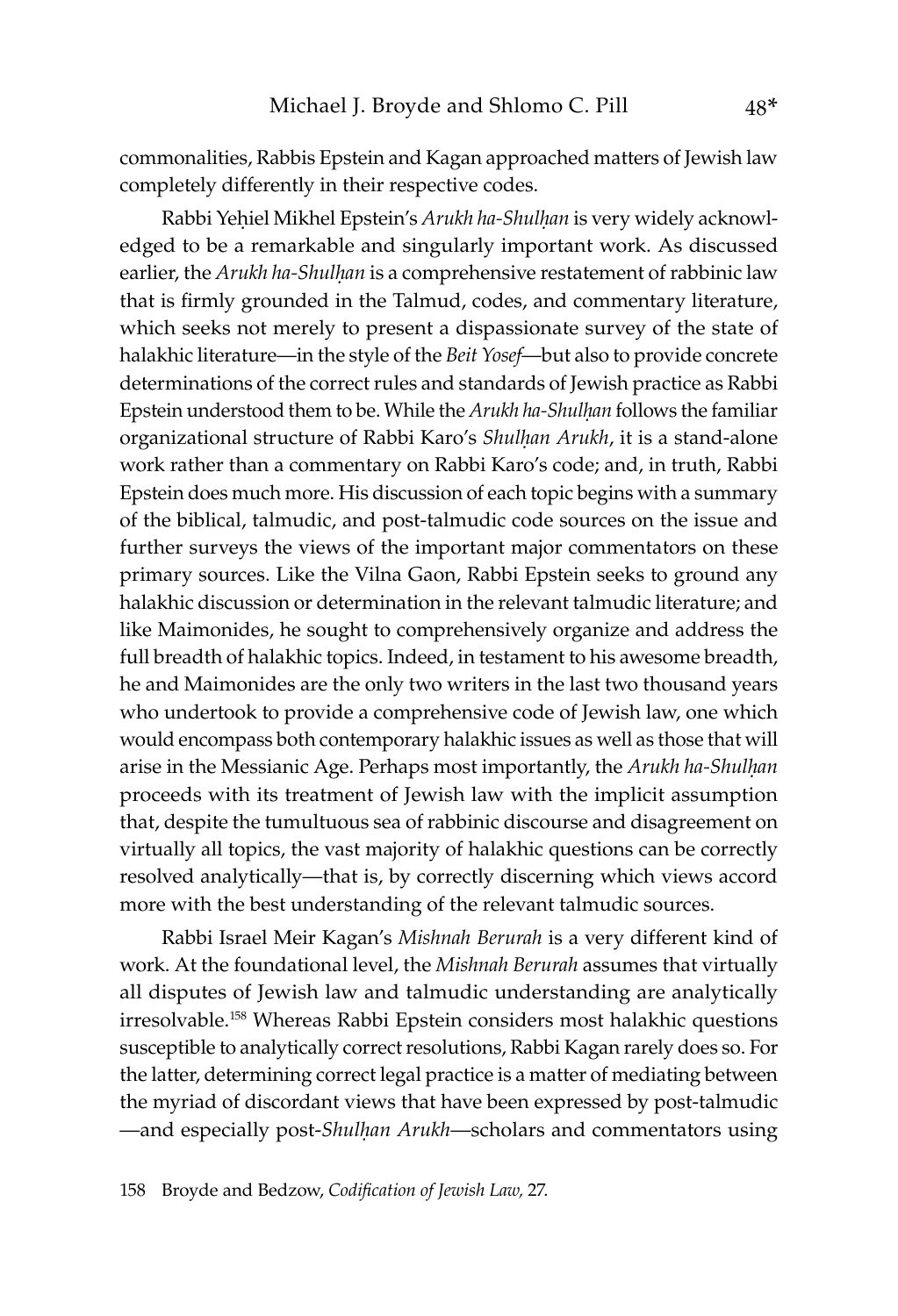second-order rules of decision, rather than determining which existing (or new) opinion is analytically correct through a talmudic lens. According to Rabbi Kagan, even the *Shulhan Arukh*, the supposed "set table of easily understood rulings for daily practice," is not really as clear-cut as Rabbi Karo asserted, even without the multitude of commentaries and other works associated with it. Thus, when explaining the primary reason for choosing to write the *Mishnah Berurah*, Rabbi Kagan writes:

The *Shulêan Arukh*, even when one also learns the *Arba'ah Turim* along with it, is an obscure book, since when [Rabbi Karo] ordered the *Shulhan Arukh* his intention was that one would first learn the essential laws and their sources from the *Arba'ah Turim* and the *Beit Yosef*, in order to understand the rulings, each one according to its reasoning. Since the *Arba'ah Turim* and *Beit Yosef* bring numerous differing opinions for each law, he thus decided to write the *Shulhan Arukh* to make known the ruling in practice for each issue. It was not his intention, however, that we would learn it alone, since the law is not able to sit well with a person unless he understands the reasoning behind it.<sup>159</sup>

The *Mishnah Berurah* is thus Rabbi Kagan's attempt to elucidate for the Hebrew-reading educated layperson, and not only for the legal scholar, both what should be the normative halakhic practice and why it should be so, for complicated halakhic matters and for simple daily life alike.

In undertaking this task, the *Mishnah Berurah*'s approach to addressing and resolving a halakhic dispute was to first ask four central questions: First, what is the spectrum of answers provided by prior halakhic decisors to the question at hand? Second, what is the common halakhic practice of the community on this issue? Does the general religious practice accord with any one of the existing rabbinic views on the questions? Does more than one custom exist? Third, what are the minimum halakhic requirements one should try to fulfill when seeking to observe the law in question? Fourth, how can one maximize observance in order to enhance his relationship with God?<sup>160</sup>

Note that there is one seemingly critical and obvious question that does not actually feature in Rabbi Kagan's framework: what is the right legal standard? The *Mishnah Berurah* did not seek to answer this question and

<sup>159</sup> As cited by Broyde and Bedzow, *Codification of Jewish Law,* 16.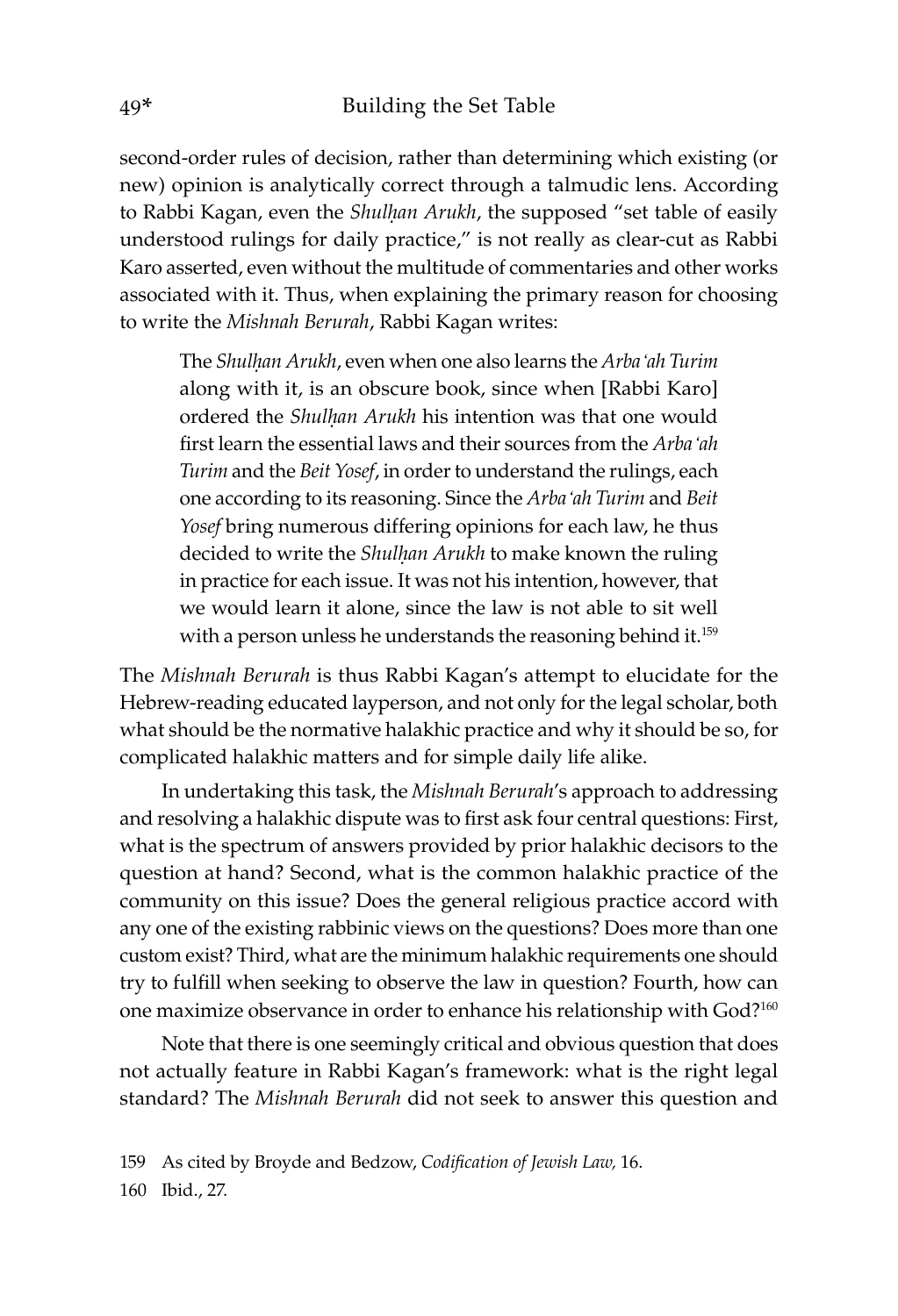did not seriously attempt to reach a single, unequivocally correct ruling on most issues because Rabbi Kagan was methodologically committed not to resolve rabbinic disputes analytically. In truth, while such an approach to legal decision making may appear strange and counterintuitive, it is well grounded in the rabbinic tradition of respect for the stature, capabilities, and judgment of the great scholars of the past. If veritable legends of halakhic decision making and talmudic learning could not settle on an analytically clear conclusion, who am I to presume to assert the truth of the matter? Or, to use a famous rabbinic aphorism, "shall I stick my head between the mountains?" Declining to assert analytically correct resolutions to questions that vexed and divided generations of scholars would be to hubristically disrespect them, and thus Rabbi Kagan preferred to seek ways of cutting through the confusing quagmire of rabbinic disputations to reach practical directives for halakhic observance without taking a strong position on which view is correct in an analytic sense.

To do so, Rabbi Kagan developed a complex set of second-order guidelines of decision making, which would allow him to determine what to do in a given situation without having to answer the fundamental question: which rabbinic opinion on the issue is *right*? The following are the *Mishnah Berurah*'s second-order methodological rules for determining normative halakhic practice in the face of entrenched rabbinic disagreement:<sup>161</sup>

- 1. When a settled ruling no longer seems to fit the current reality, the *Mishnah Berurah* provides alternative explanations for the ruling, changes its language, or adapts practices so that they fit with the ruling's spirit.
- 2. When the codes record both lenient and strict positions, the *Mishnah Berurah* advises when one should be strict and when one may be lenient.
- 3. When the codes record more than one normative view without excluding the validity of either, the *Mishnah Berurah* accepts the validity of different practices in different locations and suggests manners of fulfillment that incorporate the different views.
- 4. When the codes record two mutually exclusive opinions, the *Mishnah Berurah* suggests ways to avoid transgression according to either view.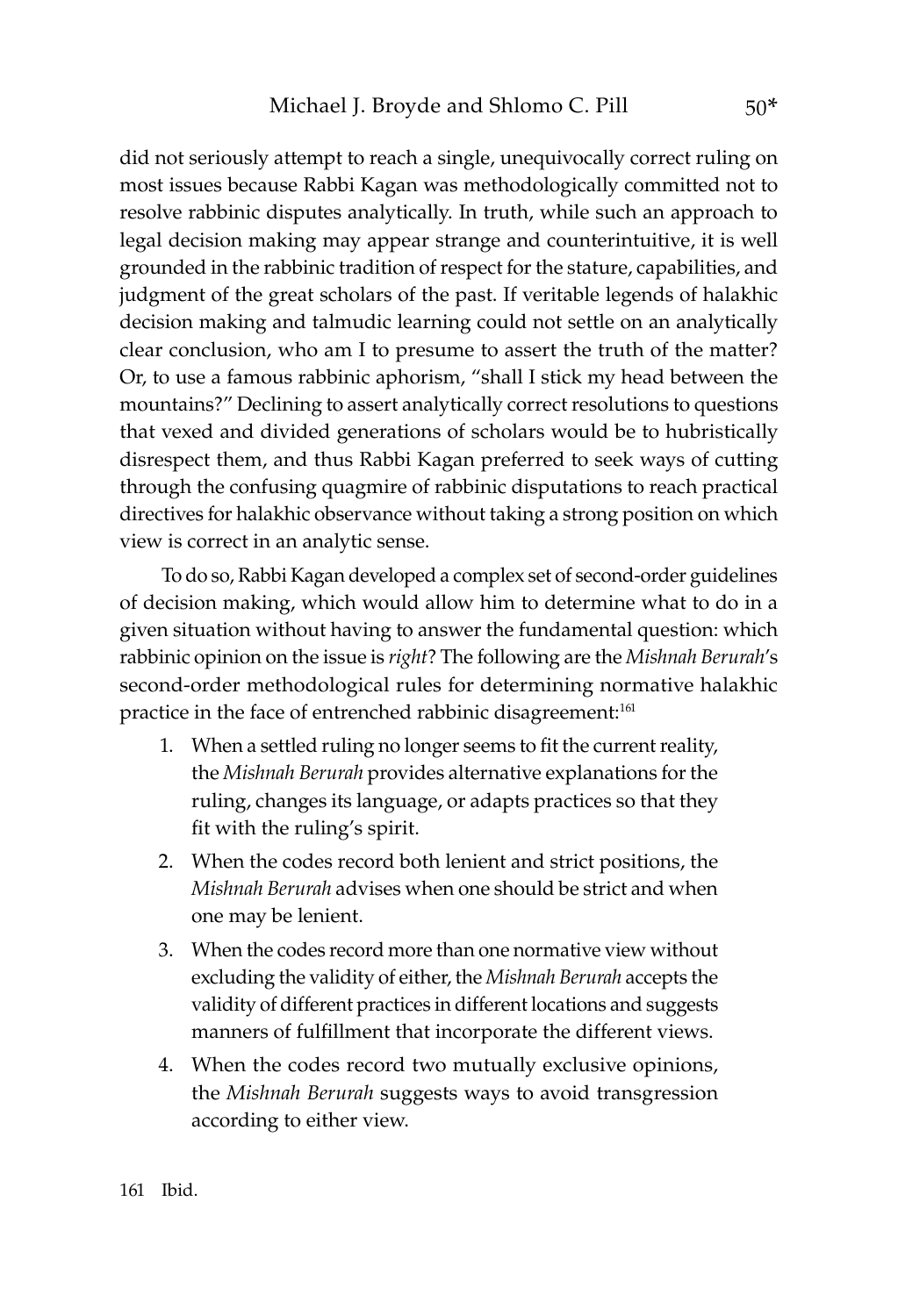- 5. When the early codes are lenient, and the later commentators are strict, the *Mishnah Berurah* inclines toward the strict position.
- 6. When the major codes adopt a lenient position, yet other codes are stricter, the *Mishnah Berurah* suggests qualifying one's intention to act so as to avoid transgression according to the strict position.
- 7. When people have adopted an unsupported custom, the *Mishnah Berurah* disapproves of it, yet attempts to justify it for those who will nevertheless continue to follow it.
- 8. When the codes are easily misunderstood, the *Mishnah Berurah*  clarifies misunderstood rulings and defends widespread practices.
- 9. When the codes and the mystical traditions and teaching of the *Kabbalah* conflict, the *Mishnah Berurah* minimizes the tension between the two positions.
- 10. When the codes are in tension and the Vilna Gaon has expressed strong support for a particular view, the *Mishnah*  Berurah allows one to rely on the position of the Vilna Gaon.<sup>162</sup>

In many cases, the *Mishnah Berurah* used more than one of these guidelines or principles at a time and balanced them, along with the four central questions discussed above, in order to give the proper ruling, given his jurisprudential objectives.163 Frequently, the *Mishnah Berurah*'s rulings are actually a series of options presented to the reader as minimally acceptable, acceptable, better, and best, rather than simply "this is the correct answer."

As our book will show, but really as anyone who has studied both works knows, the methodology of the *Arukh ha-Shulêan* is distinctly different. The goal of Rabbi Epstein's code was to distill the practice of individuals into one "correct" approach to Jewish law whenever possible. This is not a mere stylistic difference of what is summarized or the sequence of ideas quoted but rather a much deeper and more robust difference in terms of what a code of Jewish law is supposed to do and what modern authorities of Jewish law are capable of doing. The *Arukh ha-Shulhan's* methodology—to start with the central talmudic texts and summarize the literature on each topic—is

- 162 See generally Broyde and Bedzow, *Codification of Jewish Law,* 28–59 for an explanation and in-depth analysis of each of these second-order rules.
- 163 Broyde and Bedzow, *Codification of Jewish Law,* 29.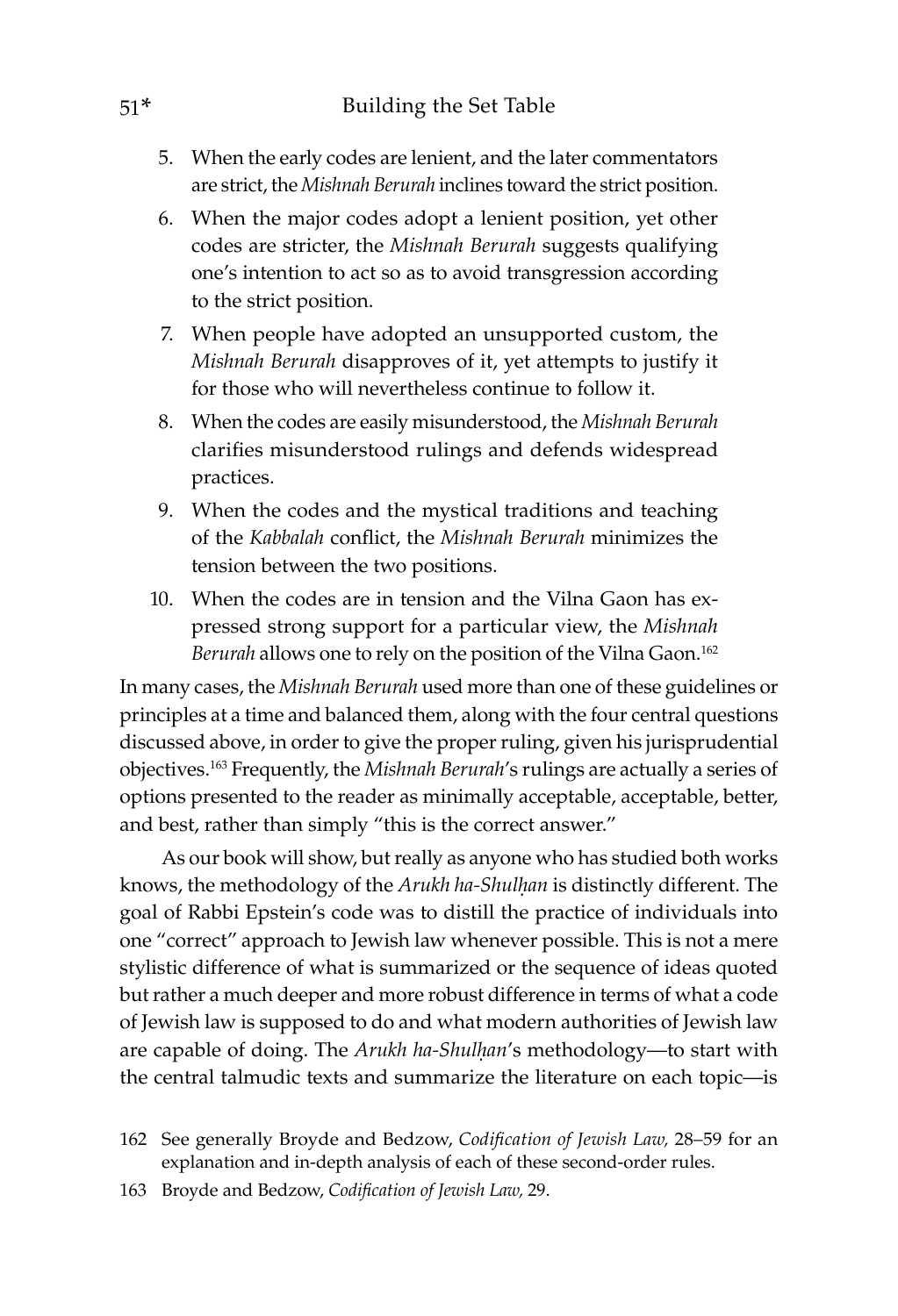not for the reader to merely use his work as a cheat sheet to avoid reading all the prior literature. Rather, the *Arukh ha-Shulhan* is insistent that only by deeply digesting the prior literature—what is said by which scholars, and what is right or wrong with each argument—can anyone determine the correct way to conduct oneself.164

Indeed, absent this regurgitative exercise of closely chewing through every single dispute that the *Arukh ha-Shulhan* ponders through close and tight readings of the various talmudic texts, the exact parsing of the early and later rabbinic authorities, codifiers, and commentators, it is difficult to imagine how the *Arukh ha-Shulhan* could have become the classical work that it is. The *Arukh ha-Shulhan* on *Orah Hayyim* summarizes what Rabbi Epstein viewed as the most central Jewish legal literature literally from the time of God's revelation of the Torah at Mount Sinai through the late 1800s on hundreds and hundreds of complex matters, noting the various opinions that are taken and are plausible and presenting what in Rabbi Epstein's judgment is the single correct way to understand Jewish law. Indeed, in our forthcoming work we deconstruct the methodology of the Arukh ha-Shulhan, based on carefully tracking and closely reading Rabbi Epstein's readings and treatments of the Talmud, codes, and commentaries, and the ways that his understandings of these materials contribute to the manner in which he resolves halakhic disputes.165 Based upon a database, we share a collection of 200 diverse rulings from across the *Orah Hayyim* section of the *Arukh ha-Shulhan* to illustrate for the reader the unstated rules of decision that drive Arukh ha-Shulhan's substantive halakhic choices and conclusions.

Reasoning inductively from the data points provided by Rabbi Epstein's halakhic determinations, his rulings can be understood in light of ten distinctly different principles, more or less none of which overlap with the basic approach of the *Mishnah Berurah*. In our forthcoming book we provide

- 164 Concomitantly, the *Mishnah Berurah* does not summarize the talmudic literature precisely because neither what the Talmud truly states nor which *Rishonim* correctly understood it is important to his approach. If a group of *Rishonim* adopt a view, Rabbi Kagan avers, we can neither prove it correct nor incorrect, consistent or inconsistent with the talmudic texts. We simply note that this is what was said and who said it and formulate Jewish law in light of our inability to resolve disputes analytically.
- 165 Michael J. Broyde and Shlomo C. Pill, *Setting the Table: An Introduction to the Jurisprudence of Rabbi Yechiel Mikhel Epstein's Arukh HaShulhan* (Brighton, MA: Academic Studies Press, forthcoming 2020).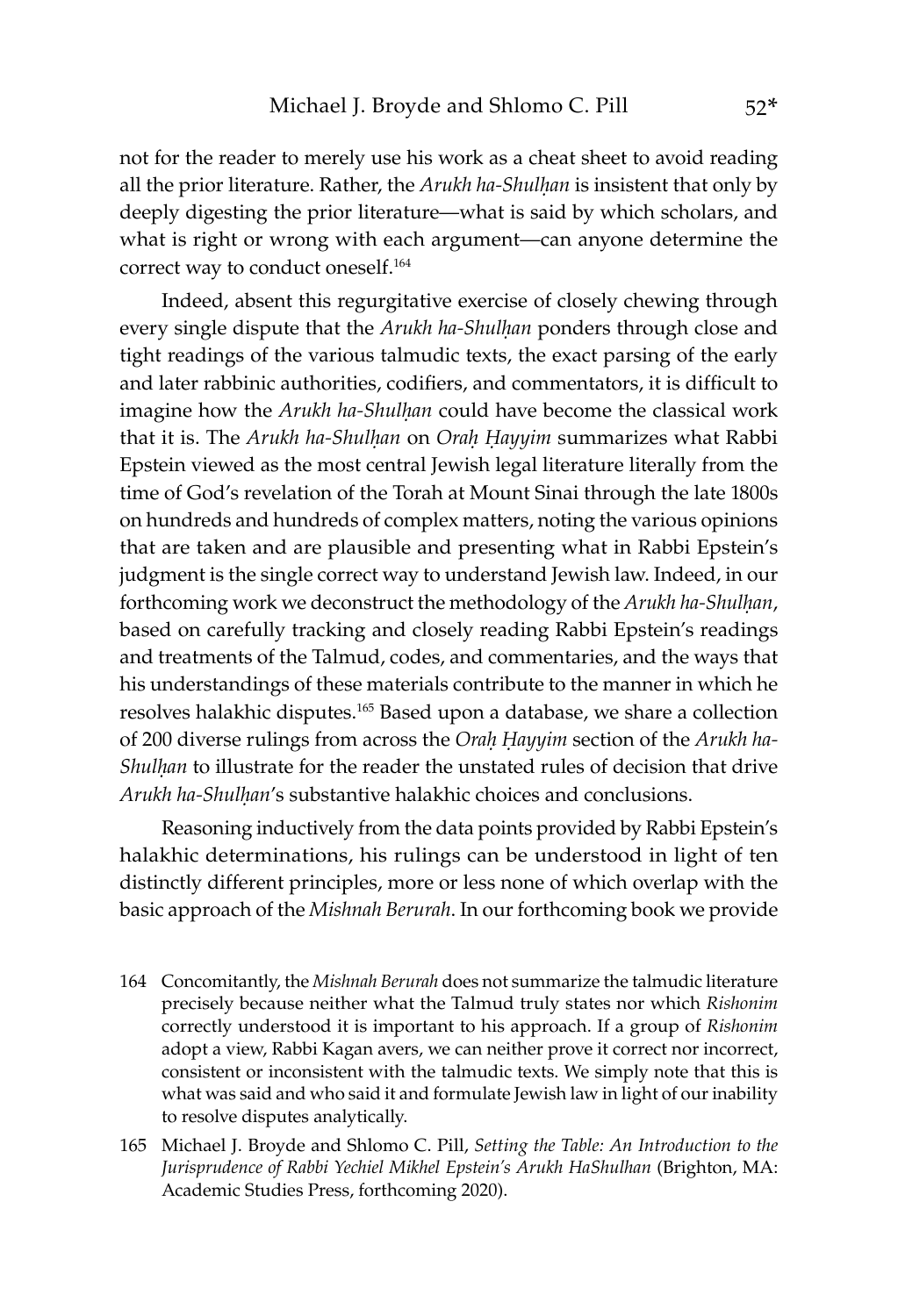detailed examples and robust explanations of each of them.<sup>166</sup> For now, we list them and briefly explain:

- 1. Rabbi Epstein follows his own independent understanding of the correct meaning of the relevant talmudic sources, even against the precedential rulings of important authorities of previous generations. Often, Rabbi Epstein's independent judgment involves innovating creative explanations of talmudic sources, novel reasons for particular laws, and entirely new rules of halakhic conduct. This independent judgment incorporates an impressive command of the Jerusalem Talmud, which Rabbi Epstein often deploys as an important source of halakhah.
- 2. Rabbi Epstein declines to follow his independent judgment of the correct understanding of the relevant talmudic sources when his own view is incompatible with the established rule of a broad consensus of past authorities, or when the views of all the major pillars of halakhic jurisprudence, such as Maimonides, the *Shulêan Arukh*, or *Arba'ah Turim*, adopt a rule more stringent than his own or than the contemporary practice.
- 3. When considering the views of past authorities in the absence of a clear, independent understanding of the talmudic sources or a strong halakhic consensus, Rabbi Epstein tends to give primary weight to the views of Maimonides and then to the rulings of the *Shulhan Arukh*.
- 4. Rabbi Epstein closely follows the standard halakhic rule that, in cases of doubt regarding biblical laws, one should act strictly, while in cases of doubt regarding rabbinic rules, one should act leniently, but only in cases where Rabbi Epstein is himself unsure of the correct talmudic rule and past rabbinic consensus and major authorities do not provide clear guidance on the issue.
- 5. Rabbi Epstein generally does not rule that one should act strictly in order to satisfy particular halakhic opinions that have been rejected in accordance with the ordinary rules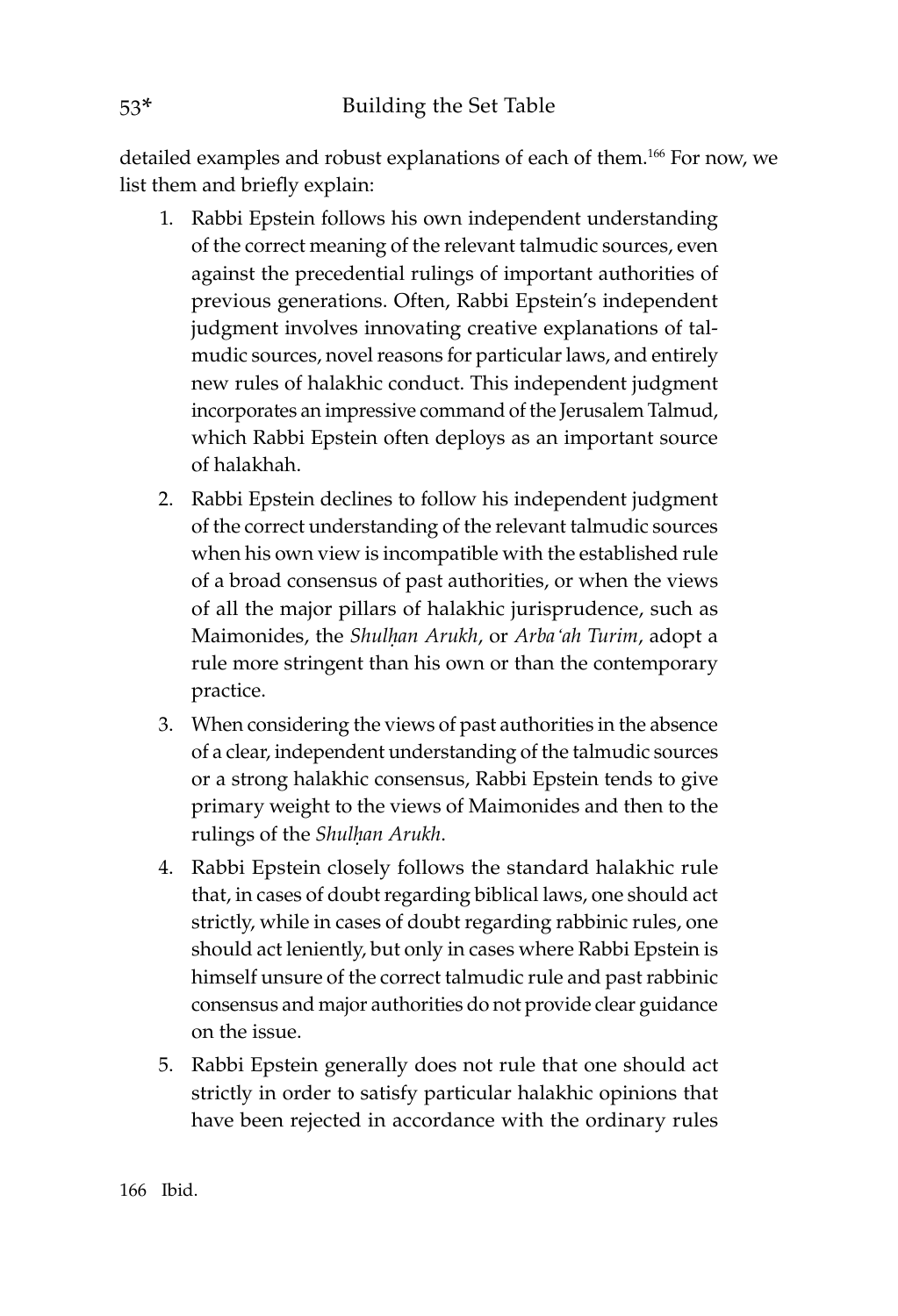of halakhic decision making, but he does make use of such rejected opinions to resolve complex halakhic questions or disputes among past authorities to justify common practices that are at odds with standard halakhic norms, and to permit non-normative behavior in extenuating circumstances.

- 6. Rabbi Epstein generally encourages—but does not mandate—superogatory behavior that goes beyond the minimal requirements of the *halakhah*, but only when there is a genuine benefit to such conduct in terms of Torah values and observance. When he believes such extra-legal practices will have negative religious or material repercussions, Rabbi Epstein discourages superogatory conduct.
- 7. Rabbi Epstein tries whenever possible to reconcile the mystical prescriptions of the *Zohar* with standard halakhic norms, though he affirmatively rejects the halakhic relevance of mystical practices that are incompatible with talmudic sources. Moreover, Rabbi Epstein generally permits or even recommends the adoption of mystical practices innovated by the *Zohar* as long as they do not contradict halakhic requirements.
- 8. Rabbi Epstein upholds the halakhic normativity of what he sees as *minhag*—the customary practices of his own time and place—even when such customary practices are inconsistent with precedential halakhic rulings or Rabbi Epstein's own preferred understanding of the talmudic sources, provided that the *minhag* is not unavoidably incompatible with basic halakhic norms or based on mistaken factual premises.
- 9. Rabbi Epstein insists that halakhic issues need to be decided in the present time and place. Thus, he holds that, when the underlying reasons for established halakhic stringencies or leniencies no longer apply, the practical rules once produced by those reasons change in response to present circumstances. So too, he notes changes in sociology, technology and the like and their relevance for religious observance.
- 10. Rabbi Epstein recognizes that *halakhah* must be practiced by real people in the real world and is therefore willing to adapt seemingly impracticable halakhic norms to better account for the real-world practical challenges attendant to trying to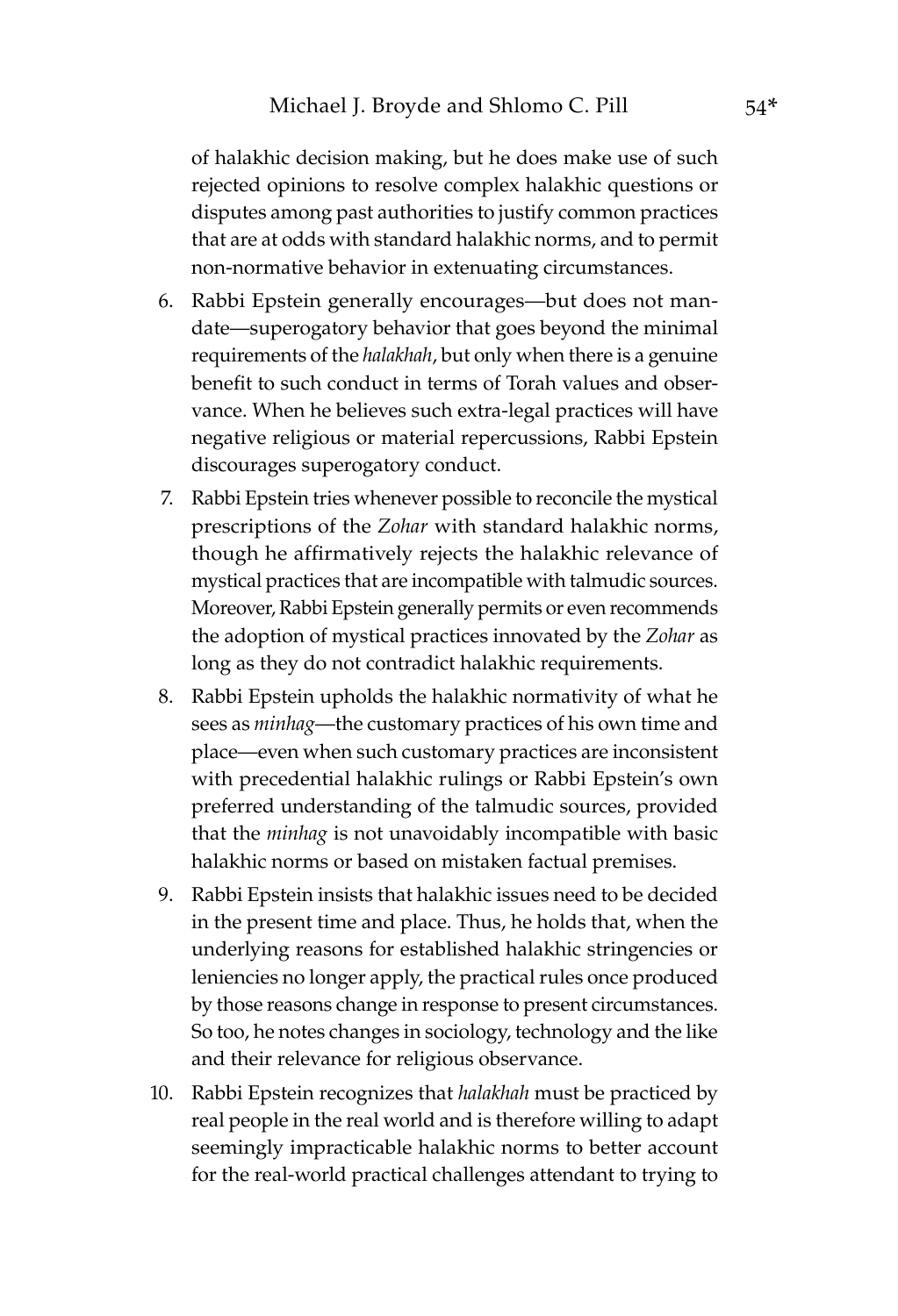actually uphold such standards. So too, he is unwilling to mandate halakhic practices that are too complex for normal people.

# Four Illustrative Examples

Although a longer study is needed of every case in which the *Arukh ha-Shulhan* and the *Mishnah Berurah* provide different rules of decision in identical cases, it is worthwhile to share four examples of important decisions of Jewish law that both the *Mishnah Berurah* and the *Arukh ha-Shulêan* made and discuss, and to contrast them with each other in order to understand the most basic methodological distinctions between these two great decisors of Jewish law of the last century. In each of these examples, Rabbis Epstein and Kagan examine a complex and indeterminate halakhic problem and come to different conclusions in ways that highlight their deep methodological differences.

# *1. Tefillin on Êol ha-Mo'ed*

Our first example focuses on whether one may or should don *tefillin* (phylacteries), the black leather boxes worn during prayers, on *Hol ha-Mo*<sup>*'ed*</sup>, the intermediate days of the major Jewish holidays that have both holiday and weekday qualities. This case is a prime example of the *Mishnah Berurah* and *Arukh ha-Shulêan*'s competing understandings of how Jewish law ought to work.

The halakhic data available to both Rabbis Epstein and Kagan is simple and similar: The *Shulhan Arukh* rules that it is prohibited to wear *tefillin* on *Êol ha-Mo'ed* because, like the Sabbath and full holiday days, *Êol ha-Mo'ed* itself is considered a "sign" of the relationship between Man and God. Since the *tefillin* also serve as such a sign of the covenant with God, and because displaying two signs at once would derogatorily imply that one of the signs was somehow deficient, one should not wear *tefillin* on *Êol ha-Mo'ed*. 167 The *Rema*, on the other hand, rules that a person *is* required to don his phylacteries on *Êol ha-Mo'ed*, since he is of the opinion that *Êol ha-Mo'ed* is not considered a sign. Since there is nothing that would prohibit donning phylacteries during

167 *Shulêan Arukh*, *Oraê Êayyim* 31:2. The reason one must not have two signs together is that it shows contempt for each one. It is also considered a transgression of "*bal tosif*," the prohibition of adding to the commandments given in the Torah in such a way that it is perceived as though one is denying the perfection of the prescribed performance, i.e., like saying "This alone is not good enough."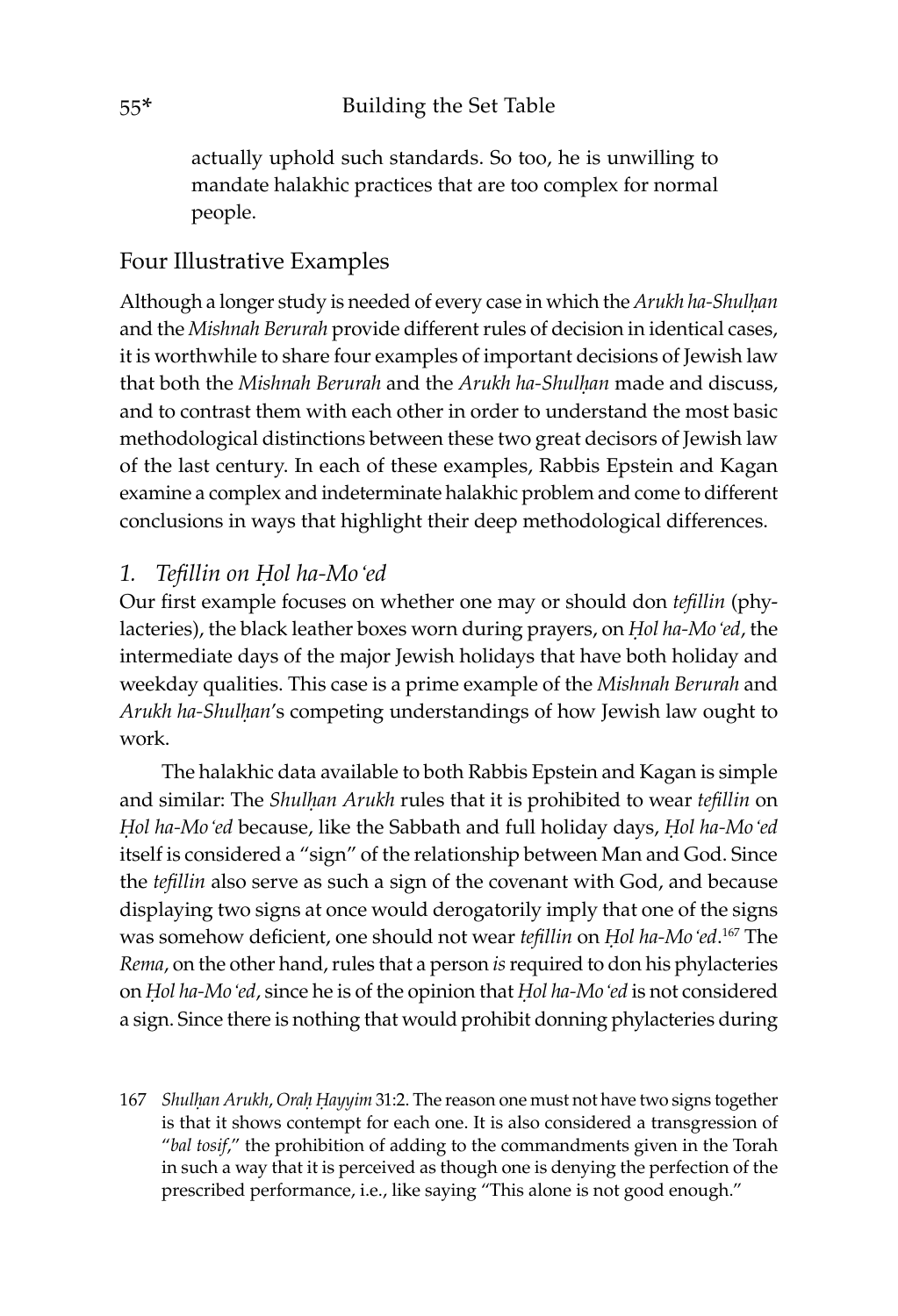those days, one is required to do so.<sup>168</sup> By the time that Rabbis Epstein and Kagan are writing, their communities include both traditional Ashkenazi Jews who, following the *Rema*, did wear *tefillin* on *Hol ha-Mo*<sup>*'ed*</sup>, as well as Hasidim who followed the Kabbalah-influenced practice of not donning phylacteries on *Êol ha-Mo'ed*. The issue was thus open both in theory and in practice with not clear or obvious normative or right halakhic rule.

It is worth noting here that at first glance it is impossible to simply dispose of the matter by ruling strictly. Those who say one must wear *tefillin* maintain that not donning is a sin, and those who rule that one must not wear *tefillin* maintain that donning is a sin, just like donning *tefillin* on the Sabbath is a sin.

The *Mishnah Berurah* seeks to compromise since this dispute cannot be resolved. Rabbi Kagan adopts the following argument: With respect to the *Shulhan Arukh's reasons for prohibiting the donning of phylacteries during Êol ha-Mo'ed*, the *Mishnah Berurah* writes that the prohibitions of displaying two covenantal signs simultaneously and of "*bal tosif*" (adding unprescribed observances to Torah obligations) apply only to times when a person would don phylacteries for the sake of observing the Torah commandment to do so. If he dons them without such intention, however, wearing the *tefillin* would neither show contempt for any other covenantal sign, nor would it be a transgression of "*bal tosif*." Therefore, Rabbi Kagan recommends that during *Êol ha-Mo'ed*, a person should don his phylacteries without saying a blessing and have in mind the following intention: "if I am obligated to wear phylacteries, then I am donning it for the sake of fulfilling the commandment, and if I am not obligated to wear *tefillin* today, then I am donning them without any intent to observe a religious duty."<sup>169</sup> In this manner, one can,

#### 168 *Rema* to *Shulhan Arukh*, *Orah Hayyim* 31:2.

169 *Mishnah Berurah* 31:8. The *Mishnah Berurah's explanation of the Shulhan Arukh's* reasoning gives him the tools to deal with a blatant contradiction and create a compromise in the following way. He first mentions that the *Aharonim* agree with the *Turei Zahav* that a blessing on donning phylacteries during *Êol HaMoed* should not be said. The reason not to say the blessing is that its requirement in the first place is in doubt, since there is a doubt as to whether or not one must don phylacteries at all on these days; and also, even if there is a requirement to don them, missing blessings do not actually impact upon fulfillment of a commandment. Thus, one need not make the blessing. Having removed this otherwise necessary verbal indication that donning phylacteries is certainly required, i.e., the saying of a blessing, which implies that this, the putting on of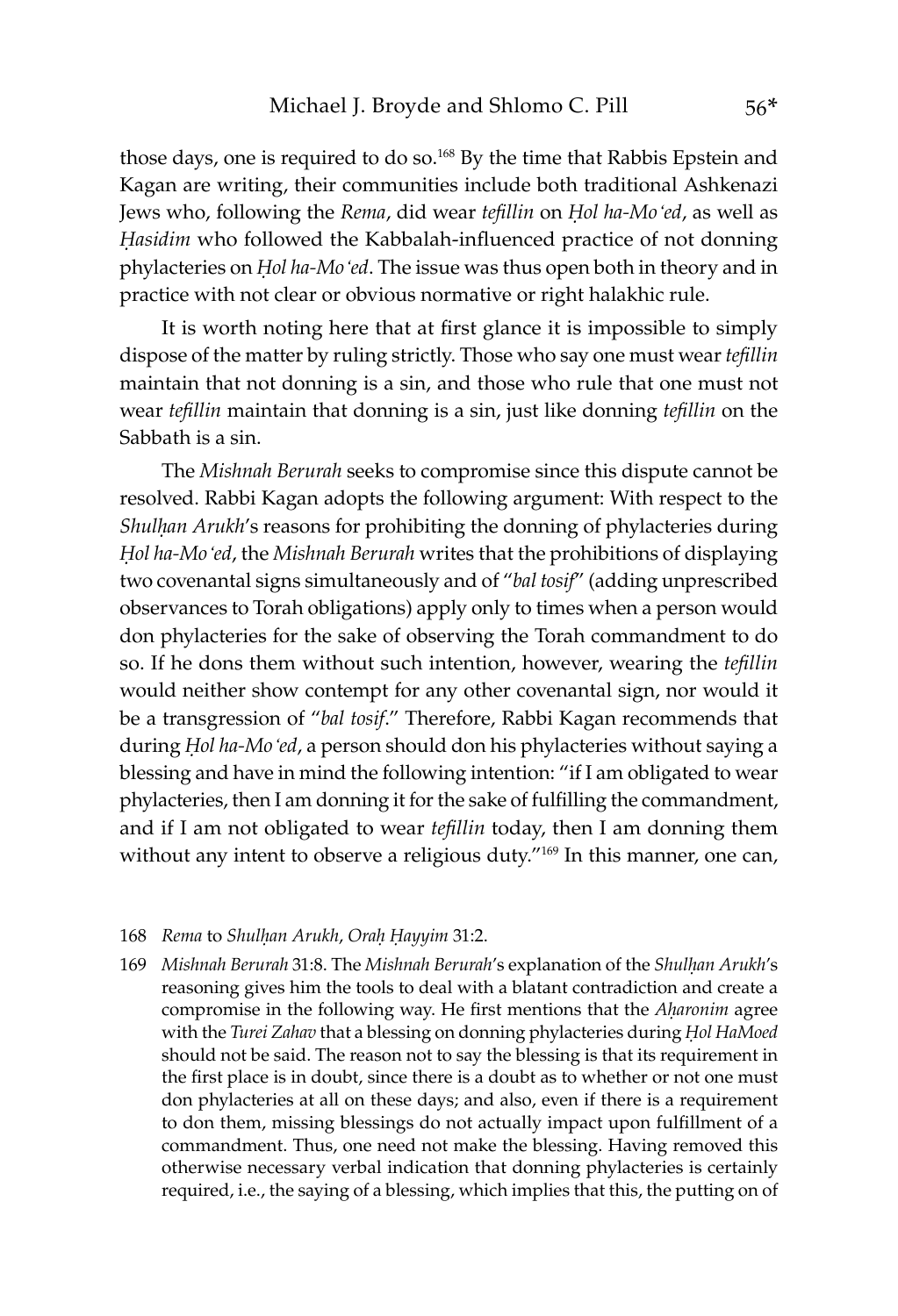the *Mishnah Berurah* claims, satisfy both schools of thought in Jewish law and need not resolve this issue or decide which view—that of the *Shulhan Arukh* or the *Rema*—is actually correct. The matter is thus practically resolved without being legally resolved.

In his discussion of wearing phylacteries on *Êol ha-Mo'ed*, after reviewing the different opinions on the matter and summarizing the data no differently that did the *Mishnah Berurah*, the *Arukh ha-Shulhan* writes:

The *Beit Yosef* rules that one should not don phylacteries, but the *Rema* writes that there are those who do don them but make the blessing in a whisper. No Sephardic Jew dons, and all Ashkenazic Jews don; but today they don without a blessing, and so it seems proper to act accordingly. And many great later authorities have already written at length regarding this, one saying one thing, and another saying another. Thus, each should continue according to his custom. And now, many—even among the Ashkenazic Jews—do not don, and we will not continue at length on this.170

The *Arukh ha-Shulhan* encourages all to do as their custom directs with no other instruction provided.

This case serves as an excellent example of how these two works resolve disputes differently, even as they understand both the social and halakhic data identically. The *Mishnah Berurah* recognizes that there are two competing claims made by two different schools of thought in Jewish law, and that these competing views are—at first glance—incompatible with each other: either the law is "yes, every man must put on *tefillin* on *Êol ha-Mo'ed*" or "no, it is a sin to don *tefillin* on *Êol ha-Mo'ed*." In the face of this seeming unresolvable dispute, the *Mishnah Berurah* works very hard to craft a resolution that he

phylacteries, is a required act, *today*, the *Mishnah Berurah* advises that a person have a particular intention while donning his phylacteries, which would allow him to fulfill the potential obligation without running into a possible transgression if donning them *were* really prohibited. He writes that before a person dons his phylacteries, he should think to himself that if he is obligated to do so, then his donning is for the sake of fulfilling a commandment, and if not, it is not. This stipulation removes the possible transgression of "*bal tosif,*" since one acts without definitiveness, yet it provides enough intention to be considered efficacious if necessary, even, as we said, without a blessing.

170 *Arukh ha-Shulhan, Orah Hayyim* 31:4.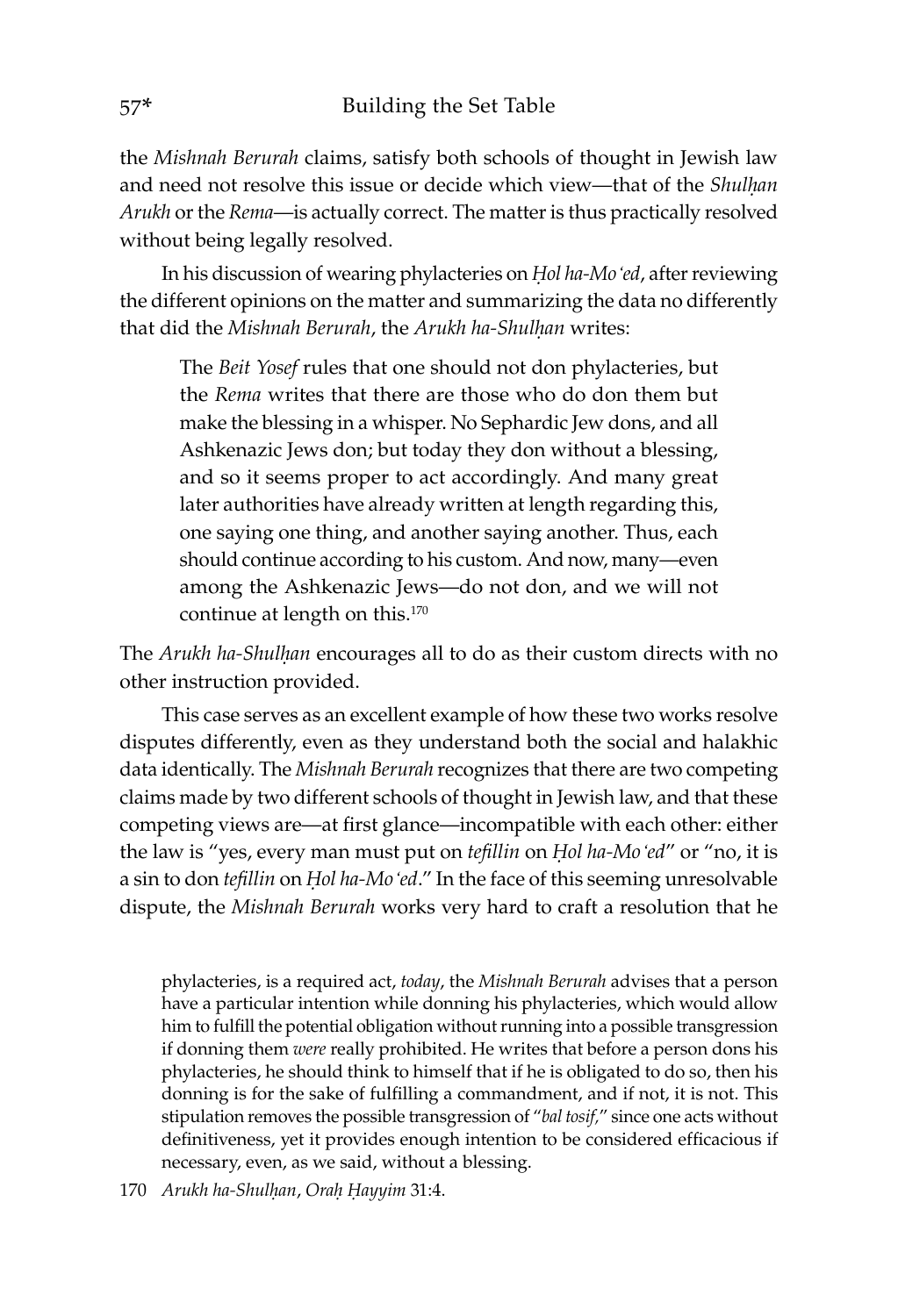thinks actually works according to both schools of thought, which entails a very complex thought process of "doing X while thinking Y," and intending to conditionally fulfill the *mitsvah* of donning *tefillin*. It is jurisprudentially unwise, the *Mishnah Berurah* must posit, that no matter which option of Jewish law a pious Jew chooses, sin will result according to an important school of thought. So, he crafts a resolution that solves this problem.

This is not the approach of the *Arukh ha-Shulhan*. Since the Talmud itself is completely silent on this issue, Rabbi Epstein recognizes that no direct talmudic resolution of this dispute is possible, and there are thus two competing customs in practice. So, he simply notes that each person and community should continue their custom and practice. Rabbi Epstein upholds the halakhic normativity of what he sees as *minhag*—the customary practices of his own time and place—and he is completely comfortable with the idea that one person's custom is another person's sin. Furthermore, he runs away from overly complex resolutions like the one offered by the *Mishnah Berurah*, since Rabbi Epstein recognizes that *halakhah* must be practiced by real people in the real world, and is therefore unwilling to adopt the seemingly impracticable practice of "doing X while thinking Y" in order to bridge the gap between two competing halakhic norms.

#### *2. Prayer in Front of Fully Uncovered Hair of a Married Woman*

The second example concerns the problem of married women who come to synagogue with their hair uncovered, a practice that became common around the time that Rabbis Epstein and Kagen were writing their works. The *Shulhan Arukh* rules that a man may not recite the *Shema* prayer while standing in view of a woman's hair which she is accustomed to covering,<sup>171</sup> and elsewhere he notes that the women ought to cover their hair.<sup>172</sup> In this context, Rabbi Epstein laments that for many years married woman have been ignoring the halakhic requirement to cover their hair. Indeed, he decries the fact that in his own day this shameful state of affairs had become endemic.<sup>173</sup> As a result of this social change for the worse, however, Rabbi Epstein rules that men may now pray and recite the *Shema* in front of a married woman's uncovered hair, since seeing such hair is no longer potentially erotic.174 To

- 171 *Shulhan Arukh, Orah Hayyim* 75:2.
- 172 *Shulêan Arukh*, *Even ha-Ezer* 21:5.
- 173 Arukh ha-Shulhan, Orah Hayyim 65:7.
- 174 Arukh ha-Shulhan, Orah Hayyim 65:7.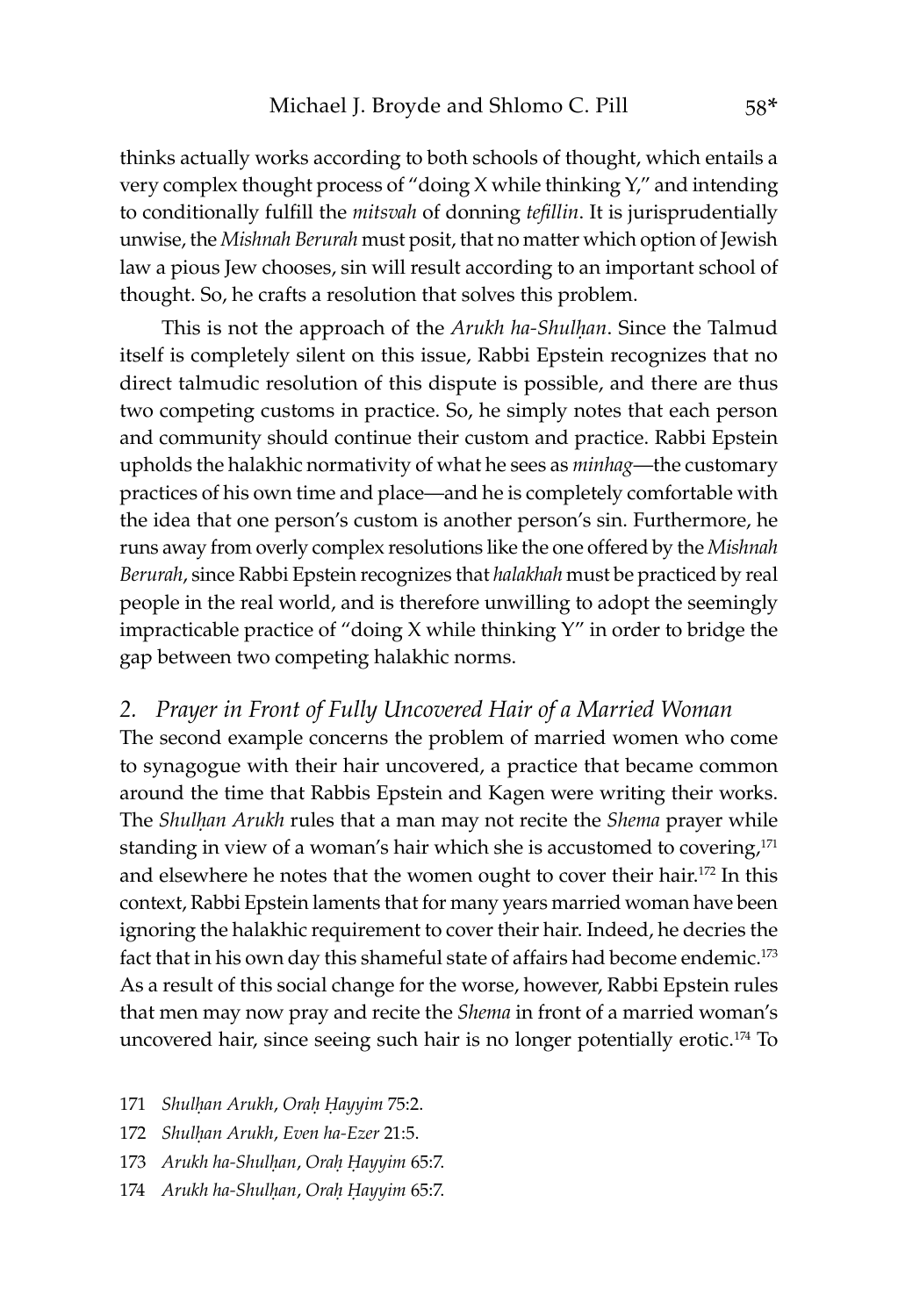support this contention, Rabbi Epstein cites the thirteenth century authority Rabbi Mordekhai ben Hillel ha-Kohen (1250–98), known as the *Mordekhai*, who himself quotes the earlier authority, Rabbi Eliezer ben Joel ha-Levi (1140–1225), known as the *Ra'avyah*. The *Mordekhai* rules that an unmarried woman's hair is not considered a form of *ervah*, or "nakedness," in the presence of which prayers cannot be said because the common custom is for unmarried women to uncover their hair, and men are therefore so accustomed to seeing women's hair that it does not lead to improper thoughts.<sup>175</sup> The *Arukh ha-Shulhan* extends this logic to a married woman's hair as well. Because men are long accustomed to seeing uncovered hair of even married women, he argues, there is no fear of improper thoughts upon seeing such during prayer. Thus, a married woman's hair is not considered "nakedness," and prayers may be said while in sight of it.

The *Mishnah Berurah* takes the exact opposite approach to this issue. Indeed, quoting his words might help highlight his approach. He states:

And you should further know that, even if this woman and her friends in that place have a practice of going out with their hair [literally "head"] uncovered in public in the way of those who are immodest, it is still forbidden [to pray in their presence] no differently than the case of uncovered thigh, which is forbidden under all circumstances. As we have explained in note two above, since this woman is required to cover her hair by operation of Jewish law (and this involves a Torah prohibition, because the verse says, "And he shall uncover the woman's head," that this implies that her hair was covered initially), and also, since all Jewish women who observe Torah law have been careful about this from the time of our ancestors a long time ago until the present day, uncovered hair is considered a nakedness, and it is forbidden to pray in its presence. . . . And, do not say that such is permitted since once one is used to it exposed [or that] it does not generate erotic thoughts, as I explain later on.176

The contrast between the two approaches is obvious: The *Arukh ha-Shulhan* delves into the talmudic and classical Jewish law sources and comes to a novel conclusion of Jewish law which, while grounded in the sources, is not

175 *Mordekhai* to *Berakhot*, end of the third chapter.

176 Ibid.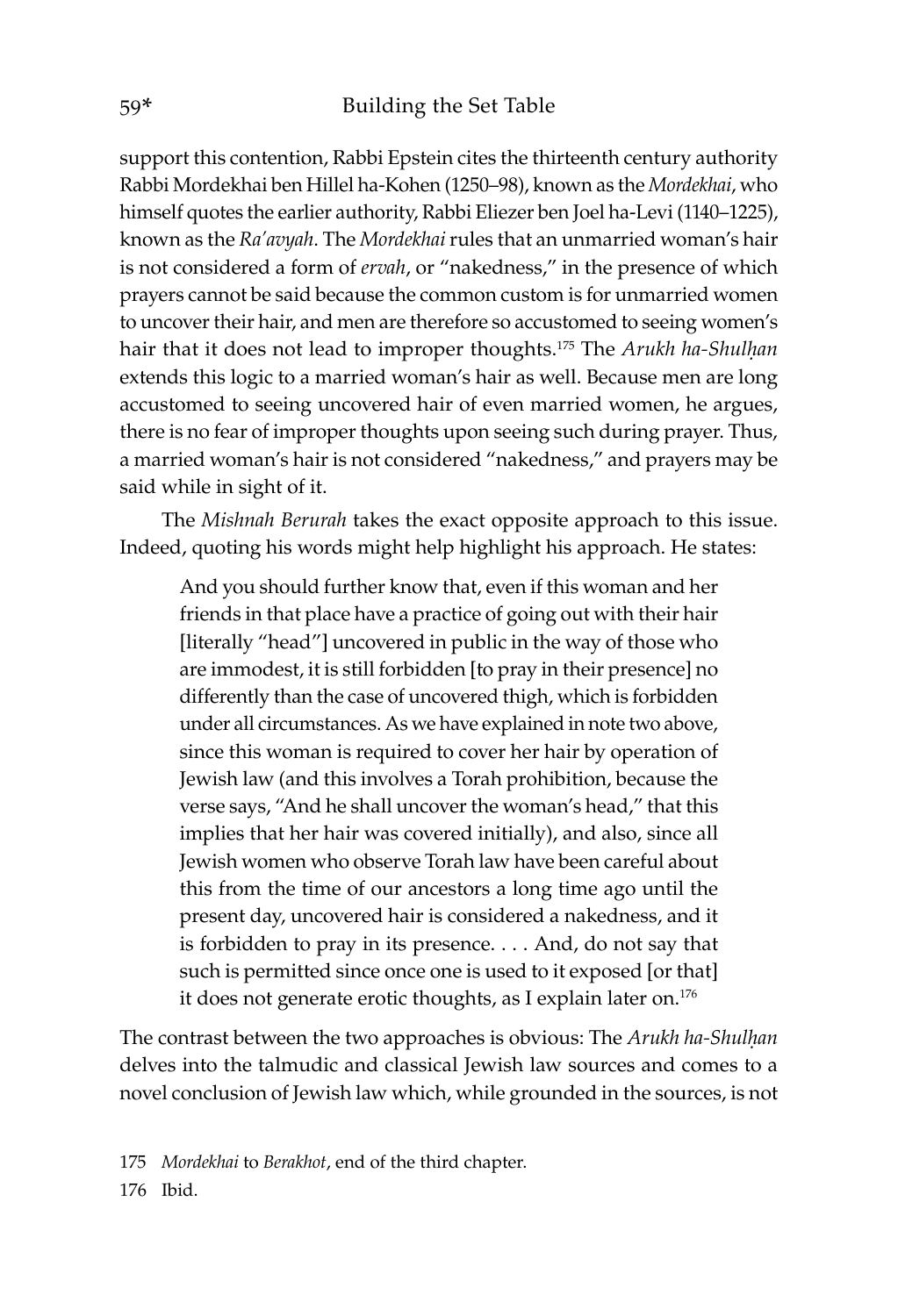found in this exact case in any prior source that he was aware of.<sup>177</sup> While unprecedented, Rabbi Epstein's conclusion does derive from those talmudic and classical sources, although only when studied and broken down to basic principles that the original authors of those sources never explicitly considered. Furthermore, the Arukh ha-Shulhan neither bothers to share with the reader that this is a novel idea of his own, nor that others might not agree.<sup>178</sup> Nor does he encourage one to be strict on this matter, since the leniency he is providing appears to him to be analytically correct. Rabbi Epstein views his determination here as correct as a matter of law and not merely as practical instruction for how to navigate a complicated halakhic issue. Not so the *Mishnah Berurah*, who simply is unaware of any Jewish law authority who has adopted the view, unknown to him, which will be propounded by the *Arukh ha-Shulêan*. 179 Rabbi Kagan does not see the mandate of this work as being to provide novel explanations of Jewish law, and he is not prepared to extend the leniency of the *Shulhan Arukh* beyond its text, since others have not done so before him. Rather, his mission is to reinforce the universal status quo that such conduct is both prohibited and may not be allowed in the synagogue under any circumstances. The "custom" discussed here is neither legitimate nor sanctioned by Jewish law authorities, nor permitted in the synagogue. The absence of precedent makes the matter easy to the *Mishnah Berurah*.

## *3. The Minimal Size for Tsitsit*

The *Shulhan Arukh* explains simply and concisely that "the size of the garment that is obligated in *tsitsit* [the ritual fringes worn on four-cornered garments] is one large enough to cover in length and width the head and most of the body of a child who can go alone in the market and does not need an adult to watch him."180 The problem with this formulation is at first glance clear: the standard needs elaboration since the measure is imprecise and hard for the reader to apply.

- 177 We now know that this approach was noted just prior to Rabbi Epstein by the *Ben Ish Êai*, Year 1, *Parashat Bo*, no. 12.
- 178 Indeed, *Arukh ha-Shulêan* has *Mishnah Berurah*, volume one, so he knows that Rabbi Kagan disagrees.
- 179 Which was published a few years later than the *Mishnah Berurah*.
- 180 *Shulhan Arukh, Orah Hayyim* 16:1, the only section in this chapter.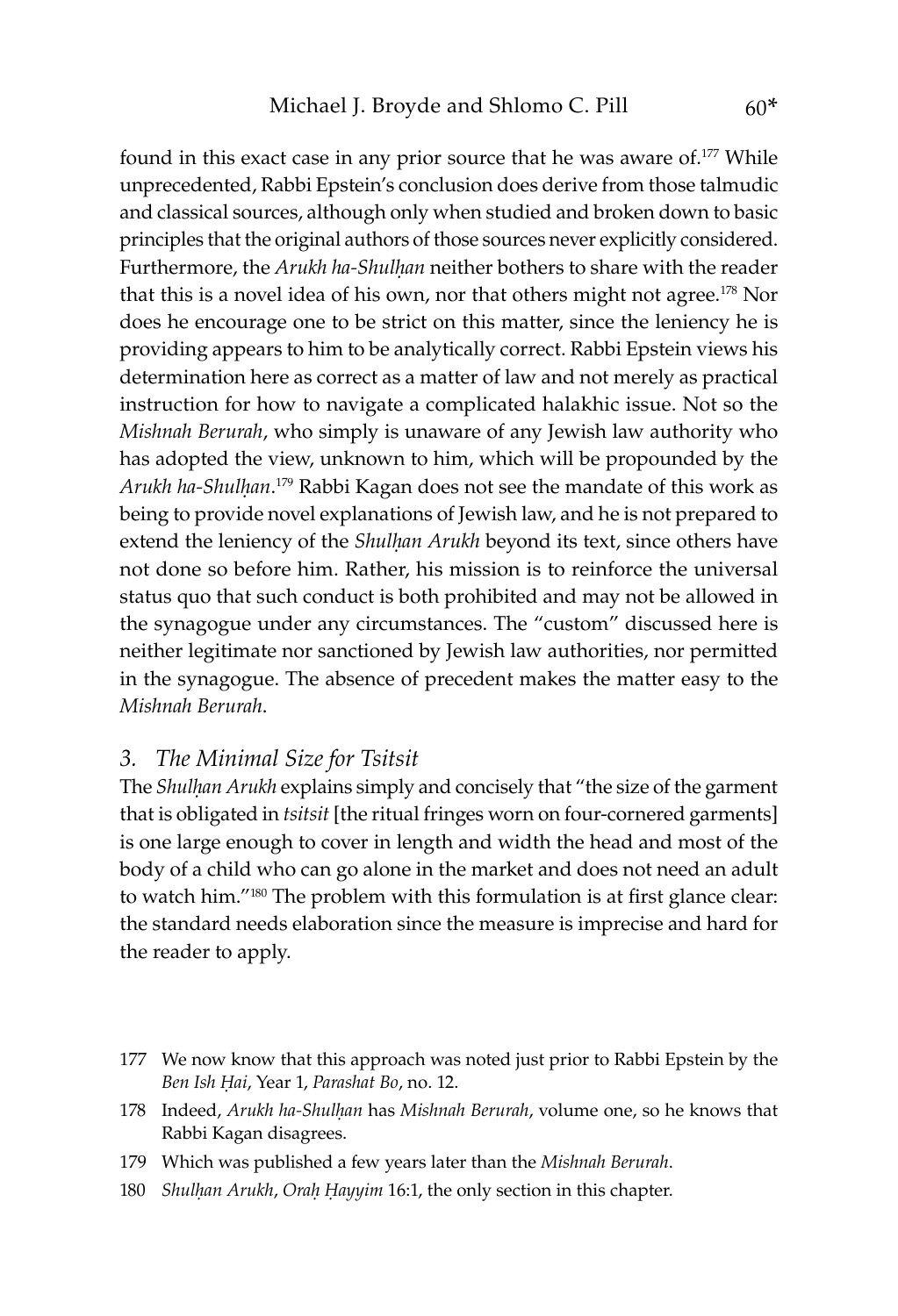#### 61\* Building the Set Table

This is exactly the problem the *Mishnah Berurah* confronts, and he discusses the spectrum of opinions. *Mishnah Berurah* summarizes the views of those who came before him simply, and he explains both the best way to conduct oneself, and the most lenient way to conduct oneself, as well as other standards in-between, and he concludes with a recommendation for what people should do in practice.181 First, he cites the view of the *Peri ha-Arets* that the minimal size of a *tsitsit* garment is three-quarters of a cubit in length and half of a cubit wide; *Mishnah Berurah* then notes that the *Mahatsit ha-Shekel* and others note that this view is inconsistent with the Talmud and should not be relied on, particularly with respect to *tsitsit* garments needing to be only half of a cubit wide. Rabbi Kagan then notes the practice of what he called "*anshei ma'aseh*," or "people who engage in [exceptional religious] action," who held that one's garment should be at least one cubit in width and length and that this satisfies the views of the *Peri ha-Arets* and others. The *Mishnah Berurah* goes on to add that certainly one should not wear a garment smaller than three-quarters of a cubit in length and width, as such a garment may well not be obligated to have *tsitsit* and reciting the blessing for wearing *tsitsit* when donning such a garment might be a blessing in vain.

The Arukh ha-Shulhan approaches this topic totally differently. He notes that a huge cultural change has taken place between the talmudic era and his own time. *Tsitsit-*wearing Jews, he observes, actually wear two such garments, one during prayer on top of one's clothes and one under their shirt that they wear all the time. Furthermore, *Arukh ha-Shulhan* posits that the talmudic discussion and the rules codified in the codes speak to the minimal size for the larger garment worn during prayer, which needs to cover one's head and body. But, he argues, the smaller *tsitsit* garment worn by Jews of his own time under their clothes can be of any size. He thus writes:

In my humble opinion, this whole discussion of the size of *tallit*<sup>182</sup> is unneeded, and all fulfill their obligation to wear *tsitsit* with small garments, for we have already explained in the opening section of chapter 8 that . . . as a matter of Torah law every garment one wears with four corners needs *tsitsit*, and this is the opinion of the *Beit Yosef*. The requirement to

- 181 *Mishnah Berurah* 16:4.
- 182 A four-cornered garment, usually a shawl worn over other garments during prayer, with fringes (*tsitsit)* on its corners.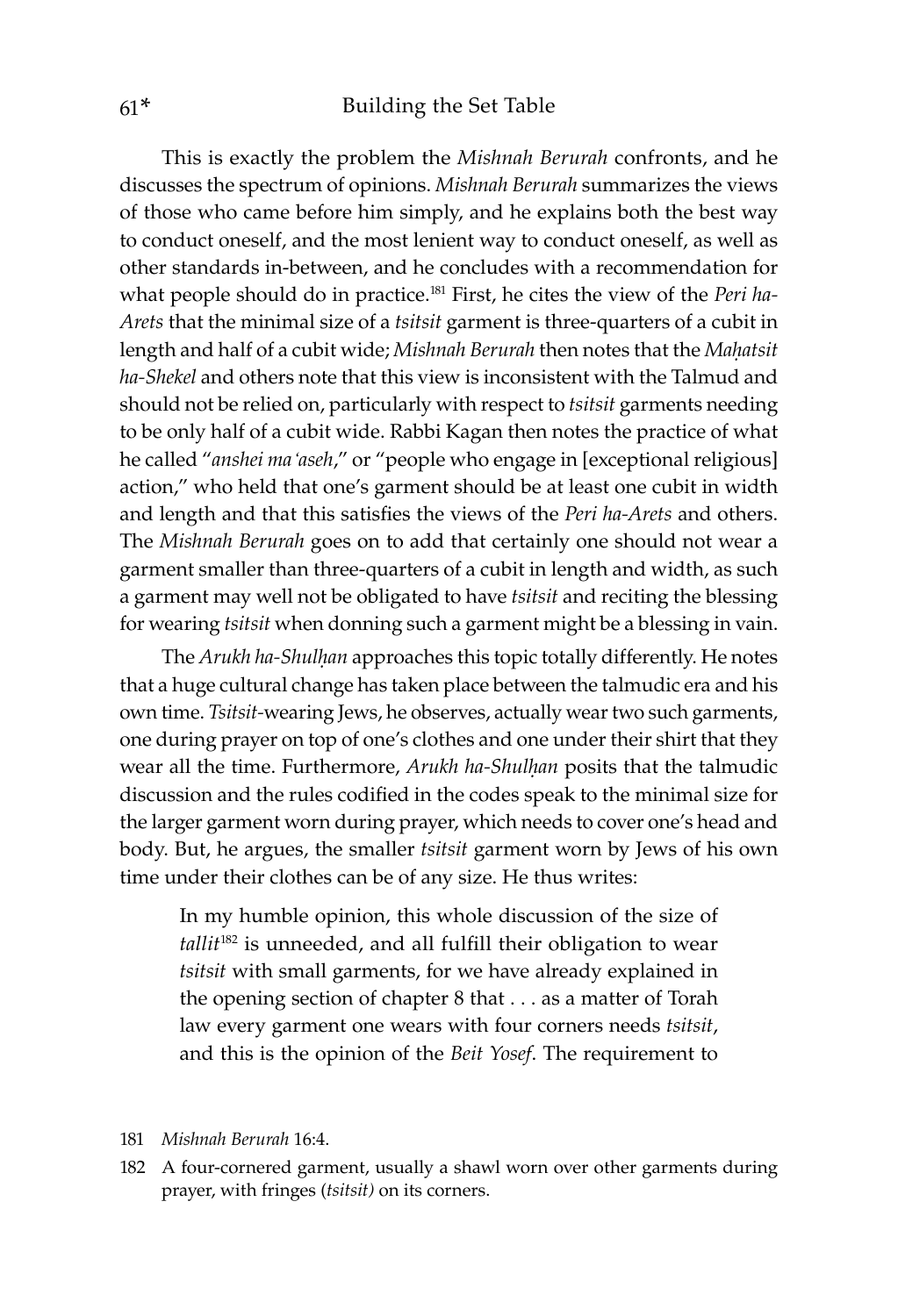fully wrap oneself with a *tallit* is only with a prayer *tallit* which was like a handkerchief [with no neck hole] in the center. . . . But our small *tallit* which is worn under the shirt needs no minimal size at all, rather it only has to have four corners to be obligated in *tsitsit*. 183

Here the *Arukh ha-Shulêan* and the *Mishnah Berurah* again disagree, and their disagreement is about a few things. First, in light of the changed reality of how the commandment of wearing *tsitsit* is observed in practice, the *Arukh ha-Shulêan* concludes that, when the *Shulêan Arukh* speaks about the minimum size for a *tsitsit* garment, he has in mind a very different kind of garment than the one Rabbi Epstein is concerned with; one is speaking about the large prayer shawl worn during prayers, while the other is addressing the issue of the small *tsitsit* clothes worn under one's shirt. The *Mishnah Berurah* follows the simple text of the codes before him and refuses to modify these codified standards in light of the changed reality of how Jews observe the *tsitsit* commandment. Second, the *Mishnah Berurah* organizes and cites—and places in order from best to worst—the many precedential views on the issue with little commentary on which view he thinks is "correct"; even with respect to the view that he says one should not rely on, Rabbi Kagan declines to recommend adopting that opinion only because others have rejected it and not because of any talmudic proof that it is actually incorrect. The *Arukh ha-Shulhan*, however, cites the views that he thinks are correct, leaving out the various different "wrong" views of those who came before him, and then updates the *halakhah* to reflect the sociology he is living in. Third, the *Mishnah Berurah* cites no authorities from the period of the *Rishonim* in his discussion of this topic, whereas the *Arukh ha-Shulhan* is essentially only discussing the views of Jewish law authorities in the era of the *Rishonim* and that of the *Shulhan Arukh*.

*4. Validating the Custom of Building Citywide Communal Eruvin* An *eruv* (pl. *eruvin*) is a ritual enclosure around a community which allows Jews to carry objects on the Sabbath when they would otherwise be forbidden to do so. The *eruv* is meant to symbolize a wall around the community in order to turn it into one unified domain for the purpose of carrying on the Sabbath, when carrying objects in public spaces is prohibited. The *Shulhan Arukh* rules that an *eruv* built to enclose a genuine public domain is ineffective;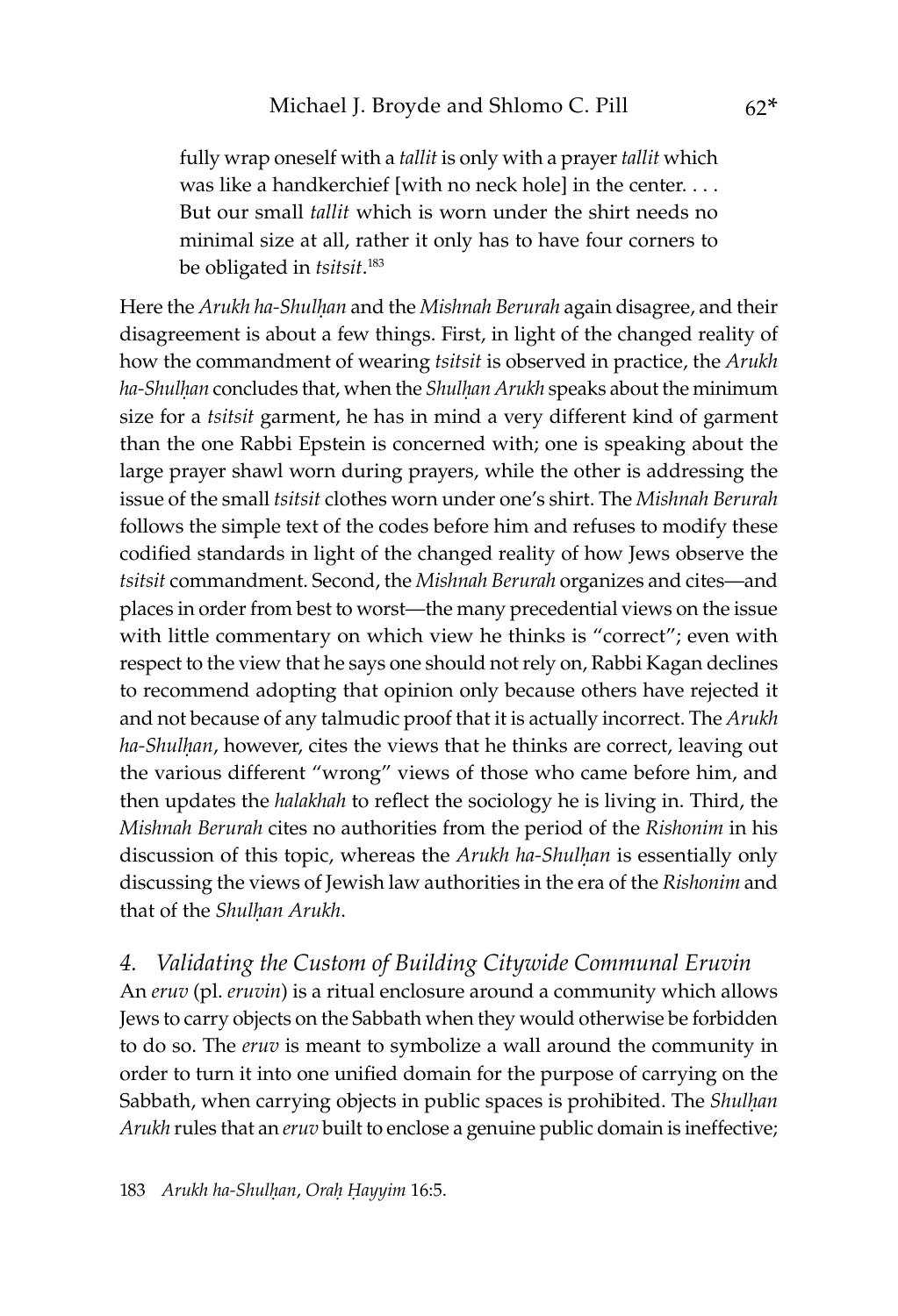an *eruv* can only be built to permit carrying in areas that are neither genuinely private property nor truly public spaces.<sup>184</sup> To define what constitutes a public domain, Rabbi Karo writes in the *Shulhan Arukh* that a public domain is defined as streets and markets that are sixteen-cubits wide and which are not roofed or walled. The *Shulêan Arukh* adds that there are those who say that any place that does not contain six hundred thousand people in it every day is not considered a public domain, no matter the size of the area. It is clear from Rabbi Karo's writing style and methodology that he does not accept this view, and it is likewise rejected by both Maimonides and the *Rif*. 185 Importantly, the Talmud makes no mention of the six-hundred-thousand person requirement for public domains in its own discussion of the issue.

However, despite the lack of textual justification, by the 1800s, the prevalent custom among European Jews had in fact become to build *eruvin*  that enclosed very wide streets that stretched from one end of the city to the other, based on the opinion that only areas traversed by at least six hundred thousand people daily are considered genuine public domains that cannot be enclosed by an *eruv*. Based on that disputed requirement, even the very wide streets of nineteenth-century European cities would not be public domains, and the construction of symbolic *eruvin* would be effective at permitting Jews to carry items in these areas on the Sabbath. Indeed, by the time of the *Arukh ha-Shulêan* and *Mishnah Berurah*, the common custom among Europe's Ashkenazic Jews was to actually build such public *eruvin* in many different larger communities, where the streets were certainly larger than sixteen cubits but where the population was less than six hundred thousand. The question presented was whether this was a valid approach or not. Without this leniency, both the *Mishnah Berurah* and the *Arukh ha-Shulhan* understood that no larger communal *eruvin* could be built, as city streets are all wider than sixteen cubits.

As an initial matter, with respect to how to define a public domain, the *Mishnah Berurah* writes that he has searched through all the opinions of those scholars who defined a public domain in terms of six hundred thousand people, but he could not find the stipulation that the people must be present every day. Rather, Rabbi Kagan argues, these authorities meant that a public

<sup>184</sup> *Shulêan Arukh*, *Oraê Êayyim* 364:2. (He admits, however, that some say, if an area is not closed at night, an *eruv* around it may still be valid on the condition that it is at least *able* to be closed at night.)

<sup>185</sup> *Shulhan Arukh, Orah Hayyim* 345:7.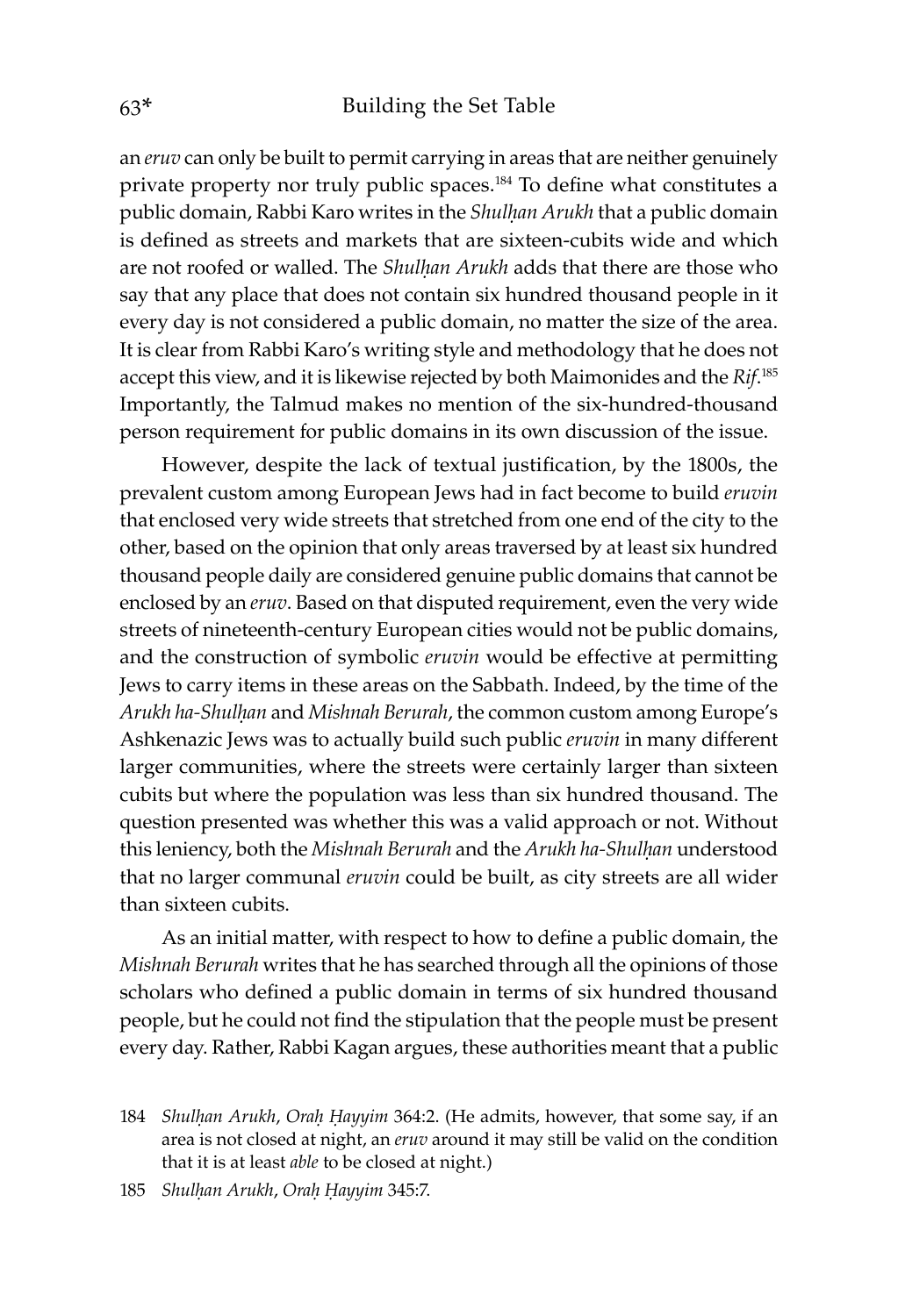domain is an area in which there is a possibility that six hundred thousand people may be found in general.186 In the *Be'ur Halakhah*—Rabbi Kagan's own gloss on the *Mishnah Berurah*—he notes that if the actual presence of six hundred thousand people were a necessary condition, the Talmud would not have omitted mentioning it.187 The *Mishnah Berurah* writes that, even though many early authorities disagree with this opinion, one cannot protest against those who act leniently and use *eruvin* that enclose areas larger than sixteen cubits but without six hundred thousand people. Nevertheless, Rabbi Kagan writes, a *ba'al nefesh*—a religiously conscientious person—should be stringent upon himself and not use an *eruv* that enlaces spaces wider than sixteen cubits.<sup>188</sup>

By stating that one cannot protest against those who follow the lenient custom, the *Mishnah Berurah* demonstrates that he does not believe that the lenient position is the essential normative opinion that should be followed. However, because some rabbinic authorities have found the more lenient view to have legal worth, and in order to spread the net of halakhic legitimacy as widely as possible and not label those many Jews who follow the common custom of carrying in such an *eruv* as sinners, the *Mishnah Berurah* somewhat condones it and maintains a steady ambiguity as to what the right rule of law really is. A *ba'al nefesh*, on the other hand, should follow what he thinks is the true halakhic position, which is not to carry in such an *eruv*. 189 Thus, the *Mishnah Berurah* writes that a *ba'al nefesh* should, and will, act stringently. *Mishnah Berurah* encourages people not to carry in all modern communal *eruvin* but will not label as sinful the decision to carry.

Like the *Mishnah Berurah*, the *Arukh ha-Shulhan* understands the difficulty of the established custom to use an *eruv* enclosing a street wider than sixteen cubits. On the contrary, he believes that most Jewish law authorities prior to him understand the *halakhah* to be according to the opinion that does not consider population when defining a public domain, which would mean that he thinks using an *eruv* to enclose areas wider than sixteen cubits would be ineffective. Rabbi Epstein makes this point simply, by recounting the various

- 186 *Mishnah Berurah* 345:24.
- 187 *Be'ur Halakhah* 252 (s.v. *she-ein shishim ribbo*)*.*
- 188 *Mishnah Berurah* 345:23; 364:8.
- 189 Thus, we see that Rabbi Kagan believes that 600,000 is not the normative view, yet he foresees that the practice cannot be changed, as it has been deeply ingrained and is a predicate for how the community actually functions in this area.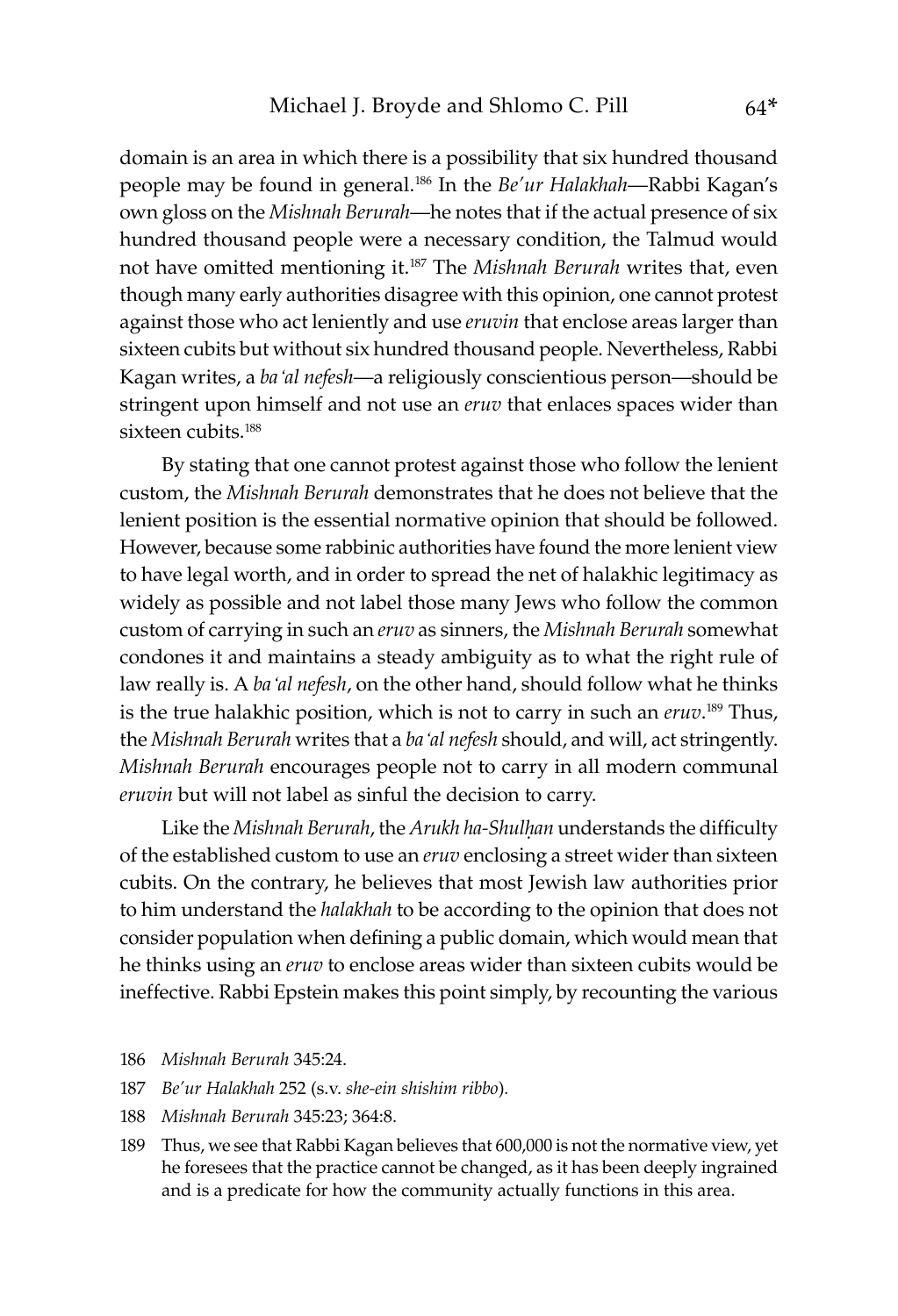authorities who fall into either camp on this issue: he states this simply by his count of who says what in his discussion of this matter:<sup>190</sup>

All of the permissible *eruvin* in our communities rely on this view [that public domains must have six hundred thousand residents], and since our cities do not have six hundred thousand people passing through them, they are not public places, and a *tsurat ha-petaê* [symbolic wall] is effective. According to the first view [that public domains do not require six hundred thousand inhabitants], since our streets are more than sixteen cubits wide, no such leniency is allowed, and they need doors that close at night with doors [that is, actual walls, instead of a just a symbolic *tsurat ha-petah* post and lintel].<sup>191</sup> Those who are lenient on this matter include the *Sefer ha-Terumah*, the *Semag*, *Semak*, *Maharam MeRotenberg*, *Rosh* and *Arba'ah Turim*—all of whom accept the view of Rashi [that public domains require six hundred thousand inhabitants]. Those who prohibit include the *Rif*, Maimonides, Rabbeinu Tam, *Rashbam*, *Ra'avan*, Naêmanides, *Rashba*, *Ritva*, *Ran*, *Maggid Mishneh*, *Rivash*, many of the Tosafists, including the first *Rashbam*, the *Rivah*, the *Ri ha-Levy*, the *Ram*, and the *Riaz*. So too, the *Maharshal* in the *Yam Shel Shelomoh* on tractate *Beitsah* also resolves this matter not consistent with this [the lenient] view.192

Despite the long list of important authorities who rejected the minimum population requirement for public domains, however, Rabbi Epstein is acutely aware that all of the communities in his time and place actually adopt the more lenient position, and like the *Mishnah Berurah*, he wants to accept the more lenient opinion out of a desire to incorporate those who follow it into the realm of observance. After explaining how the requirement that public domains have six hundred thousand people actually present at one time is not accepted by any of the early authorities, the *Arukh ha-Shulhan* writes:

But in any case what good will result from continuing at length now that the *eruvin* that have spread throughout the majority of cities of the Jewish people for many hundreds of years are

- 190 Arukh ha-Shulhan, Orah Hayyim 345:17.
- 191 Which, we suspect, was factually impossible to implement.
- 192 *Arukh ha-Shulhan, Orah Hayyim* 345:17.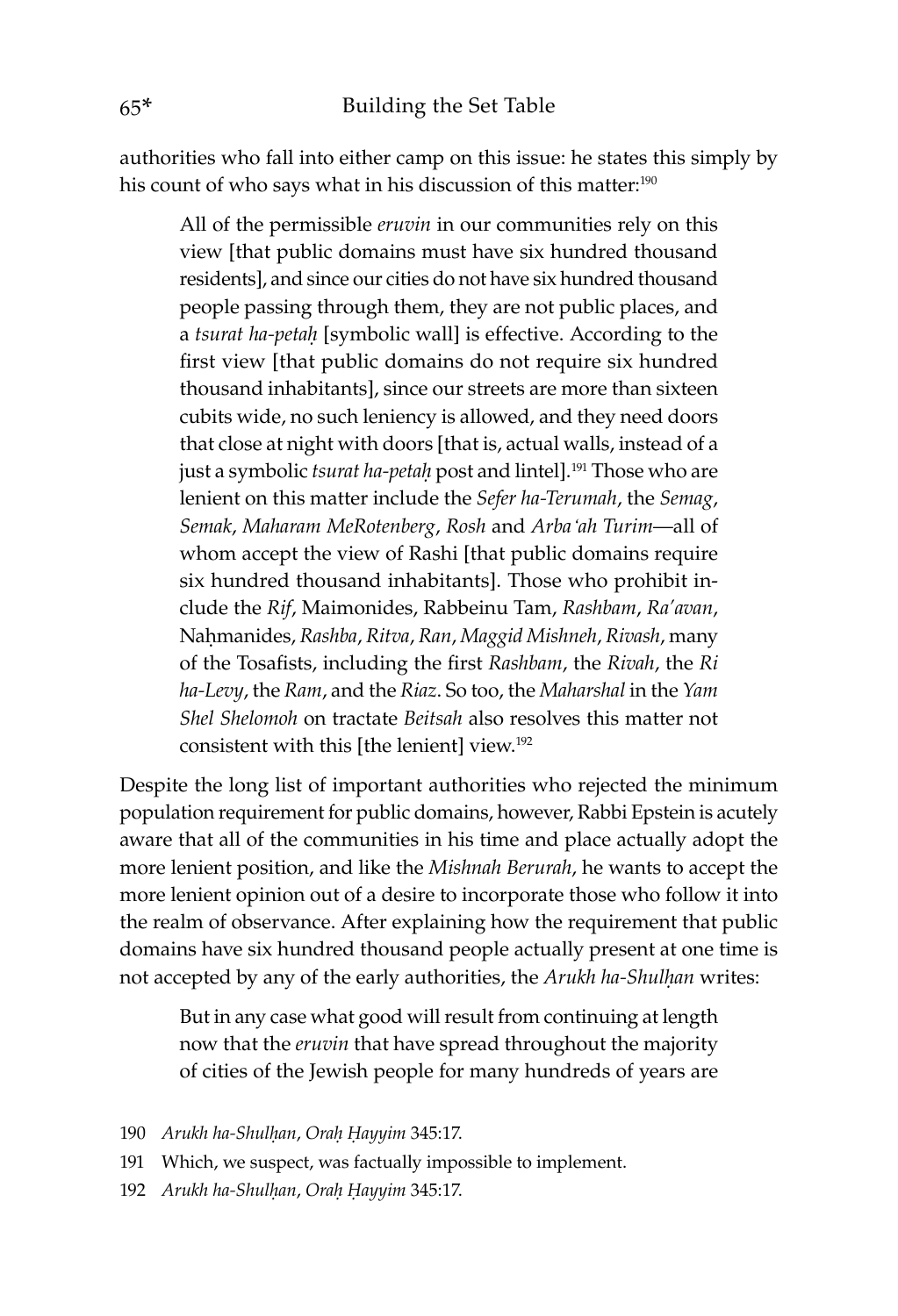based only on this leniency, and it is as if a *bat kol* (heavenly voice) came forth and said that the *halakhah* is according to this opinion; and if we come and restrain it, not only will they not listen, but it seems as if they have gone crazy.193

Of course, the *Arukh ha-Shulhan* does not rely solely on the assumption that a heavenly voice went forth and said that the *halakhah* is according to this opinion; rather, after making this statement, he also goes back and attempts to support the leniency via his detailed textual analysis of the Talmud and the early rabbinic decisors of the period of the *Rishonim*. His textual analysis, however, seems to serve a primarily justificatory purpose; it is predicated on the legitimacy of the established custom, reflecting his basic methodology of reading the talmudic texts consistent with the common practice. But a look at what he does and how he does this serves a very important insight into his methodology.

*Arukh ha-Shulêan* opens his discussion by stating that "it is a *mitsvah* and a duty to find virtue in the conduct of the Jewish people. Thus, I focused my heart to find some justification."194 He then proceeds to list three excellent justifications for accepting the six-hundred-thousand-person requirement grounded in the Talmud itself.

First, Rabbi Epstein argues that a close read of the talmudic sources indicates that a city can have only one public thoroughfare—a single central street that runs straight across the entire city, or at most two such streets, one going east-west and one going north-south. However, "our cities," the *Arukh ha-Shulhan* notes, are not designed that way, but instead have many, many smaller streets, none of which—even when wider than sixteen cubits—is the single main street. Thus, a city without a main street can never be a public domain, no matter how wide the streets.<sup>195</sup>

Second, Rabbi Epstein argues that the talmudic paradigm of public domains assumes that a city has one central market place, which constitutes its public domain. But, Rabbi Epstein points out, cities in his own time have many, many market places and stores with no centralized single market; instead, stores are scattered here and there, each of which is then not defined as a public place at all. This is true, the *Arukh ha-Shulhan* claims, even

193 Ibid. 345:18. 194 Ibid. 345:18. 195 Ibid. 345:19–21.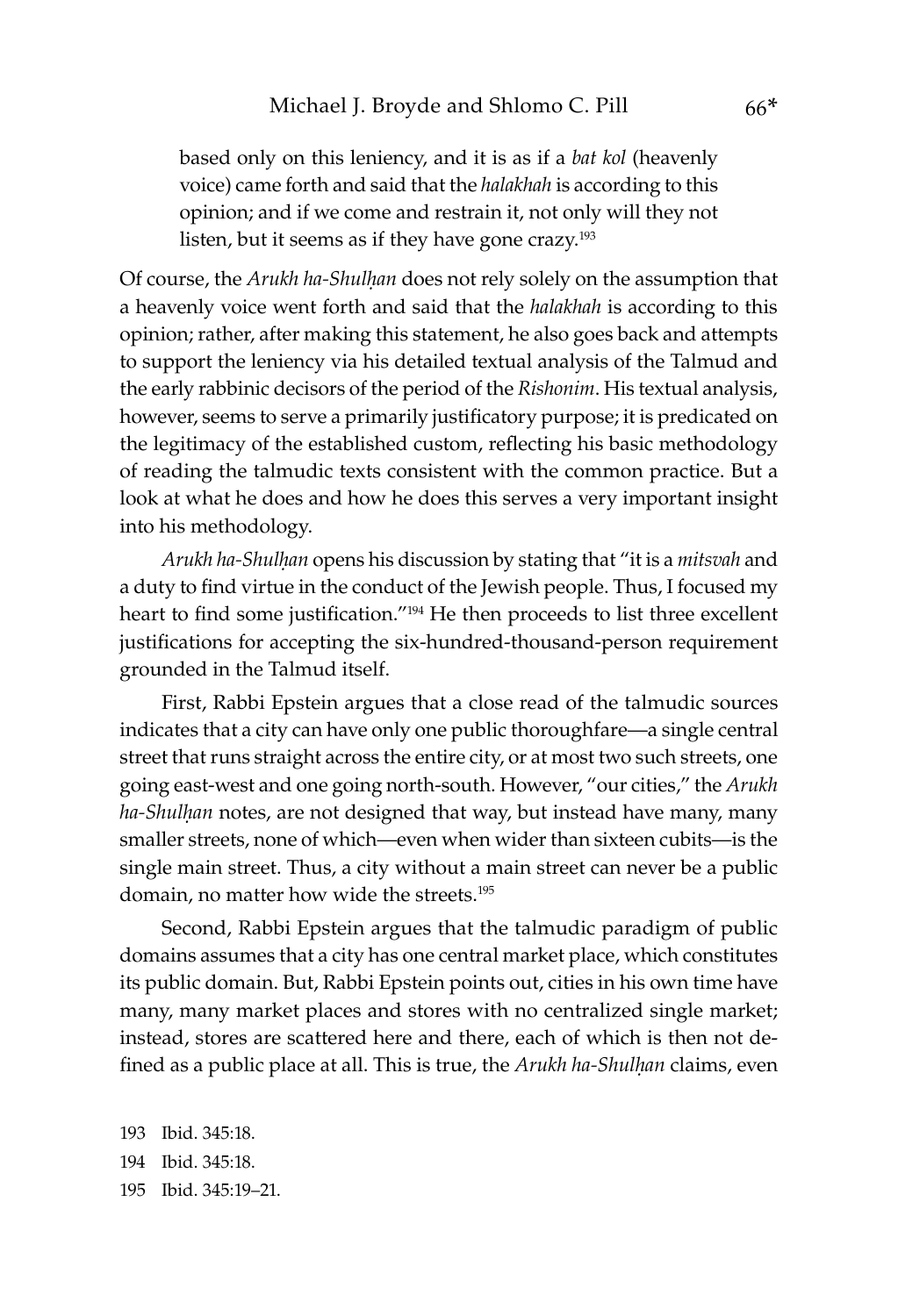according to those scholars that reject the six-hundred-thousand-person requirement. Indeed, the *Arukh ha-Shulhan* notes that the Jerusalem Talmud and the *Behag*—an important Geonic era collection of halakhic rules—provide some support for this insight.<sup>196</sup>

Third, the *Arukh ha-Shulhan* reflects on the implications of the modern use of railroad systems, which certainly carry more than six hundred thousand travelers daily, and he concludes that railroads are indeed genuine public domains. Moreover, Rabbi Epstein indicates that perhaps railroads are the only modern example of a genuine public domain, since in modern times this is the method of public transportation, akin to the major city thoroughfare of talmudic times. Interestingly, it is a reasonable read of the *Arukh ha-Shulhan* that in his view, in the cities of his time, only the railroad tracks are places through which Jews may not carry objects on the Sabbath. The *Arukh ha-Shulhan* thus has given a modern application of the talmudic concept of a public space.<sup>197</sup>

Having concluded with three plausible justifications, the Arukh ha-Shulhan spends nearly another fifteen hundred words and ten paragraphs dealing with this same topic from other angles, adding talmudic proof after proof to the idea that even those authorities who rejected the six-hundred-thousand-person test would nonetheless refuse to consider modern cities "public spaces" where *eruvin* cannot be built. The sheer tenacity he brings to bear on this problem—from the variety of talmudic and medieval sources, as well as the radical and novel readings of some of them—causes one to see that the *Arukh ha-Shulhan* is not content to recite to the reader that a heavenly voice ruled this way or to cite other authorities who rule that six hundred thousand is needed, but rather he is seeking a plausibly honest reading of the binding texts which validates the custom of the community. Furthermore, Arukh ha-Shulhan does not conclude that it is better to be strict. He is content to simply validate the custom.

The contrast between the *Mishnah Berurah* and the *Arukh ha-Shulhan* is distinct and noticeable here and manifest in six distinct values. First, the *Mishnah Berurah* is more comfortable than the *Arukh ha-Shulhan* in actually discouraging people from carrying in modern *eruvin*. The fact that everyone builds them and the custom is to rely on this is less important to the *Mishnah*

196 Ibid. 345:21–24. 197 Ibid. 345:26.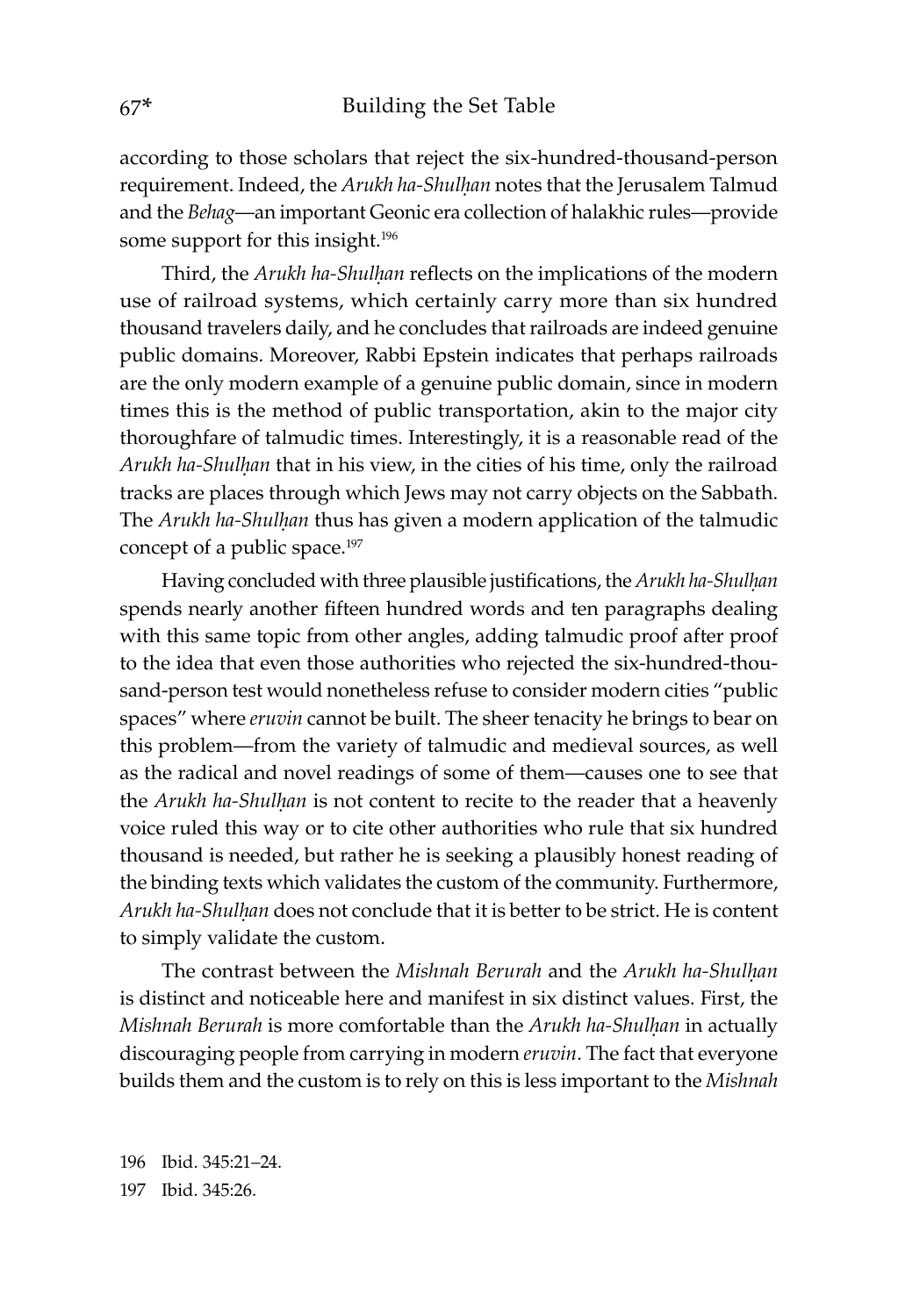*Berurah* than it is to the *Arukh ha-Shulhan*. Second, the *Arukh ha-Shulhan* is prepared to reexamine well-worn talmudic texts to find intellectually reasonable but novel ways to validate the common custom. The breadth and depth of the material he digests in order to validate a custom, from the Jerusalem Talmud onward, in new and novel ways is not something the *Mishnah Berurah* is prepared to do. Third, the *Mishnah Berurah* is much more deeply connected to the traditions and decisions of the scholarly community that resides around him, and he defers to their judgments in many ways, large and small. Fourth, the *Arukh ha-Shulhan* is more prepared to apply the halakhic rules to the modern world in ways that allow greater function: the discussion of modern city structure and his discussion of railroads reflect that. Fifth, *Mishnah Berurah* is more nuanced and complex—prepared to both share that one should not rebuke people who carry, but that pious people should be strict—leaving some uncertainty as to whether this conduct is permissible as a matter of Jewish law. *Arukh ha-Shulêan* here (and in other places as well) has more of a tendency to be binary with regard to whether something is permissible or prohibited than the *Mishnah Berurah*. Finally, and relatedly, is the tendency of the Arukh ha-Shulhan to record one view, and rarely more than one view, which he thinks is correct, whereas the *Mishnah Berurah*'s methodology tends to record all of the different reasonable views and then rank them from best to acceptable.

# Conclusion

We noted at the beginning of this section that the *Mishnah Berurah* and the Arukh ha-Shulhan confronted the same problem: the "set table" had become very crowded and messy, and Rabbi Karo's *Shulêan Arukh* was no longer the practical guide to Jewish practice it was meant to be because it had evolved into the hub of a very diverse collection of other scholars' opinions, thoughts, and insights. The "set table" stopped being an effective code of Jewish law, as it had become confusing to use, and it was thus hard to determine what was normative amidst the clutter of rabbinic opinions and learned discourses. Both the *Mishnah Berurah* and the *Arukh ha-Shulhan* sought to reset the table; both were deeply committed to the organizational structure of the *Shulhan Arukh* and that work's important place in the rabbinic corpus, but both recognized the need for halakhic jurisprudence to go through yet another